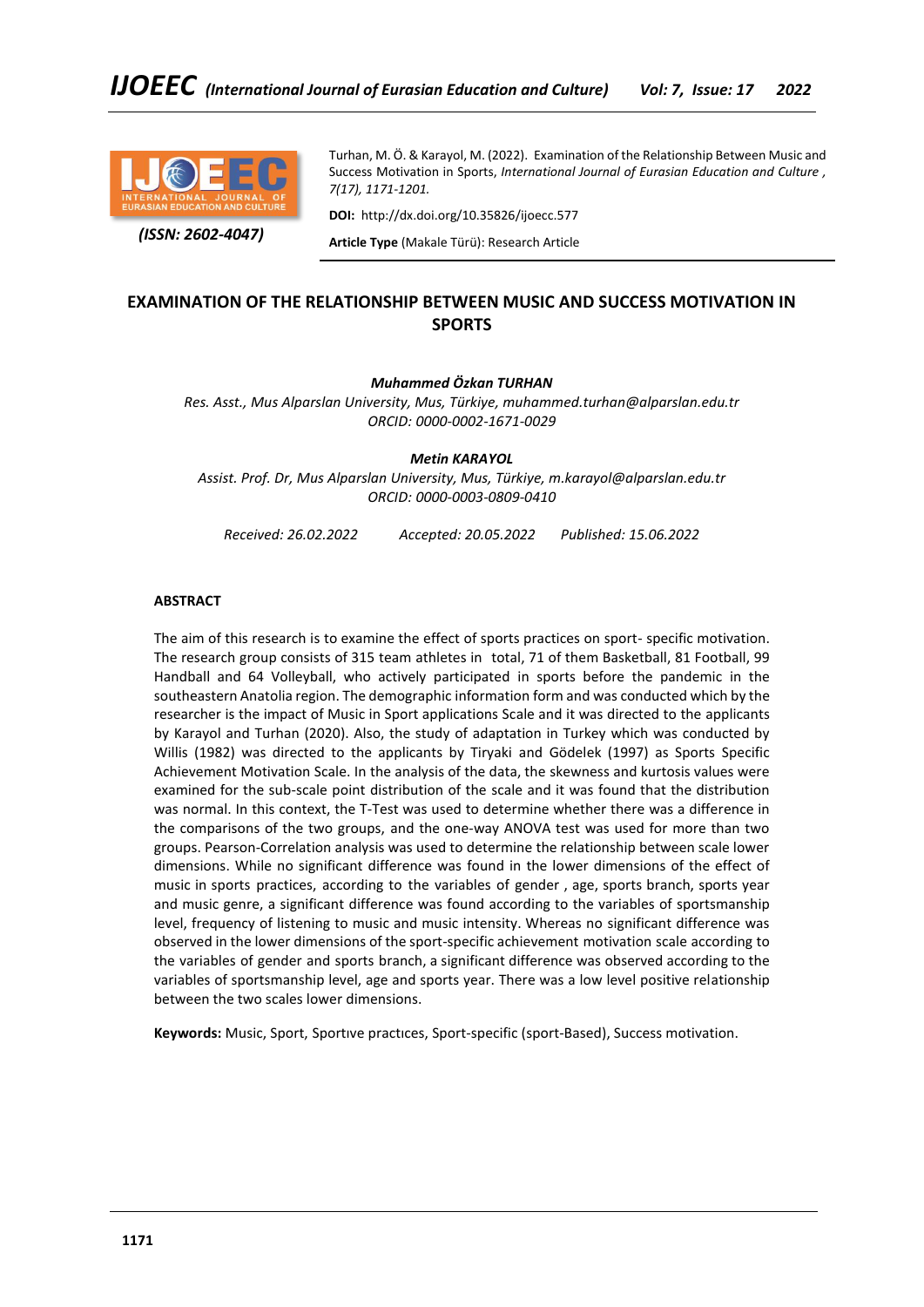### **INTRODUCTION**

Sport is the whole of physical activities that people do in order to stay mentally, spiritually and physically healthy and well in daily life, aiming at unity, togetherness and cohesion (Eroğlu & Ersoy 2019; Murathan, 2018). As it is known, physical activity, sports and fıtness are mobility that affect people's psychological and physiological resistance (Vural, 2010). As a matter of fact, in the light of the relevant literature, it is seen that there are many studies focusing on psychological factors in the field of physical activity, sports and fıtness (Arı et al., 2020; Yetim & Argan, 2019; Yarayan et al., 2018; Yetim & Argan, 2018). Sport is in important position in terms of individuals adapting to the society and sense of belonging (Eroğlu & Acet, 2017). There are many studies in the literature examining sports with music (Karageorghis & Terry, 1997; Karageorghis & Priest, 2008). Music is a phenomenon that surrounds people in every part of life. We are together with music at work, at home, on the street, in the mother's arms, at work or in the cradle, on radio and television, in entertainment and recreation places, in meetings and ceremonies. The fetus in the womb is affected by its mother's heart rhythm. Since the baby is affected by the mother's heartbeat rhythm, she calms down and stops crying when the mother hears the rhythm she hears in the womb after the birth. In the future, the child's being influenced by music turns into a direct relationship and gradually diversifies, becomes richer and continues throughout life (Uçan, 1996). When people interact with the music around them, they begin to acquire musical attitudes over time and these behaviors; common aspects of behaviors such as whistling, humming, criticizing, playing an instrument, listening, keeping tempo, analogy, strumming, liking, singing, playing, composing are their agreement with music. Music gives people the chance to know, realize, express, and transcend themselves (Say, 2008). Primitive people, who believe that jinn and evil spirits cause diseases, attribute these beings as bad; Under the leadership of physicians, magicians and shamans, the indispensable elements of these ceremonies are music, dance, rhythm and songs. Music also affects individuals mentally. Listening to music helps people to social cohesion, cooperation in society, group coordination and communication etc. consists of evolutionary connections. However, in the brain; memory, emotion, learning, perception and teaching etc. It is a versatile reality that activates all cerebral connections (Yazıcı, 2017). Music is also used as a treatment method, providing benefits to people. It is one of the methods used to determine the psychological state of adults and children with psychological and physical problems. It is known that the history of music therapy, which has an important place in people's treatment processes and lives, reaches as far as America, Africa, Asia, Europe, and Turkish civilizations more (Koç, 2011). Success is on the other hand "to achieve the desired goal". Achievement motivation is the desire to overcome difficulties, progress and develop. The origin of motivation consists of the Latin word "movere", which means to act or to encourage in Turkish. The Turkish meaning of the word motivating is used in the sense of driving or activating (Soyer et al., 2010). If we define the word motivation, while it is known and defined as the mechanisms that create this working order with certain internal-external factors that direct the person to move, determine the continuity and order of the movements, specify, and determine the direction of the movement (Aydın, 2001); it can also be defined as to motivate and encourage people (Koçel, 2003; Önen & Kanayran, 2015). Music has become an undeniable concept to study since it plays an active role in every field from past to present. In recent years, the juxtaposition of the concepts of music and sports has revealed different fields of study. Especially, the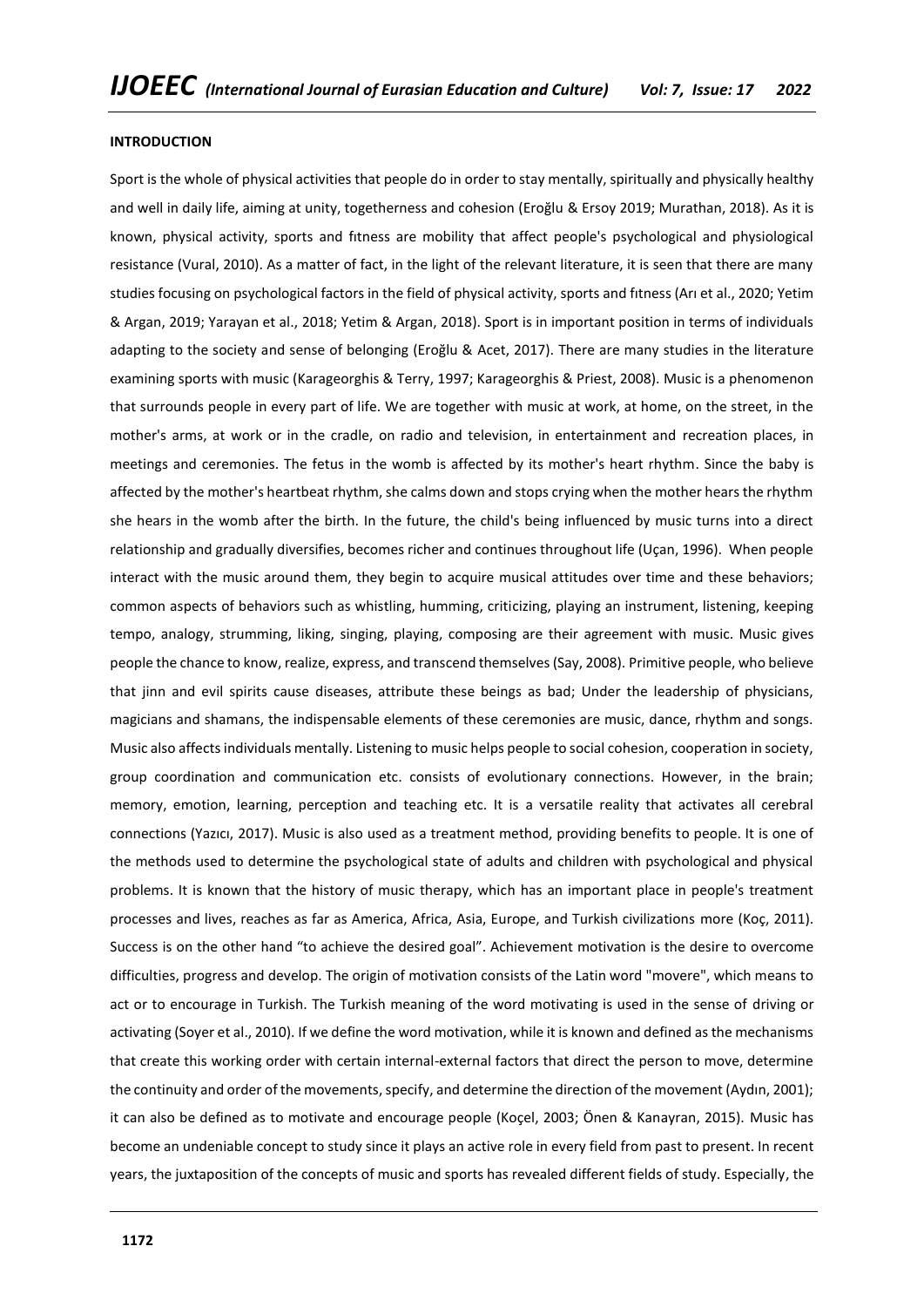existence of experimental studies in foreign literature (Eliakim et al., 2012; Hutchinson et al., 2011; Köse, 2017; Mavi, 2012) deals with the effects of music on exercise parameters. The reason for the research is that no research has been found examining the music and success motivations of team athletes before the sportive practice. Therefore, the aim of the research is to compare the music that the team athletes listen to before the sportive practice with the psychological and demographic parameters. In addition, with a different perspective, in this study, it has been tried to examine the psychological effects of the concept of music. The hypotheses of the research are as follows:

**H1:** There is a significant difference between the effect of music in sportive practices and the sub-dimensions of sport-specific achievement motivation scale and demographic variables.

**H2:** There is a significant relationship between the sub-dimensions of the scale of the effect of music in sports practices and the sub-dimensions of success motivation specific to sports.

### **METHOD**

### **Research Model**

This research was designed in relational screening model. In this model, it is aimed to determine the existence and/or degree of co-variance between two or more variables (Fraenkel et al., 2012; Creswell & Creswell, 2017).

### **Research Group**

The population of the research consists of athletes who actively do sports before the pandemic process in the provinces of the Southeastern Anatolia region and listen to music before sports practices. The research sample consists of a total of 315 team athletes, 71 of whom are Basketball, 81 are Football, 99 are Handball and 64 are Volleyball.

| <b>Variables</b>                    | Table 1. Distribution of Demographic Characteristics of the Participants<br><b>Groups</b> | Frequency(n) | Percentage (%) |  |
|-------------------------------------|-------------------------------------------------------------------------------------------|--------------|----------------|--|
|                                     | Female                                                                                    | 140          | 44,4           |  |
| Gender                              | Male                                                                                      | 175          | 55,6           |  |
|                                     | 14-17                                                                                     | 90           | 28,6           |  |
|                                     | 18-21                                                                                     | 83           | 26,3           |  |
| Age                                 | $22 - 25$                                                                                 | 71           | 22,5           |  |
|                                     | 26 and above                                                                              | 71           | 22,5           |  |
| <b>Sportsmanship Level</b>          | Amateur                                                                                   | 175          | 55,6           |  |
|                                     | Professional                                                                              | 140          | 44,4           |  |
|                                     | Basketball                                                                                | 71           | 22,5           |  |
|                                     | Football                                                                                  | 81           | 25,7           |  |
| <b>Sports Branch</b>                | Handball                                                                                  | 99           | 31,4           |  |
|                                     | Volleyball                                                                                | 64           | 20,3           |  |
|                                     | 6 Months- 1 Year                                                                          | 24           | 7,6            |  |
|                                     | 2-3 Years                                                                                 | 31           | 9,8            |  |
| <b>Sports Year</b>                  | 4-5 Years                                                                                 | 66           | 21,0           |  |
|                                     | 6 Years and above                                                                         | 194          | 61,6           |  |
| <b>How Often Do You</b>             | Always                                                                                    | 208          | 66,0           |  |
| <b>Listen to Music?</b>             | Rarely                                                                                    | 107          | 34,0           |  |
| What is the intensity               | High Intensity                                                                            | 204          | 64,8           |  |
| of the music that you<br>listen to? | Low Intensity                                                                             | 111          | 35,2           |  |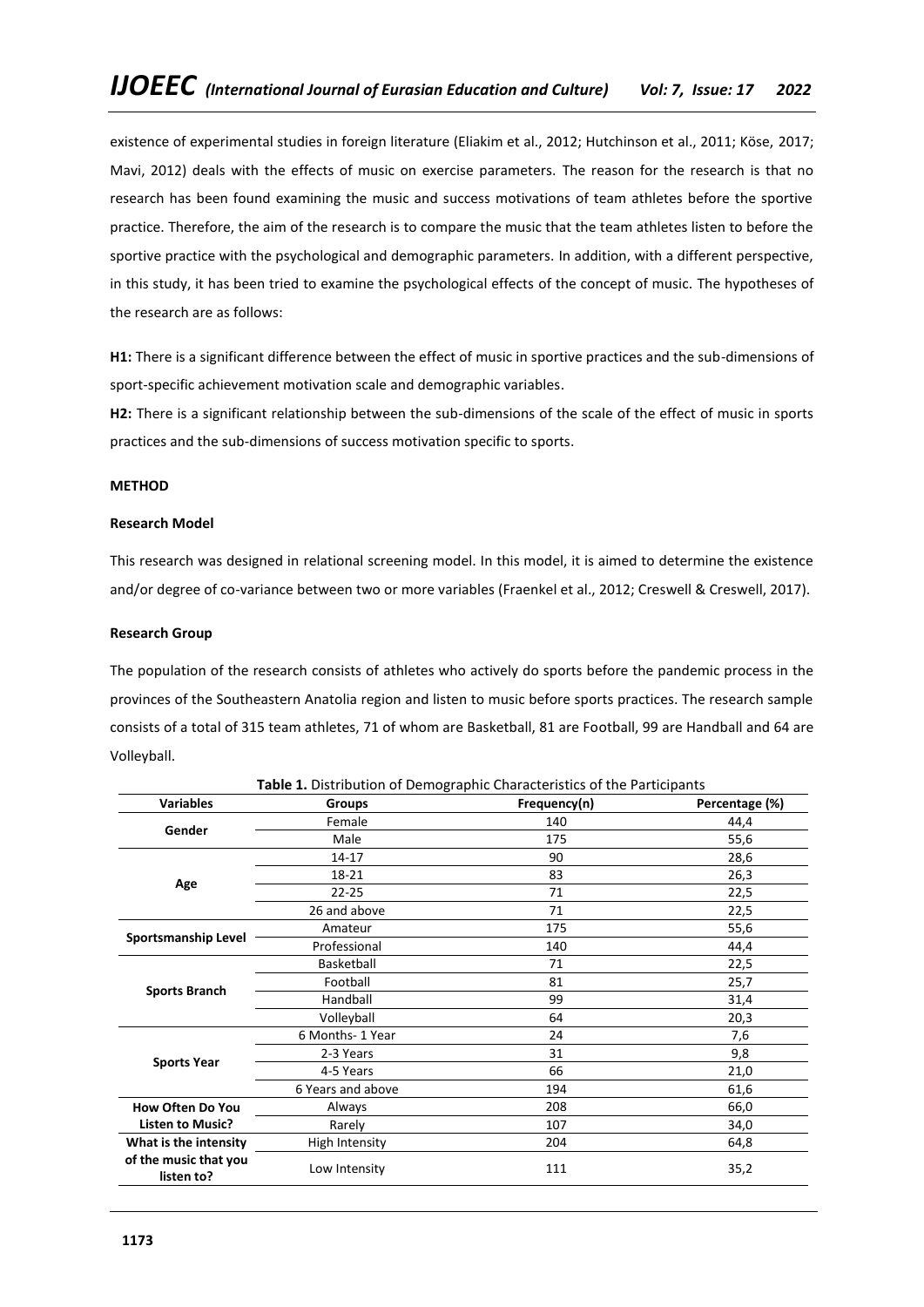|                    | Arabesque            | 74 | 23,5 |
|--------------------|----------------------|----|------|
|                    | Jazz-Blues           |    | 22,5 |
| What type of music | <b>Classic Music</b> | 45 | 14,3 |
| do you listen to?  | Pop                  | 78 | 24,8 |
|                    | Rock                 | 29 | 9,2  |
|                    | Rap                  | 18 | 5,   |

According to the gender status variable, 140 (44.4%) of the participants are female and 175 (55.6%) are male. According to the age status variable, 90 (28.6%) of the participants were 14-17 years old, 83 (26.3%) were 18-21 years old, 71 (22.5%) were 22-25 years old, 71 (22.5%) is distributed as 26 and above. According to the variable of the level of doing sports, 175 (55.6%) of the participants are distributed as amateurs and 140 (44.4%) as professionals. According to the variable of sports branch status, 71 (22.5%) of the participants were basketball, 81 (25.7%) football, 99 (31.4%) handball and 64 (20.3%) volleyball. disperses. According to the active sports status variable, 24 (7.6%) of the participants were 6 months-1 year, 31 (9.8%) 2-3 years, 66 (21.0%) 4-5 years and 194 (61.6%) of them are distributed as 6 years and above. According to how often the participants are listening to music, 208 (66.0%) always, 107 (34.0%) rarely disperse. According to the variable of musical intensity, 204 (64.8%) of the participants are distributed as high intensity and 111 (35.2%) as low intensity. According to the type of music they listen to, 74 (23.5%) arabesque, 71 (22.5%) jazz, blues and electronic, 45 (14.3%) classical, 78 (24.8%) ) pop, 29 (9.2%) rock and 18 (5.7%) rap.

# **Data Collection Tools**

The demographic information form created by the researcher was used to obtain information such as the gender, age, level of sportsmanship, sports branch, active sports year, the difference in the type of music listened to in daily life and sports practices, the frequency of listening to music, the type of music and the intensity of the music. The validity and reliability study of the "Effect of Music in Sportive Practices Scale", which was conducted by Karayol and Turhan (2020) was used in order to measure the effect of music before, during or after sportive applications. The scale, which is a 5-point Likert type, consists of 3 sub-dimensions and 18 questions. Subdimensions of the scale are motivation, physical strength and performance, and psychological resilience. The "Sport-Specific Achievement Motivation Scale" developed by Willis (1982) and the validity and reliability study in Turkey conducted by Tiryaki and Gödelek (1997) were used. The scale, which is a 5-point Likert type, consists of 3 sub-dimensions and 40 questions. Sub-dimensions of the scale are The Motive to Show Strength, the Motive to Approach Success and the Motive to Avoid Failure.

### **Statistical Analysis of Data**

SPSS 22.0 package program was used in the analysis of the data and the margin of error was accepted as 0.05. In the evaluation of the data; number, percentage, mean and standard deviation were applied as descriptive statistical methods. For the normality assumptions, the -2, +7 skewness kurtosis values suggested by Hong, Malik and Lee (2003) were taken into account and the distribution was found to be normal. The t-test was used to compare quantitative continuous data between two independent groups, and the One-Way Anova test was used to compare quantitative continuous data between more than two independent groups. Tukey test was used as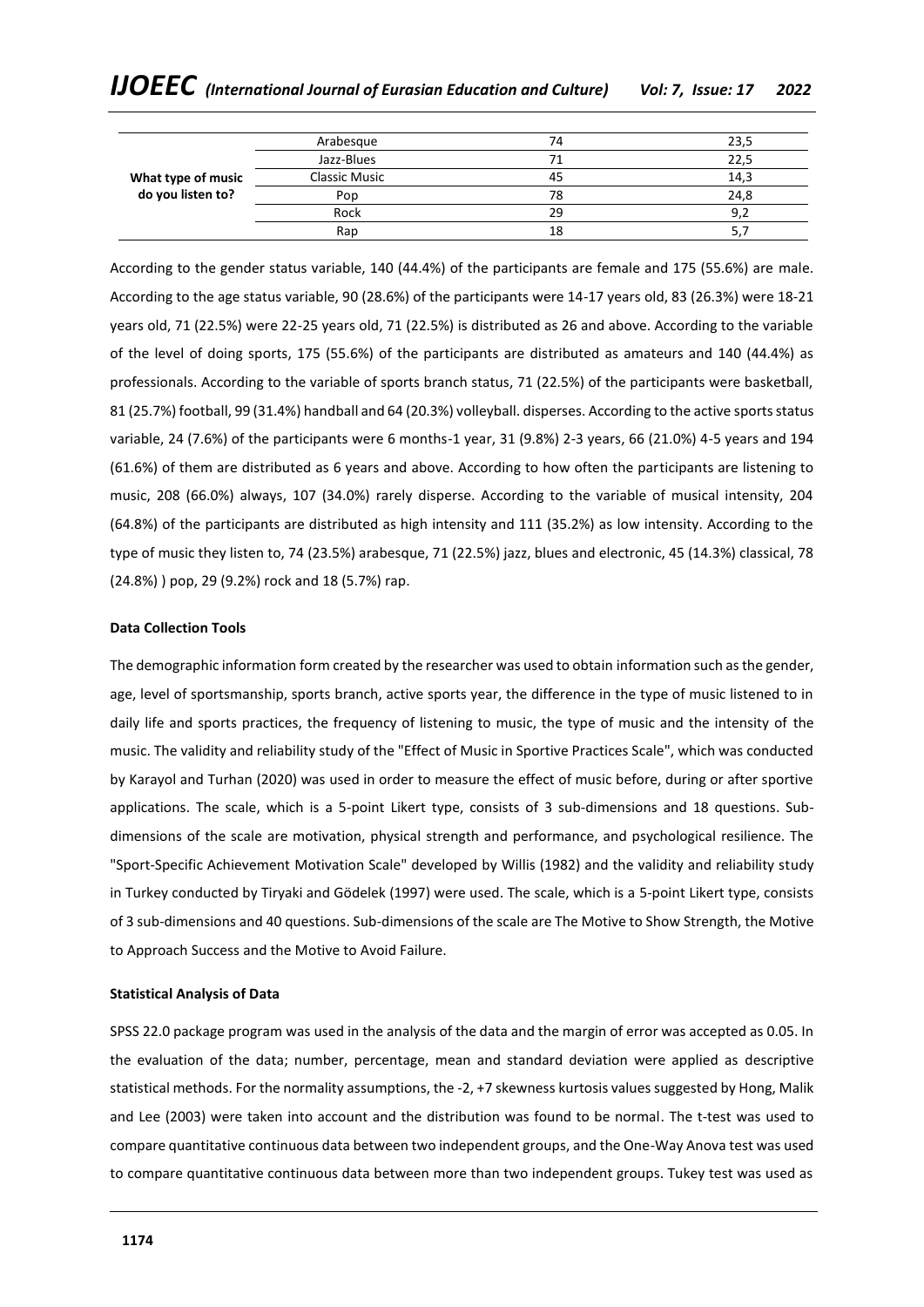a complementary post-hoc analysis to determine the differences after Anova test. Pearson product-moment correlation analysis was used to determine the relationship between the continuous variables of the study.

## **FINDINGS**

In this section, the results obtained from the study and the statistical analyses of these results are presented in the tables below.

| <b>Scales</b> | <b>Sub-Dimensions</b>                | N   | ū       | Ss      | <b>Skewness</b> | <b>Kurtosis</b> |
|---------------|--------------------------------------|-----|---------|---------|-----------------|-----------------|
|               | Motivation                           | 315 | 20,9683 | 3.61511 | $-1.193$        | 2,255           |
| <b>EMSPS</b>  | Physical Strength and<br>Performance | 315 | 23.6444 | 4.81974 | $-.598$         | ,060            |
|               | <b>Psychological Resilience</b>      | 315 | 28.1111 | 5,13484 | $-.718$         | ,794            |
|               | Motive to Show Strength              | 315 | 40.4159 | 6,69455 | .297            | ,749            |
| <b>SSAMS</b>  | Motive to Approach Success           | 315 | 64,5937 | 7,73938 | -264            | 1,305           |
|               | Motive to Avoid Failure              | 315 | 35.8889 | 7.62687 | .294            | $-.403$         |

**Table 2.** Mean, Standard Deviation, Skewness and Kurtosis Values of the Scale Sub-Dimensions Used in the Scope of the Research

**EMSPS=** Effect of Music in Sporting Practices Scale/ **SSAMS=** Sports-Specific Achievement Motivation Scale

When Table 2 was examined, it was found out that the skewness and kurtosis values of the scales taken within the scope of the research were between -2, +7 as stated by Hong, Malik and Lee (2003) and the distribution was normal.

| <b>Sub-Dimensions</b>                       | Gender | N   | Χī      | Ss      |         | P   |
|---------------------------------------------|--------|-----|---------|---------|---------|-----|
| <b>Motivation</b>                           | Female | 140 | 20.7857 | 3.84742 | $-801$  | 42, |
|                                             | Male   | 175 | 21.1143 | 3,42213 |         |     |
| <b>Physical Strength and</b><br>Performance | Female | 140 | 23.3643 | 4.87574 | $-923$  | .35 |
|                                             | Male   | 175 | 23,8686 | 4,77661 |         |     |
| <b>Psychological Resilience</b>             | Female | 140 | 28,1071 | 4,87940 | $-0,12$ | ,99 |
|                                             | Male   | 175 | 28.1143 | 5.34430 |         |     |
| <b>Motive to Show Strength</b>              | Female | 140 | 40,6857 | 6,59964 | .639    |     |
|                                             | Male   | 175 | 40.2000 | 6,78064 |         | ,52 |
|                                             | Female | 140 | 64,3714 | 7,59623 |         |     |
| <b>Motive to Approach Success</b>           | Male   | 175 | 64.7714 | 7,86921 | $-455$  | ,64 |
|                                             | Female | 140 | 35,4000 | 7,85553 |         |     |
| <b>Motive to Avoid Failure</b>              | Male   | 175 | 36,2800 | 7.43836 | -1,01   | .31 |

**Table 3.** T-Test Results Regarding the Effects of Music on Sportive Practices and the Scores Obtained from the Sport-Specific Achievement Motivation Scale by Gender of the Participants

\*P<0,05; N (315)

When Table 3 was examined, no significant difference was observed in the sub-dimensions of motivation, physical strength and performance, psychological resilience, the motive to showing strength, the motive to approaching success, and the motive to avoiding failure according to the gender variable of the participants (p>0.05).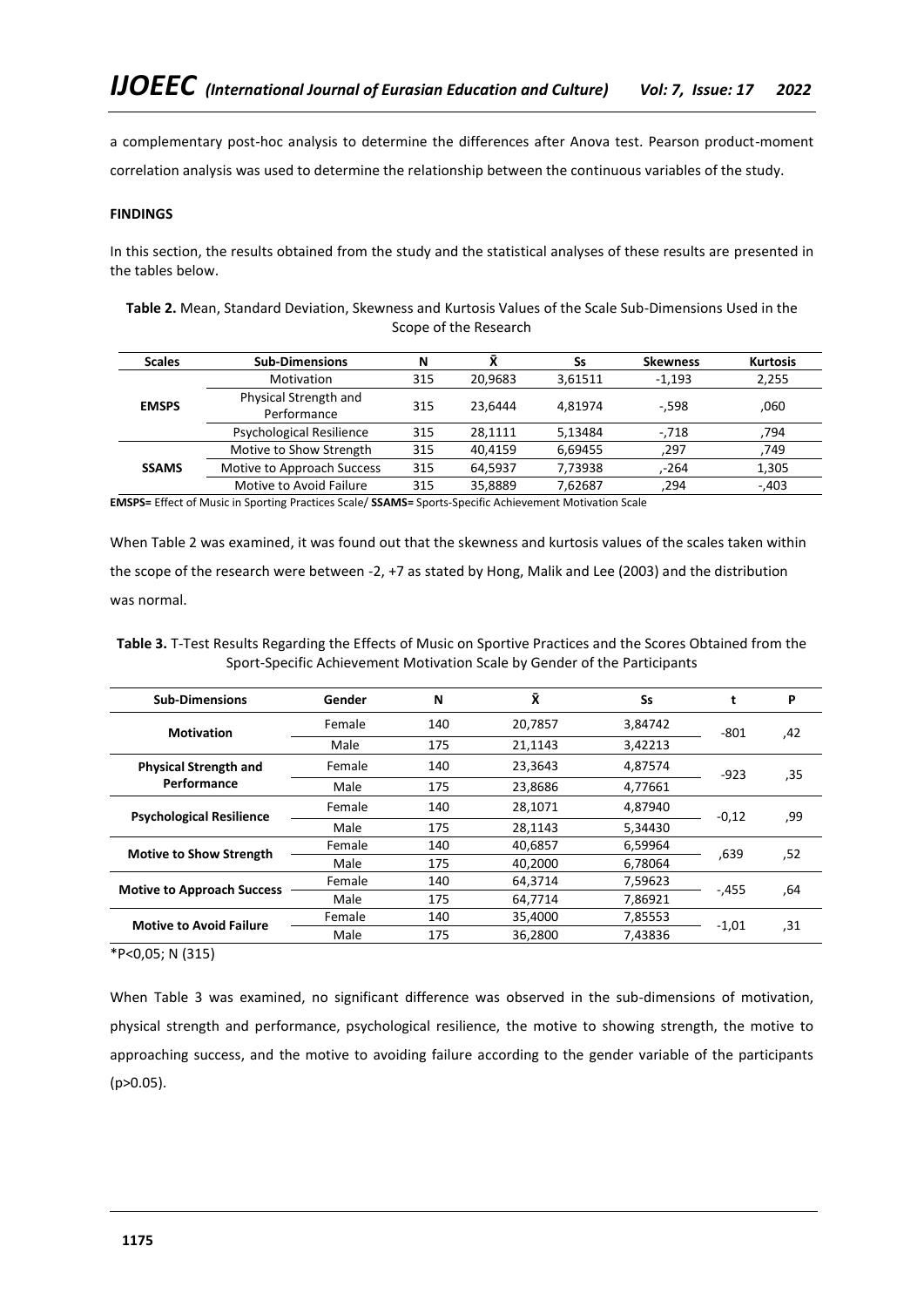| <b>Sub-Dimensions</b>           | Sportsmanship | N   | Χ       | Ss      | t       | P      |
|---------------------------------|---------------|-----|---------|---------|---------|--------|
|                                 | Level         |     |         |         |         |        |
| <b>Motivation</b>               | Amateur       | 175 | 20,8171 | 3,28016 | $-829$  |        |
|                                 | Professional  | 140 | 21,1571 | 3,99869 |         | .40    |
| <b>Physical Strength and</b>    | Amateur       | 175 | 23.2514 | 4,34631 |         |        |
| Performance                     | Professional  | 140 | 24,1357 | 5,32837 | $-1,62$ | 10,    |
|                                 | Amateur       | 175 | 27,5314 | 4,91396 | $-2,25$ | $,02*$ |
| <b>Psychological Resilience</b> | Professional  | 140 | 28,8357 | 5,32756 |         |        |
|                                 | Amateur       | 175 | 40,2743 | 5,86380 |         |        |
| <b>Motive to Show Strength</b>  | Professional  | 140 | 40,5929 | 7,62512 | $-.407$ | ,67    |
| <b>Motive to Approach</b>       | Amateur       | 175 | 63,1486 | 7,49718 |         |        |
| <b>Success</b>                  | Professional  | 140 | 66,4000 | 7,68330 | ,-378   | $,00*$ |
|                                 | Amateur       | 175 | 34.9429 | 7,53438 |         |        |
| <b>Motive to Avoid Failure</b>  | Professional  | 140 | 37,0714 | 7.60314 | ,-248   | $,01*$ |

**Table 4.** T-Test Results Regarding the Effects of Music in Sportive Practices and the Scores Obtained from the Sport-Specific Achievement Motivation Scale according to the Variable of Participants' Athletic Level

\*P<0,05; N (315)

When Table 4 was examined, while no significant difference was found in the sub-dimensions of motivation and physical strength and performance and motive to show strength according to the variable of the sportsmanship level of the participants (p>0.05); a significant difference was found out in the sub-dimensions of psychological resilience ( $\bar{X}$ =28.83, p<0.05), motive to approach success ( $\bar{X}$ =66,40, p<0,05) and motive to avoid failure ( $\bar{X}$ =37,07, p<0,05) in favor of professional athletes.

**Table 5.** T-Test Results Regarding the Effect of Music in Sports Practices and the Scores Obtained from the Sports-Specific Achievement Motivation Scale according to the Variable of Frequency of Listening to Music of the Participants

| <b>Sub-Dimensions</b>           | <b>FLS</b> | N              | Χ       | Ss      |         | P      |
|---------------------------------|------------|----------------|---------|---------|---------|--------|
| <b>Motivation</b>               | Always     | 207            | 21,6957 | 3,43018 |         | $.00*$ |
|                                 | Rarely     | 108            | 19.5741 | 3,56568 | 5,14    |        |
| <b>Physical Strength and</b>    | Always     | 207            | 24,4928 | 4,72534 |         | $,01*$ |
| Performance                     | Rarely     | 108            | 22,0185 | 4,59578 | 4,45    |        |
|                                 | Always     | 207            | 29,0531 | 4,87435 |         | $.00*$ |
| <b>Psychological Resilience</b> | Rarely     | 108            | 26,3056 | 5.15998 | 4,65    |        |
| <b>Motive to Show Strength</b>  | Always     | 207            | 40.8647 | 6,50250 | 1,65    | 10,    |
|                                 | Rarely     | 108            | 39,5556 | 6,99844 |         |        |
| <b>Motive to Approach</b>       | Always     | 207            | 64,8213 | 8,39451 | 0.72    |        |
| <b>Success</b>                  | Rarely     | 108            | 64,1574 | 6,31000 |         | 47,    |
|                                 | Always     | 207            | 35,7971 | 7,87877 |         |        |
| <b>Motive to Avoid Failure</b>  | Rarely     | 108<br>36.0648 |         | 7.15159 | $-0,29$ | 76,    |

\*P<0,05; N (315) **FLS=** Frequency of listening to music

When Table 5 was examined, motivation ( $\bar{X}$ =21.69, p<0.05), physical strength and performance ( $\bar{X}$ =24.49, p<0.05) and psychological resilience  $(\bar{X}=29)$ , 05, p<0.05) sub-dimensions showed a significant difference in favor of the 'always' response according to the variable of frequency of listening to music. There was no significant difference in the sub-dimensions of the motive to show strength, the motive to approach success and the motive to avoid failure (p>0.05).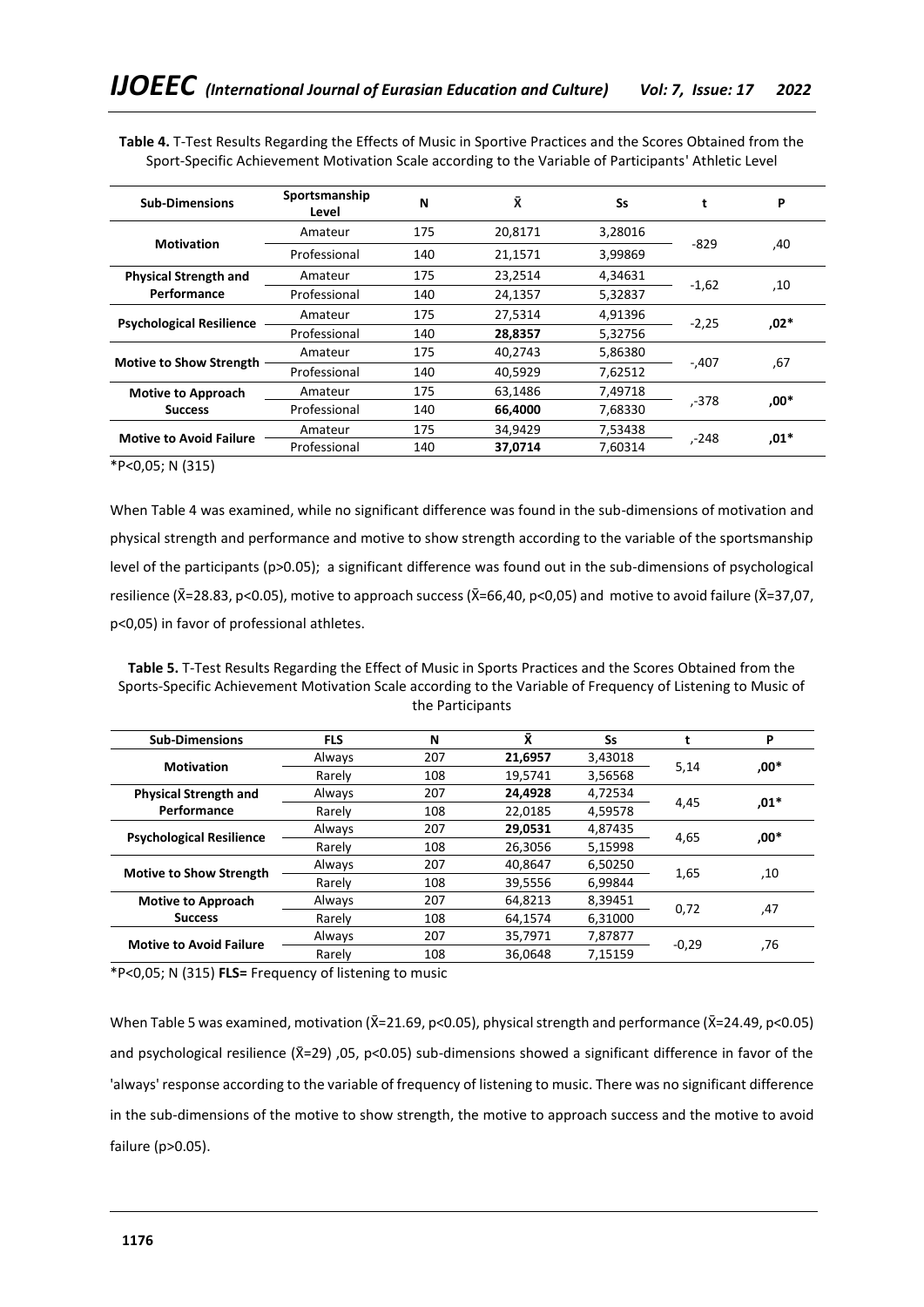| <b>Sub-Dimensions</b>           | <b>Music Intensity</b> | N   | Ÿ.      | Ss      | t       | P      |
|---------------------------------|------------------------|-----|---------|---------|---------|--------|
|                                 | High Intensity         | 204 | 21,6765 | 3,44746 |         |        |
| <b>Motivation</b>               | Low Intensity          | 111 | 19,6667 | 3,56838 | 4,88    | $,00*$ |
| <b>Physical Strength and</b>    | High Intensity         | 204 | 24,5098 | 4,73587 | 4,44    | .01*   |
| Performance                     | Low Intensity          | 111 | 22,0541 | 4,58027 |         |        |
|                                 | High Intensity         | 204 | 29,0735 | 4,87878 |         | .00*   |
| <b>Psychological Resilience</b> | Low Intensity          | 111 | 26,3423 | 5,14427 | 4,65    |        |
|                                 | High Intensity         | 204 | 40,8824 | 6,52135 |         | ,09    |
| <b>Motive to Show Strength</b>  | Low Intensity          | 111 | 39,5586 | 6,95006 | 1,68    |        |
| <b>Motive to Approach</b>       | High Intensity         | 204 | 64,7451 | 8,43426 |         |        |
| <b>Success</b>                  | Low Intensity          | 111 | 64,3153 | 6,29138 | 0,47    | ,63    |
| <b>Motive to Avoid Failure</b>  | High Intensity         | 204 | 35,7255 | 7,88421 |         |        |
|                                 | Low Intensity          | 111 | 36,1892 | 7.15480 | $-0,51$ | ,60    |

**Table 6.** T-Test Results Regarding the Effects of Music in Sports Practices and the Scores Obtained from the Sports-Specific Achievement Motivation Scale according to the Variable of the Intensity of Listening to Music of the Participants

\*P<0,05; N (315)

When Table 6 was examined, there was a significant difference in favor of the 'high-intensity' response in the sub-dimensions of the motivation (X=21,67, p<0,05), physical strength and performance (X=24.50, p<0.05) and psychological resilience (X̄=29.07) according to the musical intensity variable of the participants, p<0.05). There was no significant difference in the sub-dimensions of the motive to show strength, the motive to approach success and the motive to avoid failure (p>0.05).

| <b>Sub-Dimensions</b>                                     | Age          | N  | Ÿ.     | <b>Ss</b> | df         | F    | р    | <b>Tukey</b> |
|-----------------------------------------------------------|--------------|----|--------|-----------|------------|------|------|--------------|
|                                                           | 14-17        | 90 | 20,755 | 4,0925    |            |      |      |              |
| <b>Motivation</b>                                         | 18-21        | 83 | 21,313 | 2,9793    | 3          |      |      |              |
|                                                           | $22 - 25$    | 71 | 20,774 | 3,4607    | 311<br>314 | ,428 | ,73  |              |
|                                                           | 26 and Above | 71 | 21,028 | 3,8358    |            |      |      |              |
|                                                           | 14-17        | 90 | 23,044 | 5,1948    |            |      |      |              |
| <b>Physical Strength</b>                                  | 18-21        | 83 | 24,120 | 4,0012    | 3          |      |      |              |
| and Performance                                           | $22 - 25$    | 71 | 23,760 | 4,7282    | 311<br>314 | ,755 | ,52  |              |
|                                                           | 26 and Above | 71 | 23,732 | 5,2940    |            |      |      |              |
|                                                           | 14-17        | 90 | 27,900 | 5,2532    |            |      |      |              |
| Psychological                                             | 18-21        | 83 | 28,180 | 3,9636    | 3<br>311   |      |      |              |
| <b>Resilience</b>                                         | $22 - 25$    | 71 | 28,394 | 5,3890    | 314        | ,135 | ,93  |              |
|                                                           | 26 and Above | 71 | 28,014 | 5,9653    |            |      |      |              |
|                                                           | 14-17        | 90 | 39,544 | 5,6532    |            |      | ,40  |              |
| <b>Motive to Show</b>                                     | 18-21        | 83 | 40,253 | 6,0904    | 3          |      |      |              |
| <b>Strength</b>                                           | $22 - 25$    | 71 | 40,957 | 7,8274    | 311        | ,979 |      |              |
|                                                           | 26 and Above | 71 | 41,169 | 7,3348    | 314        |      |      |              |
|                                                           | 14-17        | 90 | 63,355 | 6,2572    |            |      |      |              |
| <b>Motive to Approach</b>                                 | 18-21        | 83 | 64,048 | 8,4042    | 3          |      |      |              |
| <b>Success</b>                                            | $22 - 25$    | 71 | 65,507 | 8,8267    | 311        | 1,91 | ,12  |              |
|                                                           | 26 and Above | 71 | 65,887 | 7,3066    | 314        |      |      |              |
|                                                           | 14-17        | 90 | 34,933 | 6,8015    |            |      |      |              |
| <b>Motive to Avoid</b>                                    | 18-21        | 83 | 34,722 | 7,4446    | 3          |      |      | $1 - 3$      |
| <b>Failure</b>                                            | $22 - 25$    | 71 | 38,619 | 8,1772    | 311        | 4,29 | .00* | $2 - 3$      |
|                                                           | 26 and Above | 71 | 35,732 | 7,6268    | 314        |      |      |              |
| 1=14-17 years 2=18-21 years 3=22-25 years 4= 26 and Above |              |    |        |           |            |      |      |              |

**Table 7.** ANOVA Results Regarding the Effects of Music on Sportive Practices and the Scores Obtained from the Sport-Specific Achievement Motivation Scale by Age Variable of the Participants

\*P<0,05; N (315)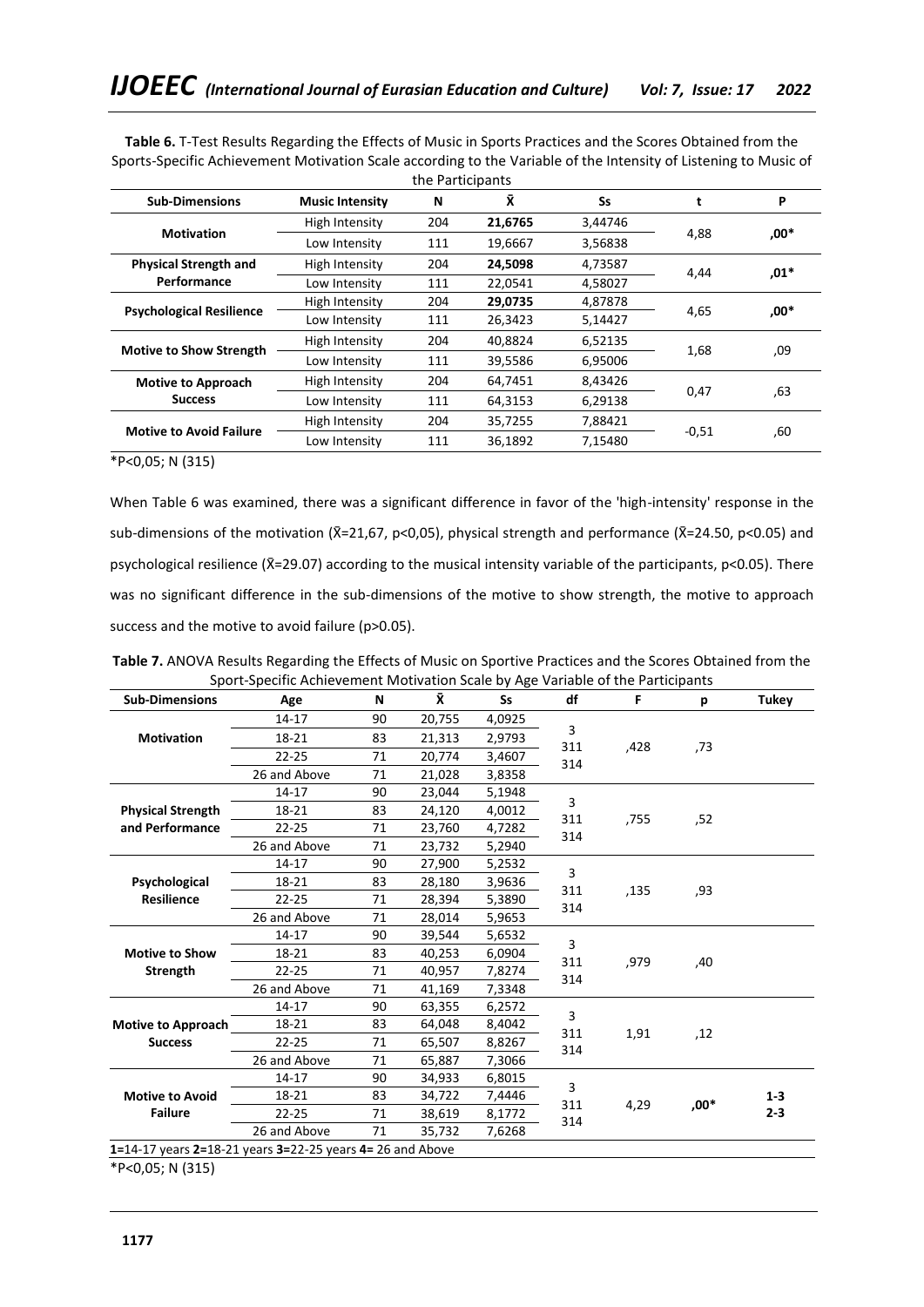When Table 7 was examined, it was determined that there was no statistically significant difference in the subdimensions of motivation (*F*(3-314)=,428; *P>*0,05), physical strength and performance (*F*(3-314)=,755; *P>*0,05) and psychological resilience (*F*(3-314)=,135; *P>*0,05) according to the age variable of the participants. It was found out that there was no significant difference in the sub-dimensions of the motive to show strength  $(F_{(3-314)}=,403;$ *P>*0,05) and the motive to approach success (*F*(3-314)=1,91; *P>*0,05). In addition, a significant difference was observed in the sub-dimension of avoidance of failure (*F*(3-314)=4,29; *P<*0,05). As a result of the 'Tukey' test, which is one of the post-hoc analyzes to determine which group the difference originates from, it was determined that the 22-25 age group had a higher avoidance motivation than the 18-21 age group and the 14-17 age group.

| <b>Sub-Dimensions</b>     | <b>Sports Branch</b> | N                      | Χ      | <b>Ss</b> | df         | F    | P   |
|---------------------------|----------------------|------------------------|--------|-----------|------------|------|-----|
|                           | Basketball           | 71                     | 20,619 | 4,5367    |            |      |     |
| <b>Motivation</b>         | Football             | 81                     | 20,728 | 3,9781    | 3          |      |     |
|                           | Handball             | 99                     | 21,414 | 3,1816    | 311<br>314 | ,840 | ,47 |
|                           | Volleyball           | 64                     | 20,968 | 2,4297    |            |      |     |
|                           | Basketball           | 71                     | 23,366 | 5,5064    |            |      |     |
| <b>Physical Strength</b>  | Football             | 81<br>23,074<br>5,1082 | 3      |           |            |      |     |
| and Performance           | Handball             | 99                     | 24,313 | 4,7694    | 311<br>314 | 1,09 | ,35 |
|                           | Volleyball           | 64                     | 23,640 | 3,5158    |            |      |     |
|                           | Basketball           | 71                     | 28,014 | 5,6681    |            |      |     |
| Psychological             | Football             | 81                     | 27,209 | 5,9952    | 3<br>311   | 1,71 | ,16 |
| <b>Resilience</b>         | Handball             | 99                     | 28,939 | 4,6528    | 314        |      |     |
|                           | Volleyball           | 64                     | 28,078 | 3,7767    |            |      |     |
|                           | Basketball           | 71                     | 42,084 | 6,7501    |            | 2,33 |     |
| <b>Motive to Show</b>     | Football             | 81                     | 40,506 | 6,2312    | 3<br>311   |      | ,07 |
| <b>Strength</b>           | Handball             | 99                     | 39,888 | 7,6796    | 314        |      |     |
|                           | Volleyball           | 64                     | 39,265 | 5,1739    |            |      |     |
|                           | Basketball           | 71                     | 64,732 | 7,4276    |            |      |     |
| <b>Motive to Approach</b> | Football             | 81                     | 65,148 | 8,8404    | 3<br>311   | ,824 | ,48 |
| <b>Success</b>            | Handball             | 99                     | 64,899 | 7,6950    | 314        |      |     |
|                           | Volleyball           | 64                     | 63,265 | 6,5978    |            |      |     |
|                           | Basketball           | 71                     | 35,887 | 8,4912    |            |      |     |
| <b>Motive to Avoid</b>    | Football             | 81                     | 35,308 | 7,6250    | 3<br>311   | ,923 | ,43 |
| <b>Failure</b>            | Handball             | 99                     | 36,868 | 7,8501    | 314        |      |     |
|                           | Volleyball           | 64                     | 35,109 | 6,1285    |            |      |     |

**Table 8.** ANOVA Results Regarding the Effects of Music in Sports Practices and the Scores Received from the Sports-Specific Achievement Motivation Scale according to the Sports Branch Variable of the Participants

\*P<0,05; N (315)

When Table 8 was examined, according to the sports branch variable of the participants, motivation  $(F_{(3-314)=1}428;$ *P>*0,05), physical strength and performance (*F*(3-314)=,755; *P>*0,05) and psychological resilience (*F*(3-314)=,135; *P>*0,05), motive to show strength (*F*(3-314)=2,33; *P>*0,05), motive to approach success (*F*(3-314)=,824; *P>*0,05) and the motive to avoid failure ( $F_{(3-314)}$ =,923; *P*>0,05) sub-dimensions did not show a statistically significant difference.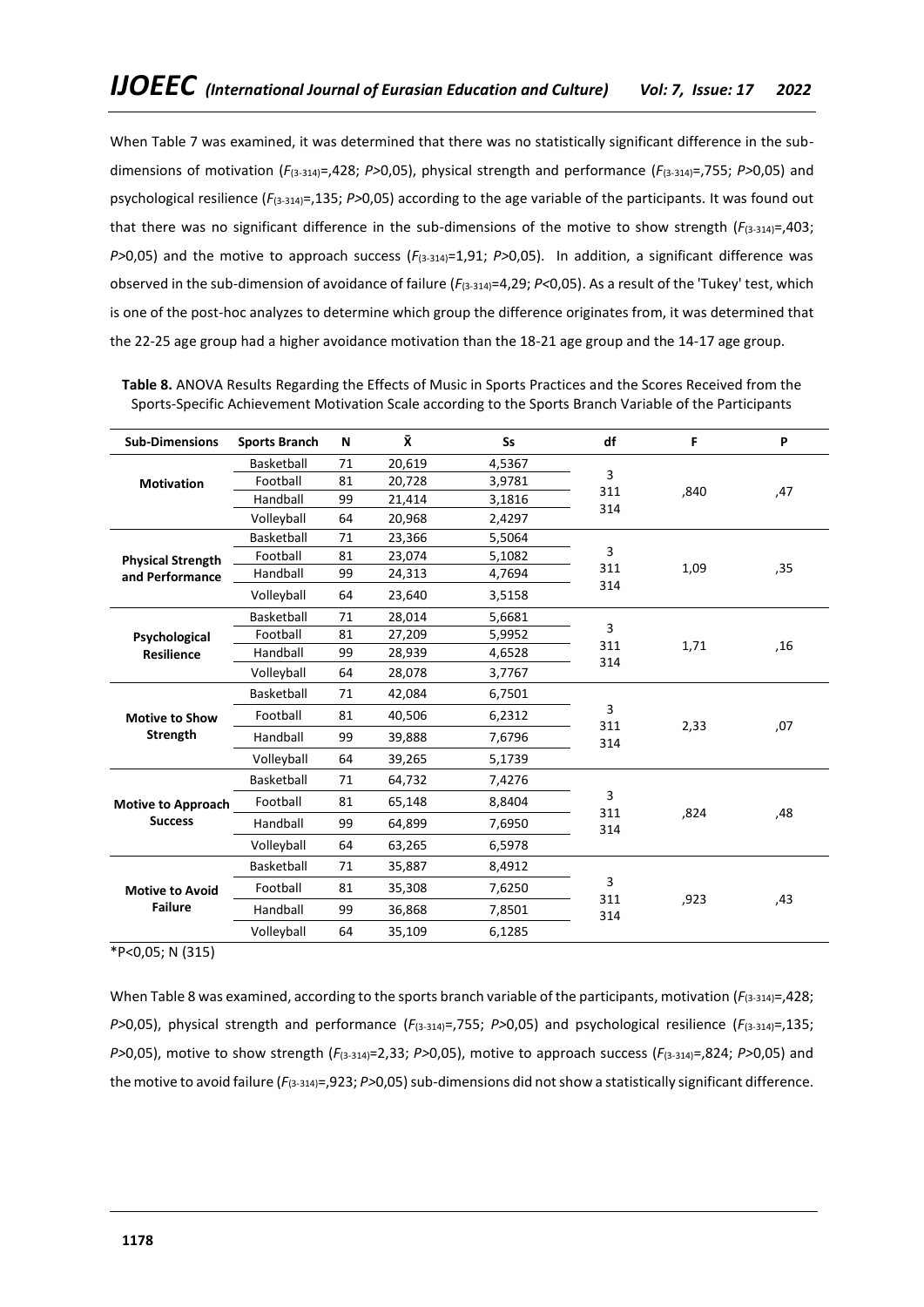**Table 9.** ANOVA Results Regarding the Effects of Music on Sportive Practices and the Scores Received from the Sport-Specific Achievement Motivation Scale according to the Variable of Years of Active Sport of the **Participants** 

|                                             |                      |     | r articiparits |           |     |      |        |              |
|---------------------------------------------|----------------------|-----|----------------|-----------|-----|------|--------|--------------|
| <b>Sub-Dimensions</b>                       | <b>Sports Year</b>   | N   | Χ              | <b>Ss</b> | df  | F    | р      | <b>Tukey</b> |
|                                             | 6 months-1 Year      | 24  | 21,041         | 2,4223    |     |      |        |              |
| <b>Motivation</b>                           | 2-3 Years            | 31  | 21,774         | 3,1907    | 3   |      |        |              |
|                                             | 4-5 Years            | 66  | 20,787         | 2,4275    | 311 | ,598 | ,61    |              |
|                                             | 6 Years and<br>Above | 194 | 20.891         | 4,1078    | 314 |      |        |              |
|                                             | 6 months-1 Year      | 24  | 24,791         | 3,3489    |     |      |        |              |
| <b>Physical Strength</b>                    | 2-3 Years            | 31  | 24,387         | 4,6236    | 3   |      |        |              |
| and Performance                             | 4-5 Years            | 66  | 23,424         | 4,2246    | 311 | ,839 | ,47    |              |
|                                             | 6 Years and<br>Above | 194 | 23,458         | 5,1787    | 314 |      |        |              |
|                                             | 6 months-1 Year      | 24  | 29,166         | 5,2142    |     |      |        |              |
| Psychological<br><b>Resilience</b>          | 2-3 Years            | 31  | 28,161         | 5,0865    | 3   |      |        |              |
|                                             | 4-5 Years            | 66  | 28,545         | 3,9736    | 311 | ,696 | ,55    |              |
|                                             | 6 Years and<br>Above | 194 | 27,824         | 5,4800    | 314 |      |        |              |
|                                             | 6 months-1 Year      | 24  | 37,041         | 7,8490    |     |      |        |              |
|                                             | 2-3 Years            | 31  | 39,064         | 6,0988    | 3   |      |        |              |
| <b>Motive to Show</b><br><b>Strength</b>    | 4-5 Years            | 66  | 39,893         | 6,6751    | 311 | 3,62 | $,01*$ | $1 - 4$      |
|                                             | 6 Years and<br>Above | 194 | 41,226         | 6,5054    | 314 |      |        |              |
|                                             | 6 months-1 Year      | 24  | 64,458         | 7,3246    |     |      |        |              |
|                                             | 2-3 Years            | 31  | 64,322         | 7,0445    | 3   |      |        |              |
| <b>Motive to Approach</b><br><b>Success</b> | 4-5 Years            | 66  | 63,909         | 7,0922    | 311 | ,278 | .84    |              |
|                                             | 6 Years and          | 194 | 64,886         | 8,1328    | 314 |      |        |              |
|                                             | Above                |     |                |           |     |      |        |              |
|                                             | 6 months-1 Year      | 90  | 34,500         | 7,5814    |     |      |        |              |
| <b>Motive to Avoid</b>                      | 2-3 Years            | 83  | 36,903         | 7,5646    | 3   |      |        |              |
| <b>Failure</b>                              | 4-5 Years            | 71  | 37,000         | 7,7121    | 311 | 1,06 | ,36    |              |
|                                             | 6 Years and<br>Above | 71  | 35,520         | 7,6091    | 314 |      |        |              |

**1=**6 months-1 Year **2=**2-3 Years **3=**4-5 Years **4=** 6 Years and Above

 $\overline{P}$ <0,05; N (315)

When Table 9 was examined, the participants' motivation ( $F_{(3-314)}$ =,598; *P*>0,05), physical strength and performance (*F*(3-314)=,839; *P>*0,05) and psychological resilience (*F*(3-314)=,696; *P>*0,05) sub-dimensions were not statistically significant according to the variable of years of active sports. While there was no significant difference in the sub-dimensions of motivate to approach success (*F*(3-314)=,278; *P>*0,05) and motive to avoid failure (*F*(3- 314)=1,06; *P>*0,05), a significant difference was observed in the sub-dimension of the motive to show strength (*F*(3- 314)=,839; *P<*0,05). As a result of the 'Tukey' test, which is one of the post-hoc analyzes to determine which group the difference originates from, it was seen that the 6 years and over group had a higher motive to show strength than the 6 months-1 year group.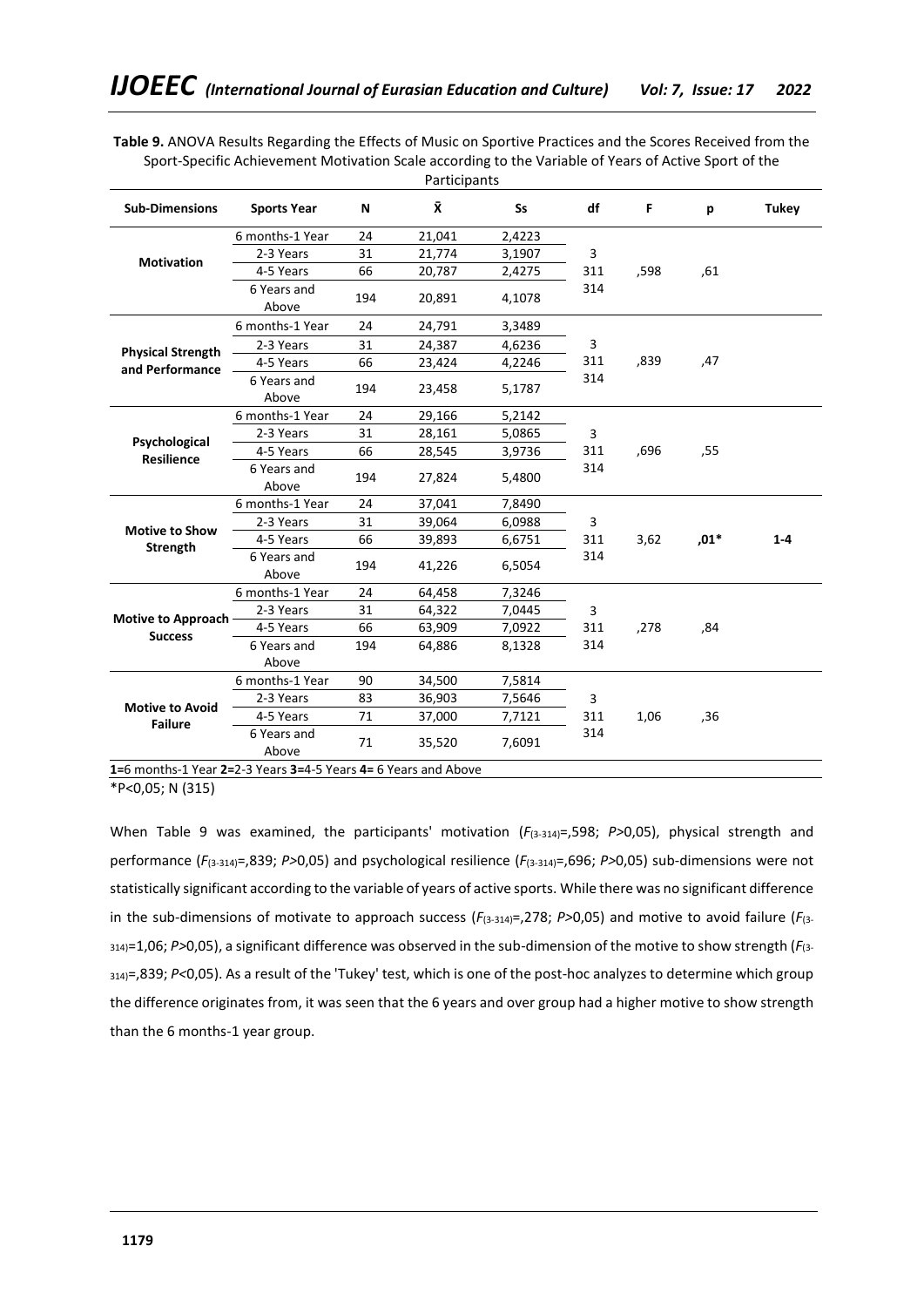| <b>Sub-Dimensions</b>              | sports specific nomevement modivation scale according to the masic type variable of the rarticipants<br><b>Music Type</b> | N  | Ÿ.     | Ss     | df         | f    | P    |
|------------------------------------|---------------------------------------------------------------------------------------------------------------------------|----|--------|--------|------------|------|------|
|                                    | Arabesque                                                                                                                 | 74 | 20,189 | 4,1236 |            |      |      |
|                                    | Jazz-Blues                                                                                                                | 71 | 21,154 | 3,7858 |            |      |      |
|                                    | <b>Classical Music</b>                                                                                                    | 45 | 21,044 | 3,3707 | 3<br>311   |      | ,08  |
| <b>Motivation</b>                  | Pop                                                                                                                       | 78 | 21,500 | 2,9310 | 314        | 1,94 |      |
|                                    | Rock                                                                                                                      | 29 | 20,103 | 4,1087 |            |      |      |
|                                    | Rap                                                                                                                       | 18 | 22,333 | 2,4253 |            |      |      |
|                                    | Arabesque                                                                                                                 | 74 | 22,756 | 5,0172 |            |      |      |
|                                    | Jazz-Blues                                                                                                                | 71 | 23,746 | 5,1178 | 3          |      |      |
| <b>Physical Strength</b>           | <b>Classical Music</b>                                                                                                    | 45 | 24,355 | 4,5083 | 311        | 1,56 | ,16  |
| and Performance                    | Pop                                                                                                                       | 78 | 24,243 | 4,6575 | 314        |      |      |
|                                    | Rock                                                                                                                      | 29 | 22,310 | 4,9215 |            |      |      |
|                                    | Rap                                                                                                                       | 18 | 24,666 | 3,4299 |            |      |      |
|                                    | Arabesque                                                                                                                 | 74 | 27,378 | 5,1276 |            |      |      |
|                                    | Jazz-Blues                                                                                                                | 71 | 28,183 | 5,6978 |            |      |      |
| Psychological<br><b>Resilience</b> | <b>Classical Music</b>                                                                                                    | 45 | 28,688 | 4,5318 | 3          |      |      |
|                                    | Pop                                                                                                                       | 78 | 28,205 | 5,0922 | 311<br>314 | ,792 | ,55  |
|                                    | Rock                                                                                                                      | 29 | 27,689 | 5,6764 |            |      |      |
|                                    | Rap                                                                                                                       | 18 | 29,666 | 3,2539 |            |      |      |
|                                    | Arabesque                                                                                                                 | 74 | 40,135 | 7,6808 |            |      |      |
|                                    | Jazz-Blues                                                                                                                | 71 | 40,323 | 5,6411 |            |      |      |
| <b>Motive to Show</b>              | <b>Classical Music</b>                                                                                                    | 45 | 42,111 | 6,9649 | 3          |      |      |
| <b>Strength</b>                    | Pop                                                                                                                       | 78 | 40,243 | 6,7654 | 311<br>314 | ,848 | ,516 |
|                                    | Rock                                                                                                                      | 29 | 40,241 | 6,8746 |            |      |      |
|                                    | Rap                                                                                                                       | 18 | 38,722 | 4,6375 |            |      |      |
|                                    | Arabesque                                                                                                                 | 74 | 64,756 | 8,6385 |            |      |      |
|                                    | Jazz-Blues                                                                                                                | 71 | 64,746 | 7,0482 |            |      |      |
| <b>Motive to</b>                   | <b>Classical Music</b>                                                                                                    | 45 | 64,622 | 9,1360 | 3          |      |      |
| <b>Approach Success</b>            | Pop                                                                                                                       | 78 | 64,987 | 6,2011 | 311<br>314 | ,337 | ,890 |
|                                    | Rock                                                                                                                      | 29 | 63,965 | 7,6086 |            |      |      |
|                                    | Rap                                                                                                                       | 18 | 62,555 | 9,4758 |            |      |      |
|                                    | Arabesque                                                                                                                 | 74 | 35,973 | 7,4741 |            |      |      |
|                                    | Jazz-Blues                                                                                                                | 71 | 35,394 | 8,2557 |            |      |      |
| <b>Motive to Avoid</b>             | <b>Classical Music</b>                                                                                                    | 45 | 36,577 | 9,0641 | 3          |      |      |
| <b>Failure</b>                     | Pop                                                                                                                       | 78 | 36,089 | 6,6823 | 311        | ,167 | ,975 |
|                                    | Rock                                                                                                                      | 29 | 35,551 | 7,5099 | 314        |      |      |
|                                    | Rap                                                                                                                       | 18 | 35,444 | 6,5728 |            |      |      |

**Table 10.** ANOVA Results Regarding the Effects of Music in Sports Practices and the Scores Received from the Sports-Specific Achievement Motivation Scale according to the Music Type Variable of the Participants

# \*P<0,05; N (315)

When Table 10 was examined, motivation ( $F_{(3-314)}=1,94$ ;  $P>0,05$ ), physical strength and performance ( $F_{(3-314)}=1,56$ ; *P>*0,05), physiological resilience (*F*(3-314)=,792; *P>*0,05), motive to show strength (*F*(3-314)=,848; *P>*0,05), motive to approach success (*F*(3-314)=,337; *P>*0,05) and the motive to avoid failure (*F*(3-314)=,167; *P>*0,05) sub-dimensions were not statistically significant according to the variable of the type of music that the participants listen to.

**Table 11.** Results of the Correlation Test between the Sub-Dimensions of the Scale of the Effect of Music on Sportive Practices and the Sub-Dimensions of the Sport-Specific Achievement Motivation Scale of the Participants

| Sub-Dimensions(n=315)           | <b>Motive to Show Strength</b> | <b>Motive to Approach Success</b> | <b>Motive to Avoid Failure</b> |
|---------------------------------|--------------------------------|-----------------------------------|--------------------------------|
|                                 | .096                           | $212**$                           | 107                            |
| <b>Motivation</b>               | ,090                           | ,000                              | 057,                           |
| <b>Physical Strength and</b>    | $,222**$                       | 255**                             | $.164**$                       |
| Performance                     | ,000                           | ,000                              | ,003                           |
| <b>Psychological Resilience</b> | .220**                         | 291**                             | $.202**$                       |
|                                 | .000                           | .000                              | .000                           |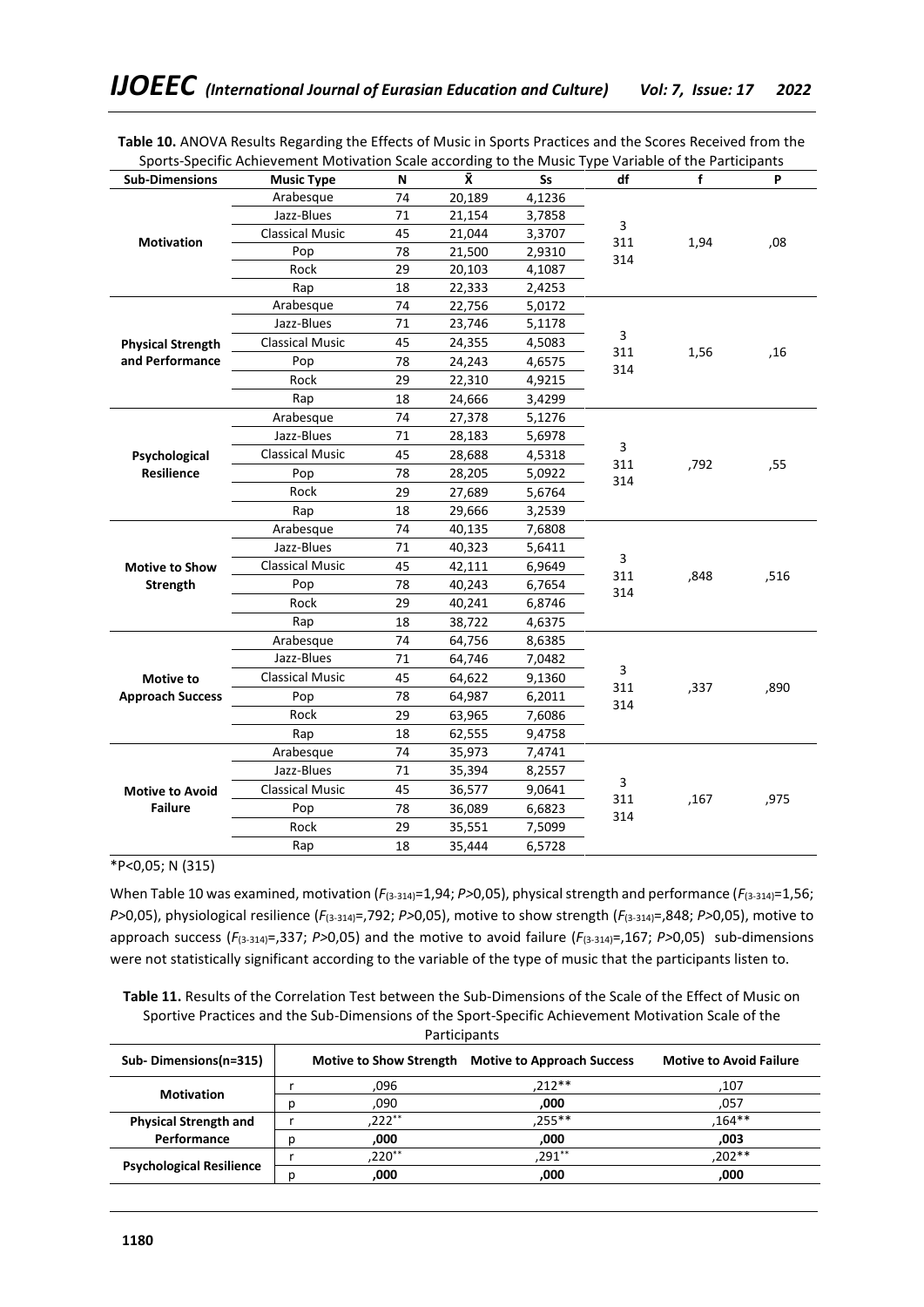When Table 11 was examined, as a result of the Pearson correlation test conducted to check whether there is a significant relationship between the sub-dimensions of the scale of the effect of music in sportive practices and the sub-dimensions of success motivation specific to sports; motivation and motive to approach success subdimension (r=.212; p<0.05) were found to have a low level of positive and significant relationship. After considering these results, it can be interpreted that as motivation increases, the motive to approach success will increase. With physical strength and performance sub-dimensions, the motivation to show strength (r=.222; p<0.05), the motive to approach success (r=.255; p<0.05) and the motive to avoid failure (r=.164; p<0.05) 0.05), a low level of positive and significant correlation was found between the sub-dimensions. While considering this result, it can be said that as physical strength and performance increase, the motive to show strength, the motive to approach success and the motive to avoid failure will increase. With the psychological resilience subdimension, the motive to show strength (r=.220; p<0.05), the motive to approach success (r=.291; p<0.05) and the motive to avoid failure (r=.202; p<0, 05) sub-dimensions, a low level of positive and significant correlation was observed. While considering about this result, it can be said that as psychological resilience increases, the motive to show power, the motive to approach success and the motive to avoid failure will increase.

### **CONCLUSION and DISCUSSION**

In the study, there was no significant difference between the gender variable of the participants and the subdimensions of motivation, physical strength and performance, psychological resilience, motive to showing strength, motive to approach success and motive to avoid failure. Similarly, Şık et al. (2019) in the study of the article titled "Influence of Music and Academic Self-Efficacy of Karate Athletes According to Some Demographic Variables", no significant difference was found in the score of the scale of influence from music according to the gender variable. It is thought that this situation arises from the concept of universality of music, as the phenomenon of music is listened to in sportive practices regardless of gender. While there was no significant difference in the sub-dimensions of the participants' level of athleticism and motivation and physical strength and the motivation to perform and show strength, a significant difference was found in favor of professional athletes in the sub-dimensions of psychological resilience, motive to approach success and motive to avoid failure. Aslan (2000), in his master's thesis named "Success Motivation Differences and Distribution of Sportive Experience of Turkish Professional 1st, 2nd and 3rd League and Amateur Teams", concluded that professional football players had a higher motive to approach success than amateur football players. This situation is similar to the study, and the recent investments of professional teams in athletes, the increasing transfer fees and the use of incentives due to high premiums, and the fact that amateur teams are deprived of these encouraging factors economically, are the reasons why professional athletes are more motive to approach success than amateur athletes. At this point, it can be concluded that professional athletes are more successful in concepts such as focus and concentration than amateur athletes. In addition, it is thought that the psychological resilience of professional athletes is high, since the amount of time that professional athletes spend on sports practices compared to amateur athletes also affects the time allocated to music. There was a significant difference in favor of the 'always' response in the sub-dimensions of motivation, physical strength and performance, and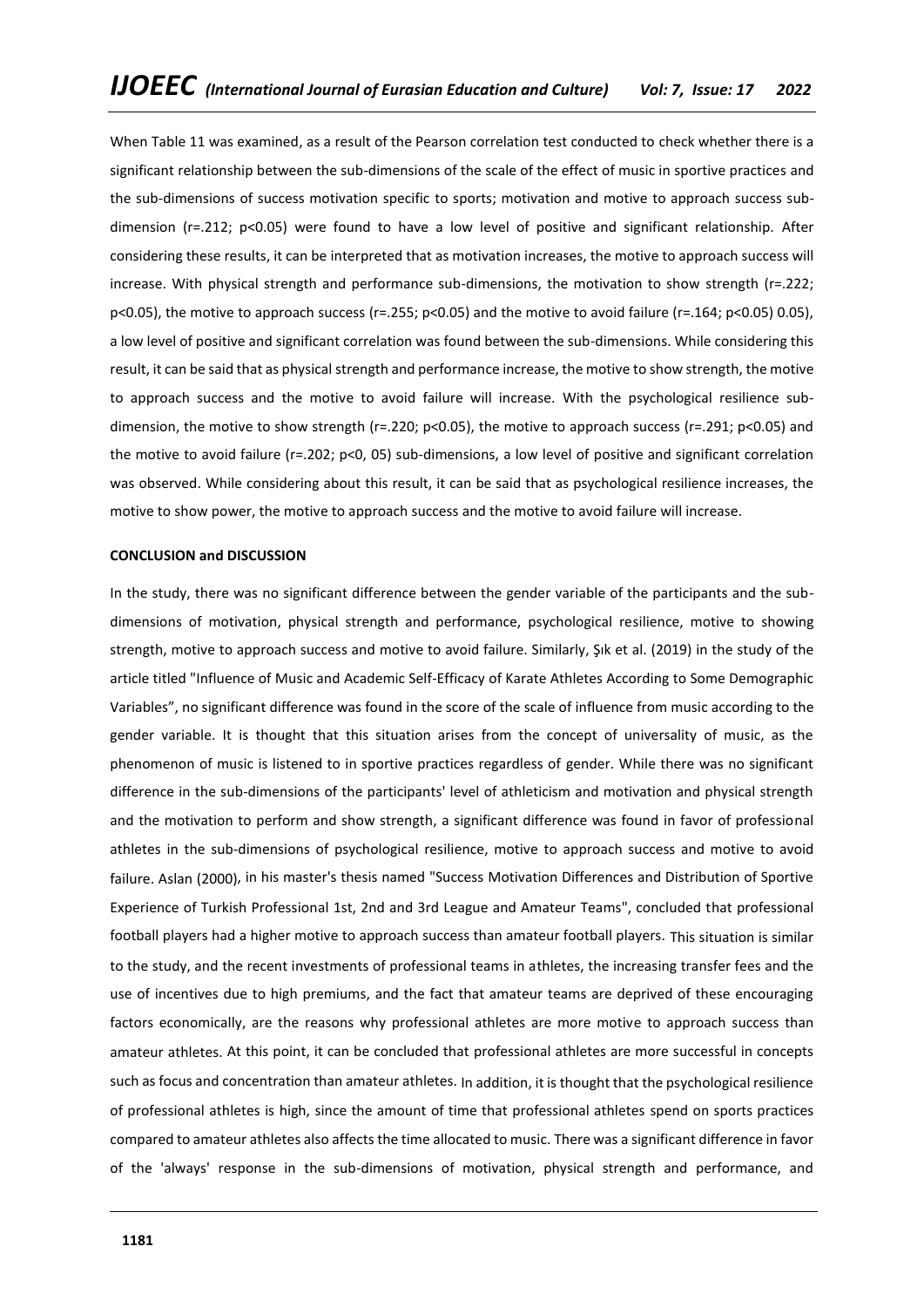psychological resilience according to the frequency of listening to music variable of the participants. There was no significant difference in the sub-dimensions of the motive to show strength, the motive to approach success and the motive to avoid failure. It has been concluded that music is frequently listened by team athletes before the sportive practice, and it increases physical and psychological performance. A significant difference was found in favor of high-intensity response in motivation, physical strength and performance and psychological resilience sub-dimensions according to the variable of the music intensity that the participants listened to. There was no significant difference in the sub-dimensions of the motive to show strength, the motive to approach success and the motive to avoid failure. In his study Vatansever et al. (2018), it was revealed that fast and slow tempo music positively affects exercise performance, and it shows parallelism in terms of music intensity variable. In this context, it was seen that the effect of the music intensity factor in sports practices was undeniable. Although the participants in this study were engaged in team sports, in other studies, the differences between them can be revealed by including individual sports. There was no significant difference between the age variable of the participants and the sub-dimensions of motivation, physical strength and performance, and psychological resilience. On the contrary, Şık et al. (2019) found a difference in the state of being affected by music according to the age variable of karate athletes in their study and revealed that the 14-15 age group was more affected by music than the athletes in the 10-11 and 12-13 age groups. Considering that this result is related to the childhood and early adolescence periods, it can be thought that this study produced different results because it only covers the young adult period of 18-30 years. While there was no significant difference between the sub-dimensions of the motive to show strength and the motive to approach success, a significant difference was found in the subdimension of the motive to avoid failure. This difference was found to be higher in the 22-25 age group than in the 18-21 and 14-17 age group. Özgün et al. (2017) found a low-level negative relationship between the age variable and the motive to avoid failure in the study named "Examination of the Relationship Between Sports-Specific Achievement Motivation and Happiness Levels of Handball Players". It was concluded that as the age of the handball players increases, their motive to avoid failure decreases, or as the age decreases, their motive to avoid failure also increases. In this study, on the other hand, the score of the age variable on the motive to avoid failure in team sports shows a contrast by decreasing. In future studies, studies on different team sports can be conducted to reveal the reasons for the differences. There was no significant difference between the sports branch variable of the participants and the sub-dimensions of motivation, physical strength and performance, psychological resilience, motive to show strength, motive to approach success and motive to avoid failure. In Çakmakçı's (2021) master's thesis study titled "Success Motivation in Athletes Interested in Defense Sports", no significant difference was found in individual branches (Judo, Karate and Taekwondo) and the sub-dimensions of the motive to show strength, the motive to approach success and the motive to avoid failure. Each team sport contains different dynamics within itself. Athlete, coach, club management, financial difference, facility, brand value, social media usage and fan power etc. can be listed as factors affecting the motive to avoid failure. There was no significant difference between the participants' years of active sports and the sub-dimensions of motivation, physical strength and performance, and psychological resilience. It was seen that this situation showed parallelism with the variable of active sports years of the participants. The fact that the participants' age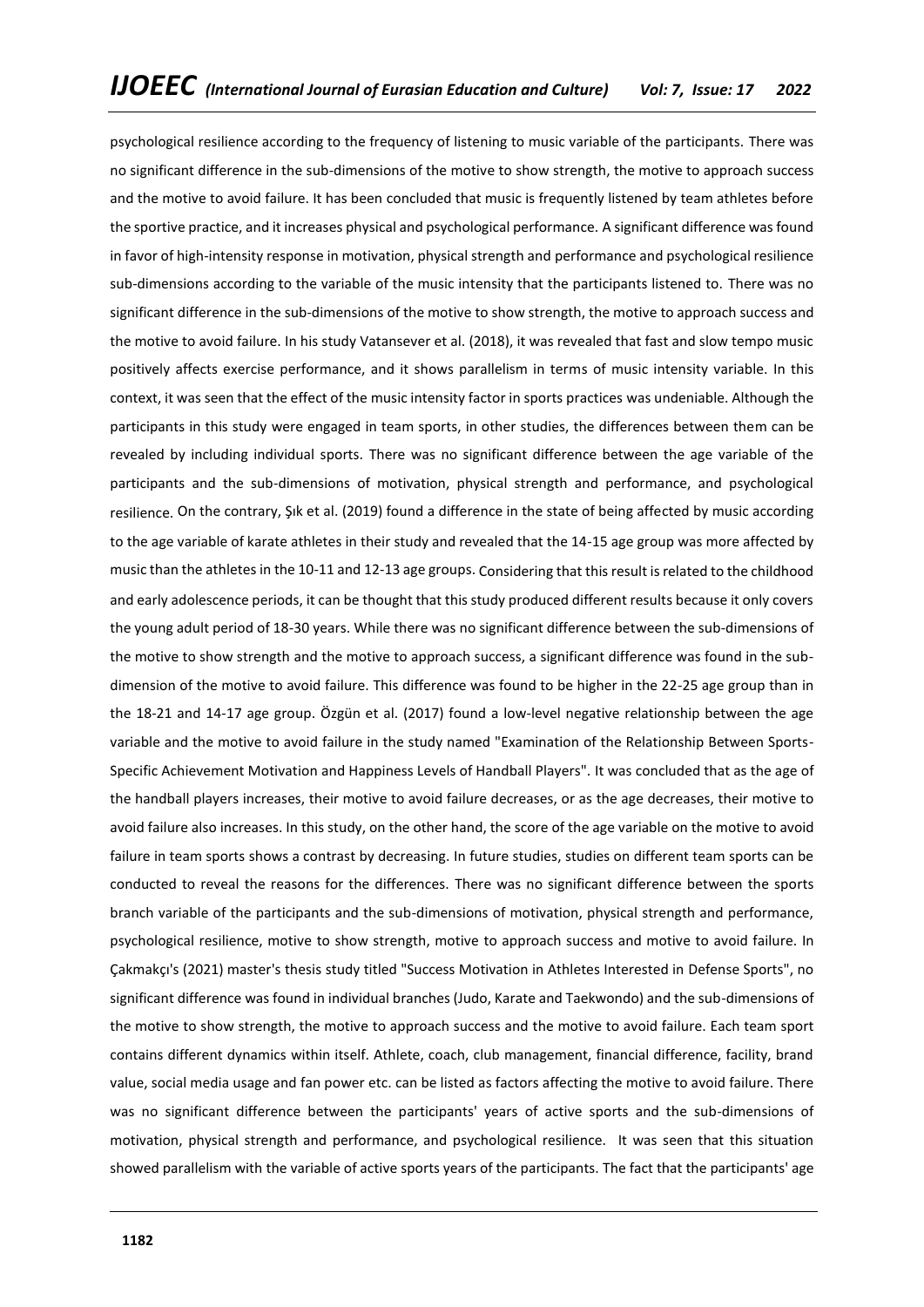and years of active sports are close to each other explains this situation. While there was no significant difference between the motive to approach success and the motive to avoid failure, a significant difference was observed between the motive to show strength sub-dimension. The motive to show strength of team athletes who have been doing sports for 6 years or more was found to be higher than team athletes who have been doing sports for 6 months - 1 year. Turhan (2009) in his master's thesis study named "Examination of the Relationship between Depression Level, Anxiety Level and Personality Traits in Professional Football Players and Success Motivation in Sports" concluded that the motive to show strength increases as the duration of playing football increases. This can be explained by the fact that the athletes are directly affected by their personal self-confidence, harmony with their teammates and their level of experience. There was no significant difference between the variables of the type of music that the participants listened to and the sub-dimensions of motivation, physical strength and performance, and psychological resilience. There was no significant difference between the variables of the type of music that the participants listened to and the sub-dimensions of motivation, physical strength and performance, psychological resilience, motive to show strength, motive to approach success and motive to avoid failure. Kartal and Ergin (2018), on the other hand, examined the effect of music listened at different tempos on aerobic and anaerobic performance in their study, and although there was no statistical effect, it was seen that aerobic and anaerobic performances increased. Looking at the literature studies, it is thought that listening to the music of their choice is of great importance in terms of physical and psychological performance. In this study, although the participants prefer the types of music they listen to, it is thought that in the future studies, the differences between the music genres and the differences between them will be revealed. When the relationship between the sub-dimensions of the effect of music in sports practices and the sub-dimensions of the success motivation scale specific to sports is examined, the motive to approach success will increase as the motivation increases, the motive to show power, the motive to approach success and the motive to avoid failure will increase as the physical strength and performance increase, and the same way, the motive to show strength increases as the psychological resilience increases. It has been concluded that the motive to approach success, the motive to avoid failure will increase. As a result, when the relationships between the sub-dimensions of the scales are examined, it is seen that they are directly related to each other, decreases in the scores of any dimension affect other dimensions negatively, and positive relationships emerge in increasing scores.

### **RECOMMENDATIONS**

-It is thought that studies in this field will become stronger and more effective in the long run, by revealing the psychosocial effects of music as well as the obvious performance and physiological effects of music on sports in future studies. Thus, it is thought that it will offer a different perspective to researchers who want to work in the psychosocial field in the context of music and sports.

- In addition to team athletes, research can be conducted on athletes interested in individual sports.
- It is possible to work with different research groups based on the sportive practice during or after.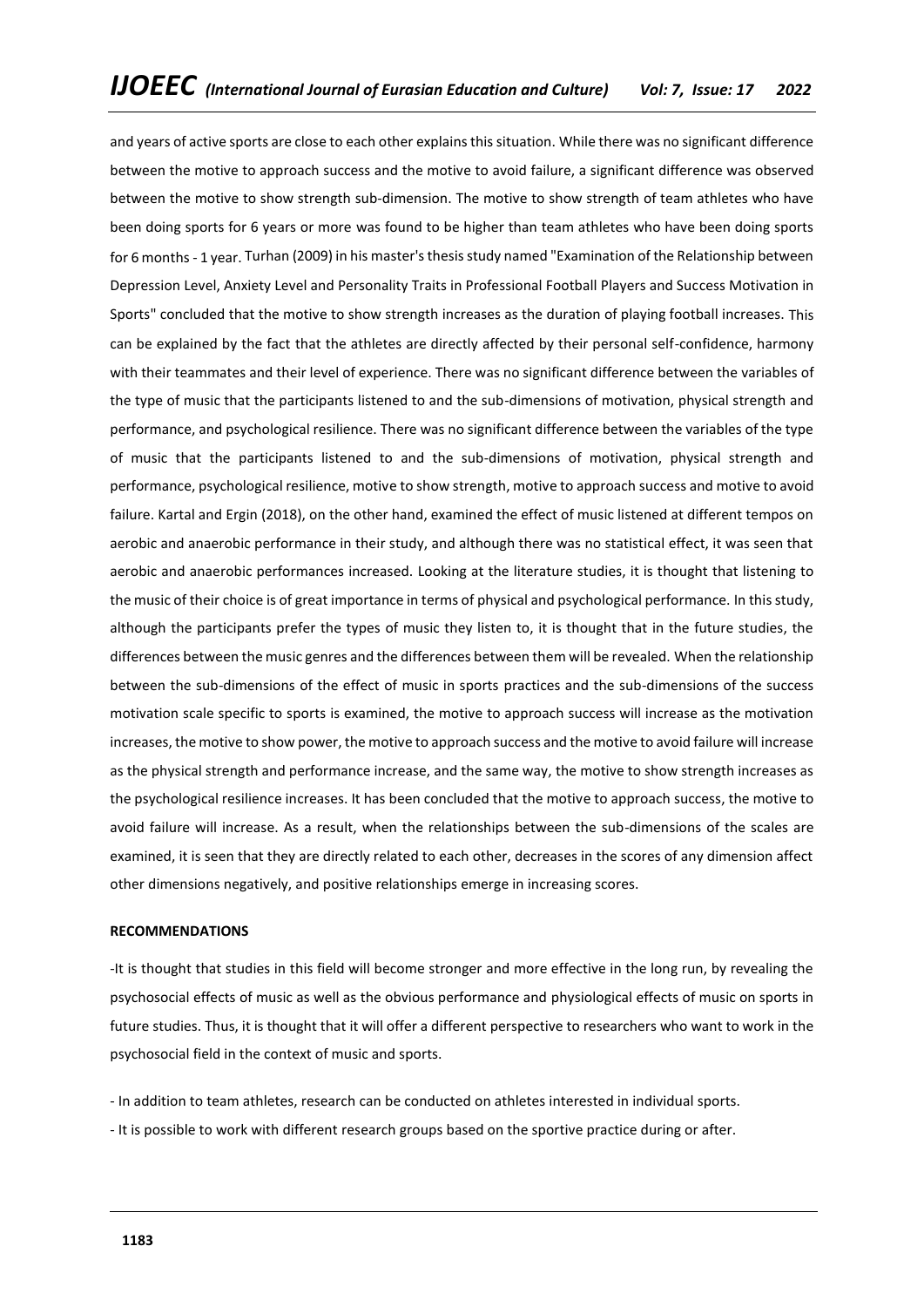#### **ETHICAL TEXT**

In this article, journal writing rules, publication principles, research and publication ethics rules, journal ethics rules were followed. Responsibility for any violations that may arise regarding the article belongs to the authors. This article is produced from a master's thesis. In addition, approval was obtained from the Ethics Committee of Mus Alparslan University Faculty of Sports Sciences with the document numbered 30.06.2020-E.7336 and the letter no.

**Author(s) Contribution Rate:** In this study, the contribution rate of the first author was 60% and the contribution rate of the second author was 40%.

#### **REFERENCES**

- Aslan, A. (2000). *Türkiye Profesyonel 1. 2. 3. Ligi ve Amatör Takımların Başarı Motivasyonu Farklılıkları ve Sportif Tecrübe Dağılımları*. [Yüksek Lisans tezi]. Gazi Üniversitesi.
- Arı, Ç., Ulun, C., Yarayan, Y. E., Dursun, M., Mutlu, T. & Üstün, Ü. D. (2020). Mindfulness, healthy life skills and life satisfaction in varsity athletes and university students. *Progress in Nutrition*, *22*(2), 1-8.
- Aydın, A. (2001). *İstanbul*, Alfa Yayınları.
- Creswell, J. W., & J. D. Creswell (2017). *Research Design: Qualitative, Quantitative, and Mixed Methods Approaches*. Sage Publications.
- Çakmakçı, G. (2021). *Savunma Sporları ile İlgilenen Sporcularda Başarı Motivasyonu.* [Yüksek Lisans tezi]. Recep Tayyip Erdoğan Üniversitesi.
- Eliakim, M., Meckel, Y., Gotlieb, R., Nemet, D., & Eliakim, A. (2012). Motivational music and repeated sprint ability in junior basketball players. *Acta Kinesiologiae Universitatis Tartuensis*, *18*, 29-38.
- Eroğlu, E. & Ersoy, A. (2019). Beden eğitimi ve spor yüksekokulu öğrencilerinin bazı değişkenlere göre öğrenilmiş güçlülük düzeylerinin incelenmesi. *Uluslararası Multidisipliner Akademik Araştırmalar Dergisi*, *6*(2), 68-75.
- Eroğlu, S. Y., & Acet, M. (2017). İşitme Engelli Öğrencilerin Spor Yapma Değişkenine Göre Sosyal Görünüş Kaygısı ile Yaşam Kalitesi Düzeylerinin İncelenmesi. *Türkiye Klinikleri Spor Bilimleri*, *9*(2).
- Fraenkel, J. R., N. E. Wallen ve Hyun, H. H. (2012). *How to Design and EvaluateResearch in Education*. New York: McGraw-Hill.
- Hong, S., Malik, M. L., & Lee, M. K. (2003). Testing configural, metric, scalar, and latent mean invariance across genders in sociotropy and autonomy using a non-Western sample. *Educational and Psychological Measurement*, *63*(4), 636-654.
- Hutchinson, C., Sherman, T., Davis, L., Cawthon D., Reeder. B. L., & Tenenbaum, G. (2011). The influence of asynchronous motivational music on asupramaximal exercise bout. *International Journal of Sport Psychology*. *42*(2), 135-148.
- Karayol, M., & Turhan, M. O. (2020). Impact of Music in Sportive Activities Scale (IMSAS): Validity and reliability assessment. *African Educational Research Journal*, *8*(2), 297-304.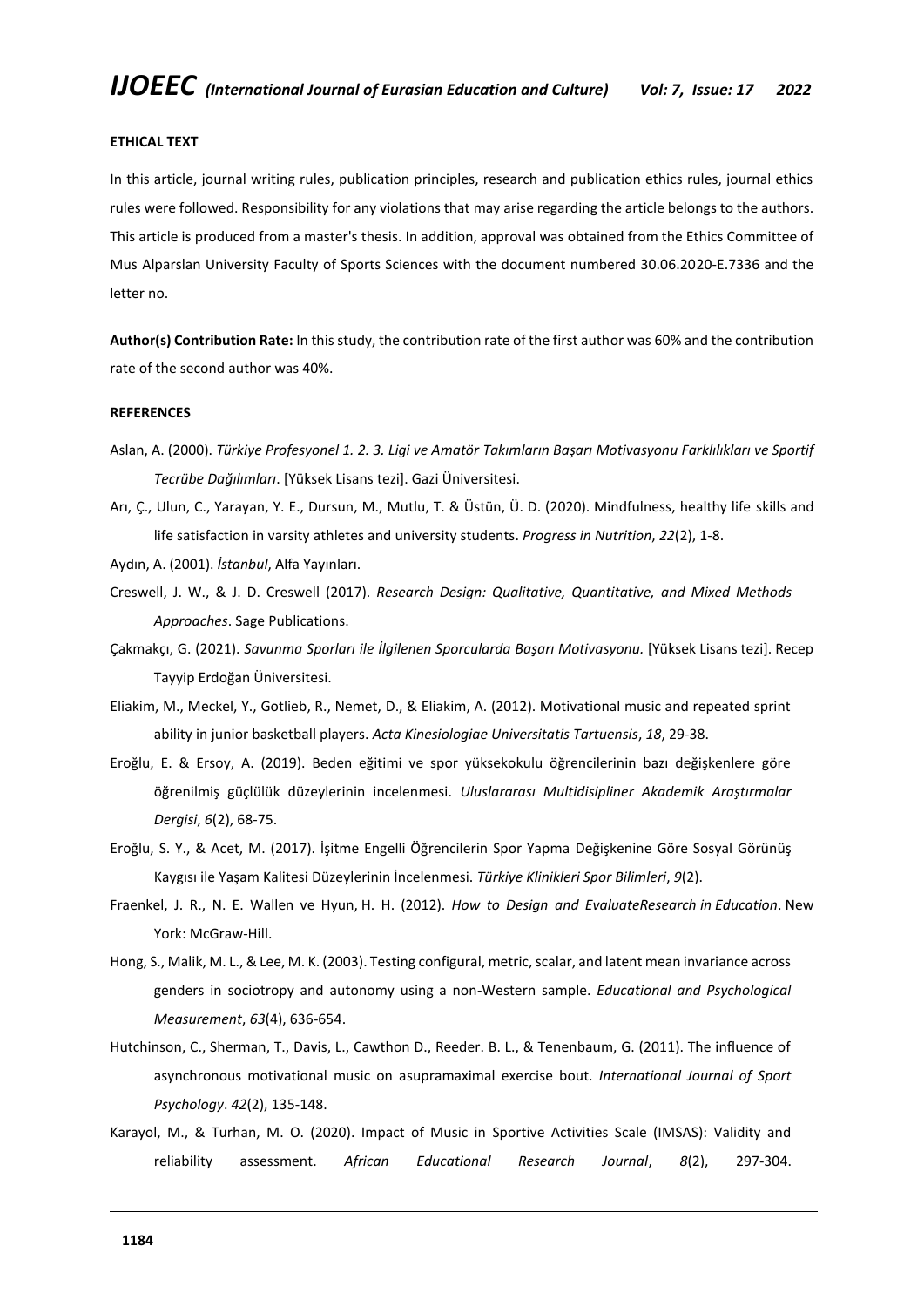https://doi.org/10.30918/AERJ.82.20.071

- Kartal, A. & Ergin, E. (2018).Dinlenilen Farklı Tempo Müziklerin Futbolcularda Aerobik ve Anaerobik Performansa Etkisinin İncelenmesi. *Spormetre Dergisi*, *16*(3), 149-157. DOI: 10.1501/Sporm\_0000000383
- Karageorghis, C. I., & Terry, P. C. (1997). The psychophysical effects of music in sport and exercise: A review. *Journal of Sport Behavior*, *20*(1), 54.
- Karageorghis, C., & Priest, D. L. (2008). Music in sport and exercise: An update on research and application. The Sport Journal, 11(3).
- Koç, H., T. Curtseit & H. Mamak, (2011). Submaksimal Efor Sırasında Farklı Tip Müziğin Bazı Fizyolojik Parametreler Üzerine Etkisi. *Selçuk Üniversitesi Beden Eğitimi ve Spor Bilimleri Dergisi*, *13*(2), 211-215.
- Koçel, T. (2003). *İşletme yöneticiliği*. Beta Yayınları.
- Köse, B. (2017). *Müziğin aerobik ve anaerobik performansa etkisinin incelenmesi.* [Doktora Tezi). Ankara Üniversitesi.
- Mavi S. (2012). *Hızlı tempo müziğin taekwondocular üzerindeki etkileri*. [Yüksek lisans tezi). Ankara Üniversitesi.
- Murathan, T. (2018). Spor sektöründe bilişim teknolojilerinin kullanımı. 3. Uluslararası Mesleki ve Teknik Bilimler Kongresi, (s.1547-1551). Gaziantep: Haziran.
- Önen, S. M., & H. G. Kanayran (2015). Liderlik ve motivasyon: kuramsal bir değerlendirme. *Birey ve Toplum Sosyal Bilimler Dergisi*, *5*(2),43-64.
- Özgün, A., Yaşartürk, F., Ayhan, B., & Bozkuş, T. (2017). Hentbolcuların spora özgü başarı motivasyonu ve mutluluk düzeyleri arasındaki ilişkinin incelenmesi. *Uluslararası Kültürel ve Sosyal Araştırmalar Dergisi*, *3*(2), 83-94.
- Say, A. (2008). *Müzik Nedir, Nasıl Bir Sanattır*. Evrensel Basın Yayın.
- Soyer, F., Y. Can., Güven H., Hergüner G., Bayansalduz M. & Tetik B. (2010). Sporculardaki Başarı Motivasyonu ile Takım Birlikteliği Arasındaki İlişkinin İncelenmesi. *Uluslararası İnsan Bilimleri Dergisi*, 7 (1), 225-239.
- Şık, A., Özdemir, A. & Vural, M. (2019). Karate Sporcularının Müzikten Etkilenme ve Akademik Öz Yeterliklerinin Bazı Demografik Değişkenlere Göre İncelenmesi. *Beden Eğitimi ve Spor Bilimleri Dergisi*, *21*(3), 79-84.
- Tiryaki, Ş. & E. Gödelek (1997). Spora Özgü Başarı Motivasyonu Ölçeğinin Türk Sporcuları için Uyarlanması Çalışması. *I. Uluslararası Spor Psikolojisi Sempozyumu Bildiri Kitapçığı*, Ankara: Bağırgan Yayınevi.
- Turhan, M. (2009). *Profesyonel Futbolcularda Depresyon Düzeyi, Anksiyete Düzeyi ve Kişilik Özellikleri ile Sporda Başarı Motivasyonu Arasındaki İlişkinin İncelenmesi*. [Yayımlanmamış Yüksek Lisans Tezi]. Maltepe Üniversitesi.
- Uçan, A. (1996). *İnsan ve Müzik, İnsan ve Sanat Eğitimi*. Müzik Ansiklopedisi Yayınları.
- Vatansever, Ş., Şahin Ş., Akalp K. & Şentürk, F.C. (2018). Müziğin Maksimal Koşu Performansına ve Egzersiz Sonrası Toparlanma Hızına Etkisi. *Türkiye Spor Bilimleri Dergisi*, *2*(2), 61-66. DOI: 10.32706/tusbid.486188
- Willis, D.J. (1982). Three Scales to Measure Sport Related Motives in Sports. *Journal of Sport Psychology*, (4);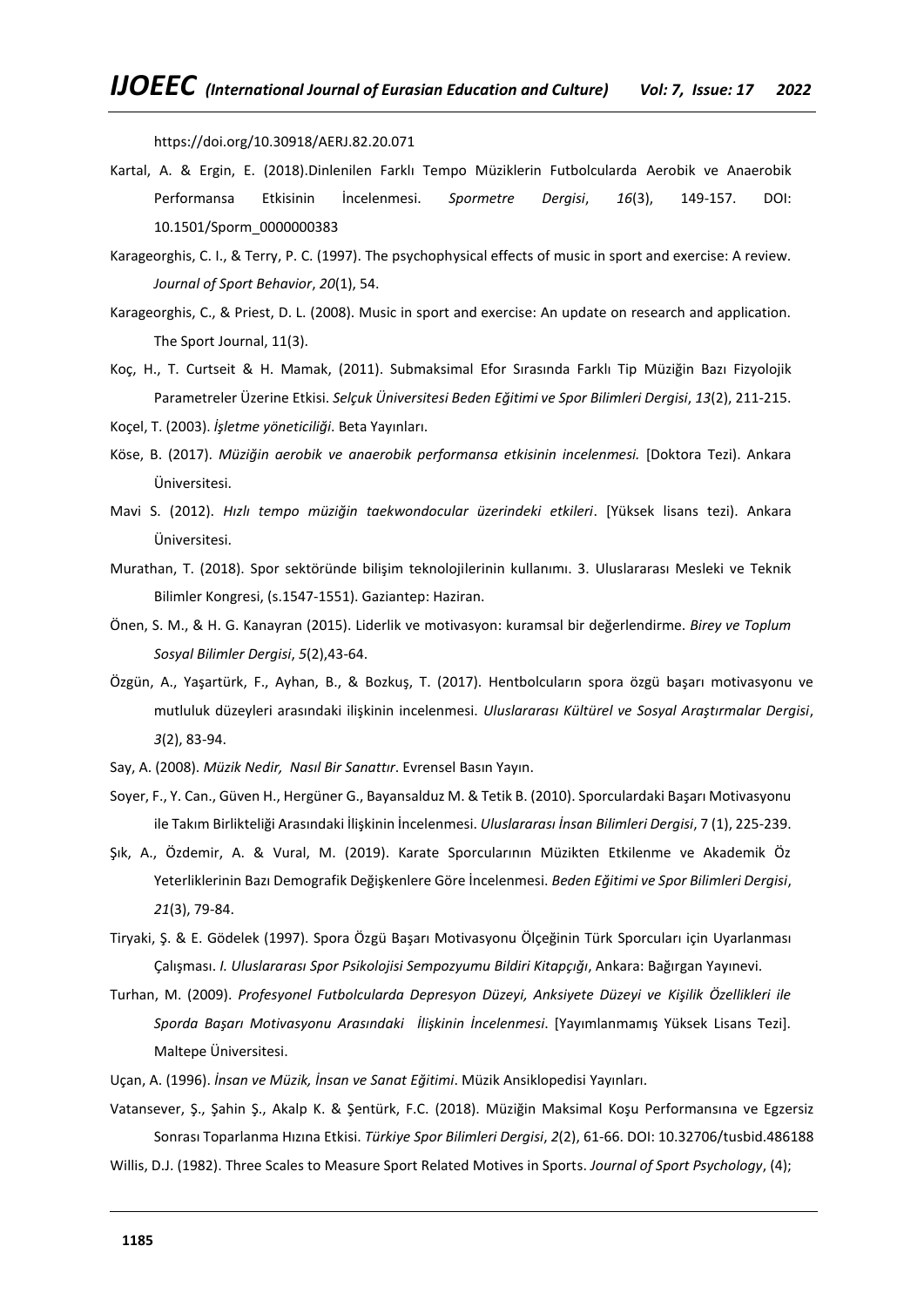338-353.

- Yetim, G. & Argan, M. (2018). Boş zaman ilgilenim faktörleri ile fitness merkezine yönelik tatmin ve sadakat arasındaki ilişki. *Anadolu Üniversitesi Sosyal Bilimler Dergisi*, *18* (1), 49-62.
- Yetim, G. & Argan, M. (2019). *Boş Zaman İlgileniminin Boş Zaman Tatmini ve Sadakati Üzerine Etkisi: Eskişehir'deki Fitnes Merkezleri Üzerine Araştırma*. Gazi Kitabevi.
- Yarayan, E., Yıldız, A. B., & Gülşen, D. B. A. (2018). Examination of Mental Toughness Levels of Individual and Team Sports Players at Elite Level According to Various Variables. *Uluslararası Sosyal Araştırmalar Dergisi / The Journal of International Social Research*, *11*(57),992-999.
- Yazıcı, D. (2017). Müziğin İnsan Beyni Üzerindeki Etkisi*. International Journal of Cultural and Social Studies (IntJCSS)*, *3*(1), 2458-9381.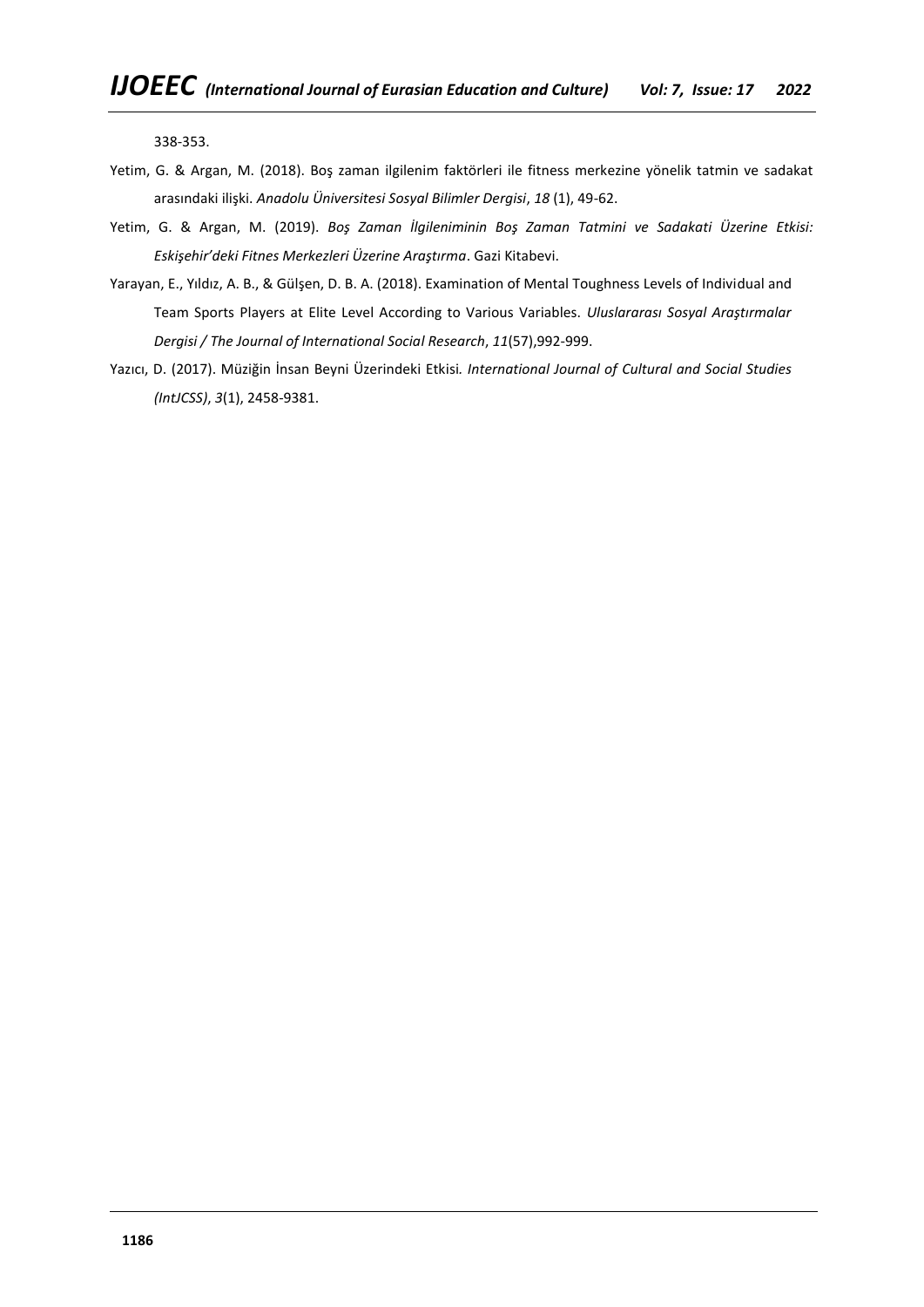# **SPORDA MÜZİK İLE BAŞARI MOTİVASYONU ARASINDAKİ İLİŞKİNİN İNCELENMESİ**

# **ÖZ**

Bu araştırmanın amacı sportif uygulamalarda müziğin, spora özgü başarı motivasyonu üzerindeki etkisinin incelenmesidir. Araştırma grubunu Güneydoğu Anadolu bölgesinde pandemi öncesinde aktif olarak spor yapan 71'i Basketbol, 81'i Futbol, 99'u Hentbol ve 64'ü Voleybol olmak üzere toplamda 315 takım sporcusundan oluşmaktadır. Katılımcılara araştırmacı tarafından hazırlanan demografik bilgi formu, Karayol ve Turhan (2020) tarafından geliştirilen "Sportif Uygulamalarda Müziğin Etkisi Ölçeği'' ve Willis (1982) tarafından geliştirilen Türkiye'deki uyarlama çalışması da Tiryaki ve Gödelek tarafından yapılan (1997) "Spora Özgü Başarı Motivasyonu Ölçeği'' yöneltilmiştir. Verilerin analizinde ölçeğe ait alt boyut puan dağılımı için çarpıklık ve basıklık değerlerine bakılmış ve dağılımın normal olduğu görülmüştür. Bu bağlamda iki grup karşılaştırmalarında fark olup olmadığını belirlemek amacıyla T-Testi, ikiden fazla gruplar için ise tek yönlü ANOVA testi kullanılmıştır. Ölçek alt boyutları arasındaki ilişkiyi belirlemek için ise Pearson- Korelasyon analizi kullanılmıştır. Sportif uygulamalarda müziğin etkisi ölçeği alt boyutlarında cinsiyet, yaş, aktif spor yapma yılı, spor branşı ve müzik türü değişkenlerine göre anlamlı bir farklılık görülmemişken; sporculuk düzeyi, müzik dinleme sıklığı ve müzik şiddeti değişkenlerine göre anlamlı bir farklılık görülmüştür. Spora özgü başarı motivasyonu ölçeği alt boyutlarında cinsiyet ve spor branşı değişkenlerine göre anlamlı bir farklılık görülmemişken; aktif spor yapma yılı, sporculuk düzeyi ve yaş değişkenlerine göre anlamlı bir farklılık görülmüştür. Sonuç olarak; iki ölçek alt boyutları arasında düşük düzeyde pozitif yönlü ilişki görülmüştür.

**Anahtar kelimeler:** Müzik, Spor, Spora Özgü Başarı Motivasyonu, Sportif Uygulamalar.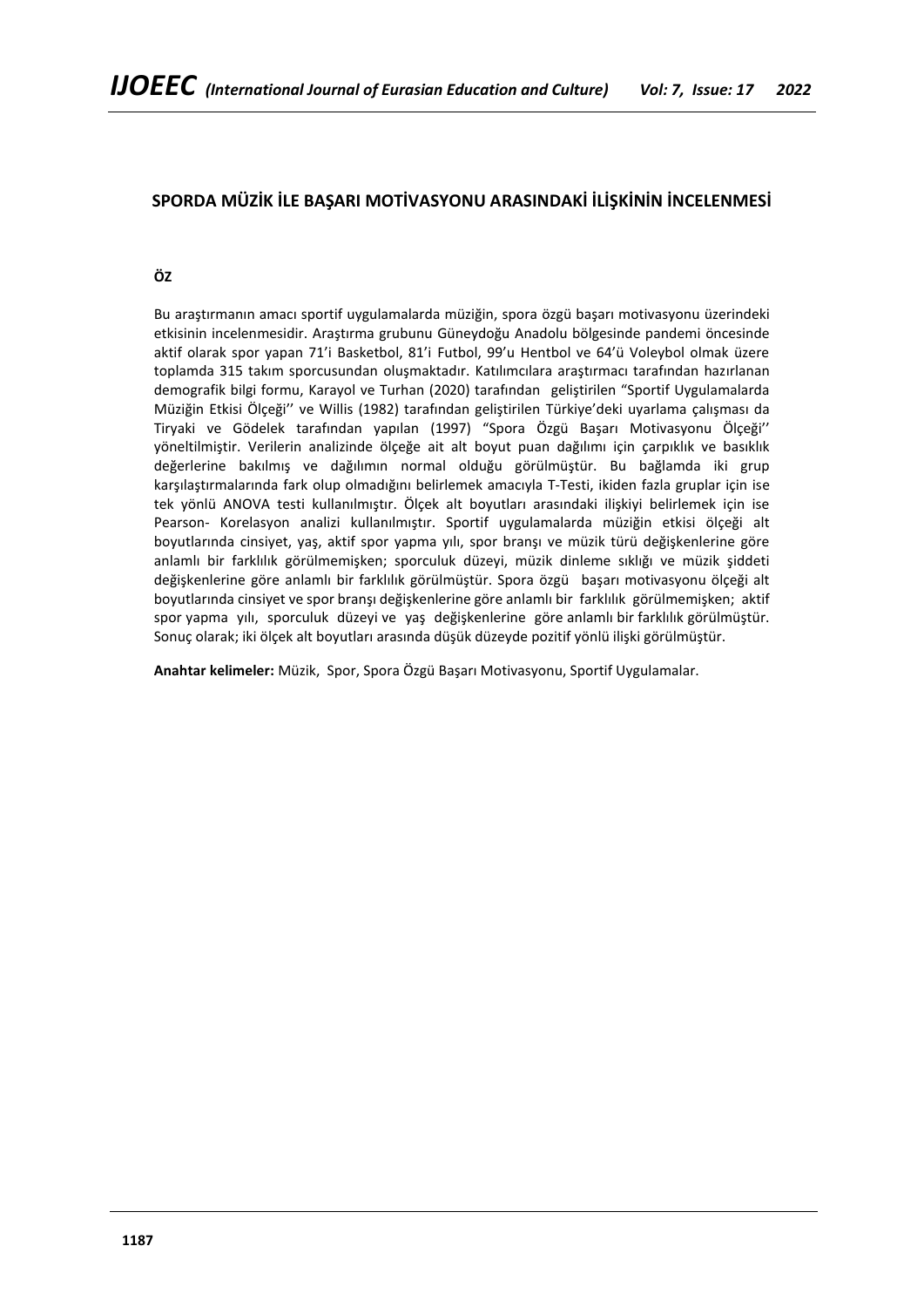### **GİRİŞ**

Spor, günlük yaşam içerisinde kişilerin zihinsel, ruhsal ve bedensel olarak sağlıklı kalabilmeleri ve iyi olmaları için yaptıkları, birlik, beraberlik ve kaynaşmanın hedeflendiği fiziksel etkinliklerin bütünüdür (Eroğlu ve Ersoy 2019; Murathan, 2018). Bilindiği üzere fiziksel aktivite, spor ve fitness insanların psikolojik ve fizyolojik direncini etkileyen hareketliliktir (Vural, 2010). Nitekim ilgili literatür ışığında fiziksel aktivite, spor ve fitness alanında psikolojik faktörlere odaklanan birçok araştırmanın olduğu görülmektedir (Arı ve ark., 2020; Yetim & Argan, 2019; Yarayan, Yıldız ve Gülşen 2018; Yetim ve Argan, 2018). Spor, bireylerin topluma uyum sağlaması ve aidiyet duygusu açısından önemli bir konumdadır (Eroğlu ve Acet, 2017). Literatürde sporu müzikle inceleyen birçok çalışma bulunmaktadır (Karageorghis ve Terry, 1997; Karageorghis ve Priest, 2008). Müzik hayatın her tarafında kişilerle olan ve kişileri saran bir olgudur. Müzikle işyerinde, evde, sokakta, anne kucağında, işyerinde veya beşikte, radyo ve televizyonlarda, eğlence ve dinlence mekânlarında, toplantılarda ve törenlerde beraber oluruz. Ana rahminde bulunan fetüs, annesinin kalp ritminden etkilenmektedir. Bebeğin annenin kalp atım ritminden etkilendiğinden dolayı doğumdan sonra anne kucağında rahimde duyduğu ritmi duyunca sakinleşir ve ağlamayı durdurur. Çocuğun müzikten etkilenmesi ileriki zamanlarda doğrudan bir ilişki şekline dönüşür ve giderek çeşitlenir, zenginleşir ve hayat boyu sürüp devam eder (Uçan, 1996). Kişiler etraflarındaki müzikle etkileşime geçtiklerinde zamanla müzikal tavırlar kazanmaya başlar ve bu davranışlar; ıslık çalma, mırıldanma, eleştirme, çalgı çalma, dinleme, tempo tutma, benzetme, tıngırdatma, beğenme, şarkı söyleme, oynama, besteleme gibi davranışların ortak yönleri müzikle anlaşmalarıdır. Müzik kişilere kendilerini tanımalarını, gerçekleştirmelerini, ifade edebilmelerini ve aşma şansını vermektedir (Say, 2008). Cinlerin ve yahut kötü ruhların hastalıklara neden olduğuna inanan ilkel insanlar kötü diye atfettikleri bu varlıkları; hekim, sihirbaz ve şamanlar liderliğinde tedavi törenleriyle düzeltmelere giderlerken bu törenlerin vazgeçilmez elementleri müzik, dans, ritim ve şarkılardır. Müzik bireyleri beyinsel olarak da etkilemektedir. Müzik dinlemek kişileri sosyal bütünlük, toplum içinde işbirliği, grup koordinasyonu ve iletişim vb. evrimsel bağlantılardan meydana gelir. Bununla birlikte beyinde; hafıza, duygu, öğrenme algılama ve öğretme vb. bütün beyinsel bağlantıları aktive eden çok yönlü bir gerçekliktir (Yazıcı, 2017). Müzik tedavi yöntemi olarak da kullanılarak kişilere yarar sağlamaktadır. Psikolojik ve fiziksel olarak sorunları bulunan yetişkinler ve çocukların psikolojik hallerini tespit etmek amacıyla kullanılan yöntemlerdendir. Kişilerin tedavi süreçlerinde ve yaşamlarında önemli yeri olan müzikle tedavinin tarihi Amerika, Afrika, Asya, Avrupa ve daha çok Türk uygarlıklarına kadar ulaştığı bilinmektedir (Koç, 2011). Başarı ise; "istenilen hedefi gerçekleştirebilmektir". Başarı güdüsü güçlük durumlarının üstesinden gelebilme, ilerleme ve gelişim isteğidir. Motivasyonun kökeni Latince bir kelime olan "movere" Türkçe karşılığı harekete geçmek veya teşvik etmek anlamında olan kelimeden oluşmaktadır. Motive kelimesinin Türkçe manasının karşılığı ise güdüleyen veya harekete geçiren anlamında kullanılmaktadır (Soyer ve ark., 2010). Motivasyon kelimesini tanımlayacak olursak kişiyi hareket ettirmeye yönlendiren yapılan hareketlerin sürekliliğini ve düzenini belirleyen, yapılan hareketin yönelimini belirten ve belirleyen belirli olan iç-dış etmenlerle bu çalışma düzenini oluşturmakta olan mekanizmalar olarak bilinmekte ve tanımlanırken (Aydın, 2001) kişileri harekete geçmeleri için güdülemek, isteklendirmek biçiminde de tanımlanabilir (Koçel, 2003; Önen ve Kanayran, 2015). Müzik, geçmişten günümüze kadar her alanda aktif bir rol oynaması sebebi ile incelenmesi yadsınamaz bir kavram haline gelmiştir. Son yıllarda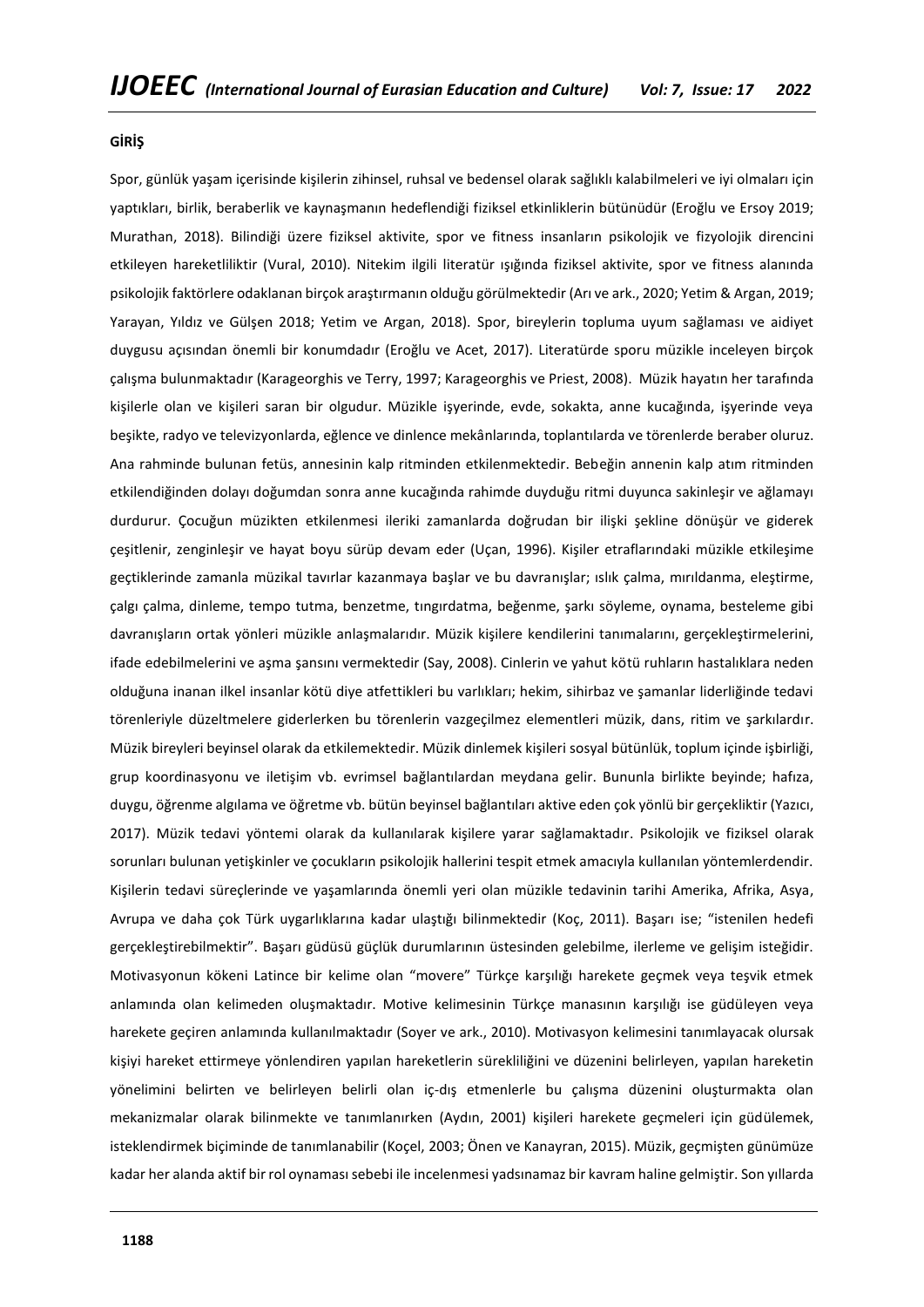müzik ve spor kavramlarının yan yana gelmesi farklı çalışma alanlarını ortaya çıkarmıştır. Özellikle yabancı literatürde deneysel çalışmaların varlığı (Eliakim vd., 2012; Hutchınson vd.,2011; Köse, 2017; Mavi,2012) müziğin, egzersiz parametreleri üzerindeki etkilerini konu almaktadır. Takım sporcularının sportif uygulama öncesi müzik ve başarı motivasyonları inceleyen bir araştırmaya rastlanmamış olması araştırmanın gerekçelerindendir. Bu yüzden araştırmacının amacı takım sporcularının sportif uygulama öncesinde dinledikleri müziğin psikolojik ve demografik parametrelerle karşılaştırılmasıdır. Ayrıca farklı bir perspektif ile bu araştırmada müzik kavramının psikolojik etkileri ile ilgili durumları incelenmeye çalışılmıştır. Araştırmanın hipotezleri şu şekildedir:

**H1:** Sportif uygulamalarda müziğin etkisi ve spora özgü başarı motivasyonu ölçeği alt boyutları ile demografik değişkenler arasında anlamlı bir fark vardır.

**H2:** Sportif uygulamalarda müziğin etkisi ölçeği alt boyutları ile spora özgü başarı motivasyonu alt boyutları arasında anlamlı bir ilişki vardır.

## **YÖNTEM**

### **Araştırma Modeli**

Bu araştırma ilişkisel tarama modelinde tasarlanmıştır. Bu modelde, iki ya da daha fazla sayıdaki değişken arasındaki birlikte değişimin varlığının ve/veya derecesinin belirlemesi amaçlanır (Fraenkel vd., 2012; Creswell ve Creswell, 2017).

### **Araştırma Grubu**

Araştırma evrenini Güneydoğu Anadolu bölgesi illerinde pandemi sürecinden önce aktif olarak spor yapan ve sportif uygulamalar öncesinde müzik dinleyen sporculardan oluşmaktadır. Araştırma örneklemini ise 71'i Basketbol, 81'i Futbol, 99'u Hentbol ve 64'ü Voleybol olmak üzere toplamda 315 takım sporcusundan oluşturmaktadır.

| Tablo 1. Katılımcıların Demografik Özelliklerinin Dağılımı |                |            |          |  |  |  |  |  |
|------------------------------------------------------------|----------------|------------|----------|--|--|--|--|--|
| Değişkenler                                                | Gruplar        | Frekans(n) | Yüzde(%) |  |  |  |  |  |
|                                                            | Kadın          | 140        | 44,4     |  |  |  |  |  |
| Cinsiyet                                                   | Erkek          | 175        | 55,6     |  |  |  |  |  |
|                                                            | 14-17          | 90         | 28,6     |  |  |  |  |  |
|                                                            | 18-21          | 83         | 26,3     |  |  |  |  |  |
| Yaş                                                        | $22 - 25$      | 71         | 22,5     |  |  |  |  |  |
|                                                            | 26 ve Üzeri    | 71         | 22,5     |  |  |  |  |  |
| Sporculuk Düzeyi                                           | Amatör         | 175        | 55,6     |  |  |  |  |  |
|                                                            | Profesyonel    | 140        | 44,4     |  |  |  |  |  |
|                                                            | Basketbol      | 71         | 22,5     |  |  |  |  |  |
|                                                            | Futbol         | 81         | 25,7     |  |  |  |  |  |
| <b>Spor Bransı</b>                                         | Hentbol        | 99         | 31,4     |  |  |  |  |  |
|                                                            | Voleybol       | 64         | 20,3     |  |  |  |  |  |
|                                                            | 6 Ay- 1 Yıl    | 24         | 7,6      |  |  |  |  |  |
| <b>Aktif Spor Yapma</b>                                    | $2-3$ Yıl      | 31         | 9,8      |  |  |  |  |  |
| Durumu                                                     | 4-5 Yıl        | 66         | 21,0     |  |  |  |  |  |
|                                                            | 6 Yıl ve Üzeri | 194        | 61,6     |  |  |  |  |  |
| Hangi Sıklıkla Müzik                                       | Her Zaman      | 208        | 66,0     |  |  |  |  |  |
| Dinlersiniz?                                               | Nadiren        | 107        | 34,0     |  |  |  |  |  |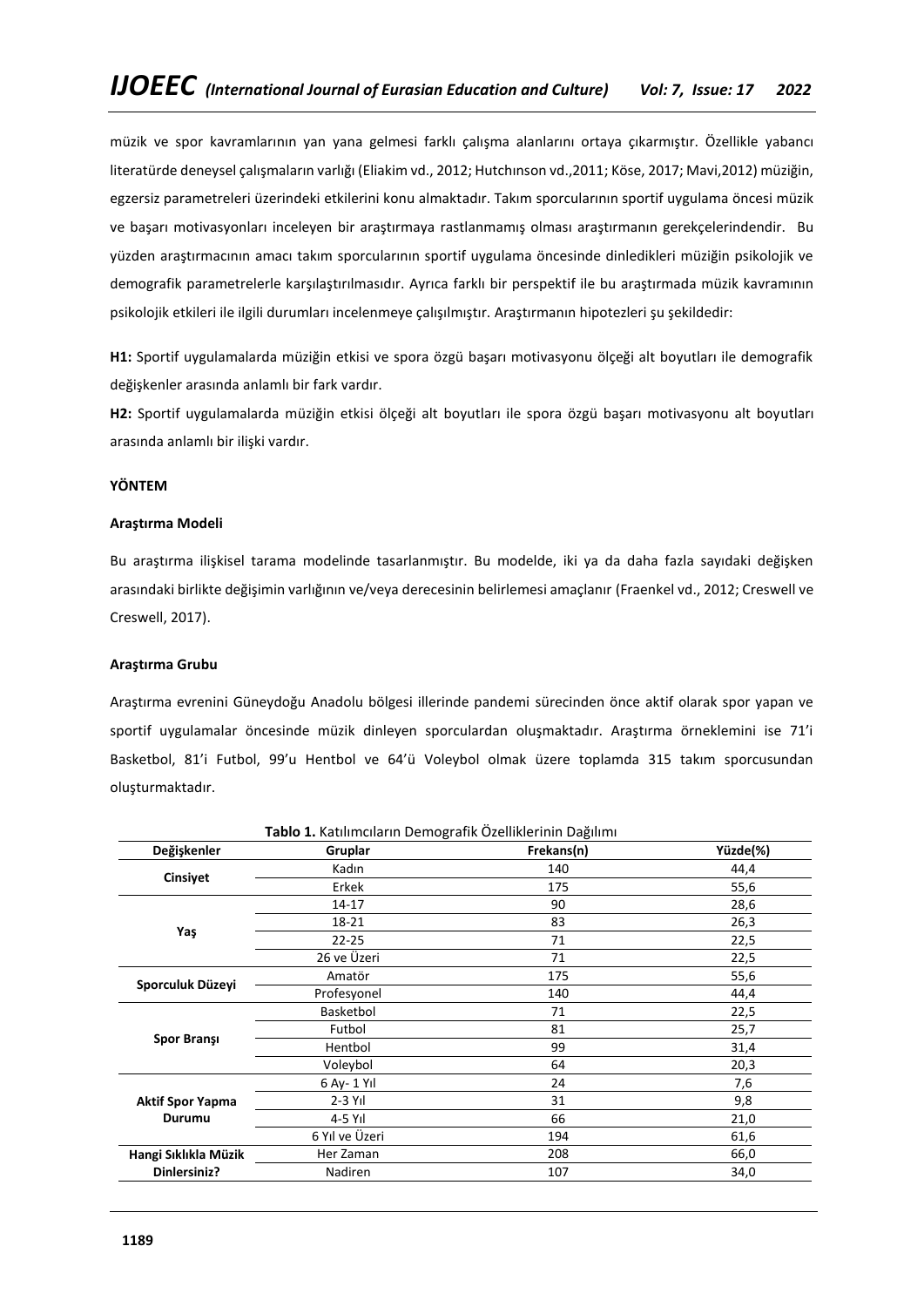| Dinlediğiniz Müziğin | Yüksek Şiddette | 204 | 64,8 |
|----------------------|-----------------|-----|------|
| Siddeti Nedir?       | Düşük Şiddette  | 111 | 35,2 |
|                      | Arabesk         | 74  | 23,5 |
|                      | Caz-Blues       | 71  | 22.5 |
| Dinlediğiniz Müzik   | Klasik          | 45  | 14,3 |
| Türü?                | Pop             | 78  | 24,8 |
|                      | Rock            | 29  | 9,2  |
|                      | Rap             | 18  | 5,7  |

Katılımcılar cinsiyet durumu değişkenine göre 140'ı (%44,4) kadın, 175'i (%55,6) erkek olarak dağılmaktadır. Katılımcılar yaş durumu değişkenine göre 90'ı (%28,6) 14-17 yaş, 83'ü (%26,3) 18-21 yaş, 71'i (%22,5) 22-25 yaş, 71'i (%22,5) 26 ve üzeri olarak dağılmaktadır. Katılımcılar hangi düzeyde spor yapma durumu değişkenine göre 175'i (%55,6) amatör, 140'ı (%44,4) profesyonel olarak dağılmaktadır. Katılımcılar spor branşı durumu değişkenine göre 71'i (%22,5) basketbol, 81'i (%25,7) futbol, 99'u (%31,4) hentbol ve 64'ü (%20,3) voleybol olarak dağılmaktadır. Katılımcılar aktif spor yapma durumu değişkenine göre 24'ü (%7,6) 6 ay- 1 yıl, 31'i (%9,8) 2-3 yıl, 66'sı (%21,0) 4-5 yıl ve 194'ü (%61,6) 6 yıl ve üzeri olarak dağılmaktadır. Katılımcılar hangi sıklıkla müzik dinleme durumu değişkenine göre 208'i (%66,0) her zaman, 107'si (%34,0) nadiren olarak dağılmaktadır. Katılımcılar müzik şiddeti durumu değişkenine göre 204'ü (%64,8) yüksek şiddette, 111'i (%35,2) düşük şiddette olarak dağılmaktadır. Katılımcılar dinledikleri müzik türüne göre 74'ü (%23,5) arabesk, 71'i (%22,5) caz, blues ve elektronik, 45'i (%14,3) klasik, 78'i (%24,8) pop, 29'u (%9,2) rock ve 18'i (%5,7) rap olarak dağılım göstermektedir.

# **Veri Toplama Araçları**

Katılımcıların cinsiyet, yaş, sporculuk düzeyi, spor branşı, aktif spor yapma yılı, gündelik yaşam ile sportif uygulamalarda dinlenilen müzik türü farklılığı, müzik dinleme sıklığı, müzik türü ve müziğin şiddeti gibi bilgileri edinmek için araştırmacı tarafından oluşturulan demografik bilgi formu kullanılmıştır. Sportif uygulamalar öncesi, esnası veya sonrasında müziğin etkisini ölçmek amacıyla geçerlilik ve güvenirlilik çalışması Karayol ve Turhan (2020) tarafından yapılan "Sportif Uygulamalarda Müziğin Etkisi Ölçeği'' kullanılmıştır. 5'li likert tipi olan ölçek 3 alt boyut ve 18 sorudan oluşmaktadır. Ölçeğin alt boyutları; motivasyon, fiziksel güç ve performans ve psikolojik sağlamlık şeklindedir. Willis (1982) tarafından geliştirilen Türkiye'deki geçerlilik ve güvenilirlik çalışması da Tiryaki ve Gödelek tarafından yapılan (1997) "Spora Özgü Başarı Motivasyonu Ölçeği'' kullanılmıştır. 5'li likert tipi olan ölçek 3 alt boyut ve 40 sorudan oluşmaktadır. Ölçeğin alt boyutları; Güç Gösterme Güdüsü, Başarıya Yaklaşma Güdüsü ve Başarısızlıktan Kaçma Güdüsü şeklindedir.

# **Verilerin İstatistiksel Analizi**

Verilerin analizinde SPSS 22.0 paket programı kullanılmış olup hata payı 0.05 olarak kabul edilmiştir. Verilerin değerlendirilmesinde tanımlayıcı istatistiksel yöntemleri olarak sayı, yüzde, ortalama ve standart sapma uygulanmıştır. Normallik varsayımları için Hong, Malik ve Lee (2003) önerdiği -2,+7 çarpıklık basıklık değerleri dikkate alınmış ve dağılımın normal olduğu tespit edilmiştir. İki bağımsız grup arasında niceliksel sürekli verilerin karşılaştırılmasında t-testi, ikiden fazla bağımsız grup arasında niceliksel sürekli verilerin karşılaştırılmasında Tek yönlü (One Way) Anova testi kullanılmıştır. Anova testi sonrasında farklılıkları belirlemek üzere tamamlayıcı post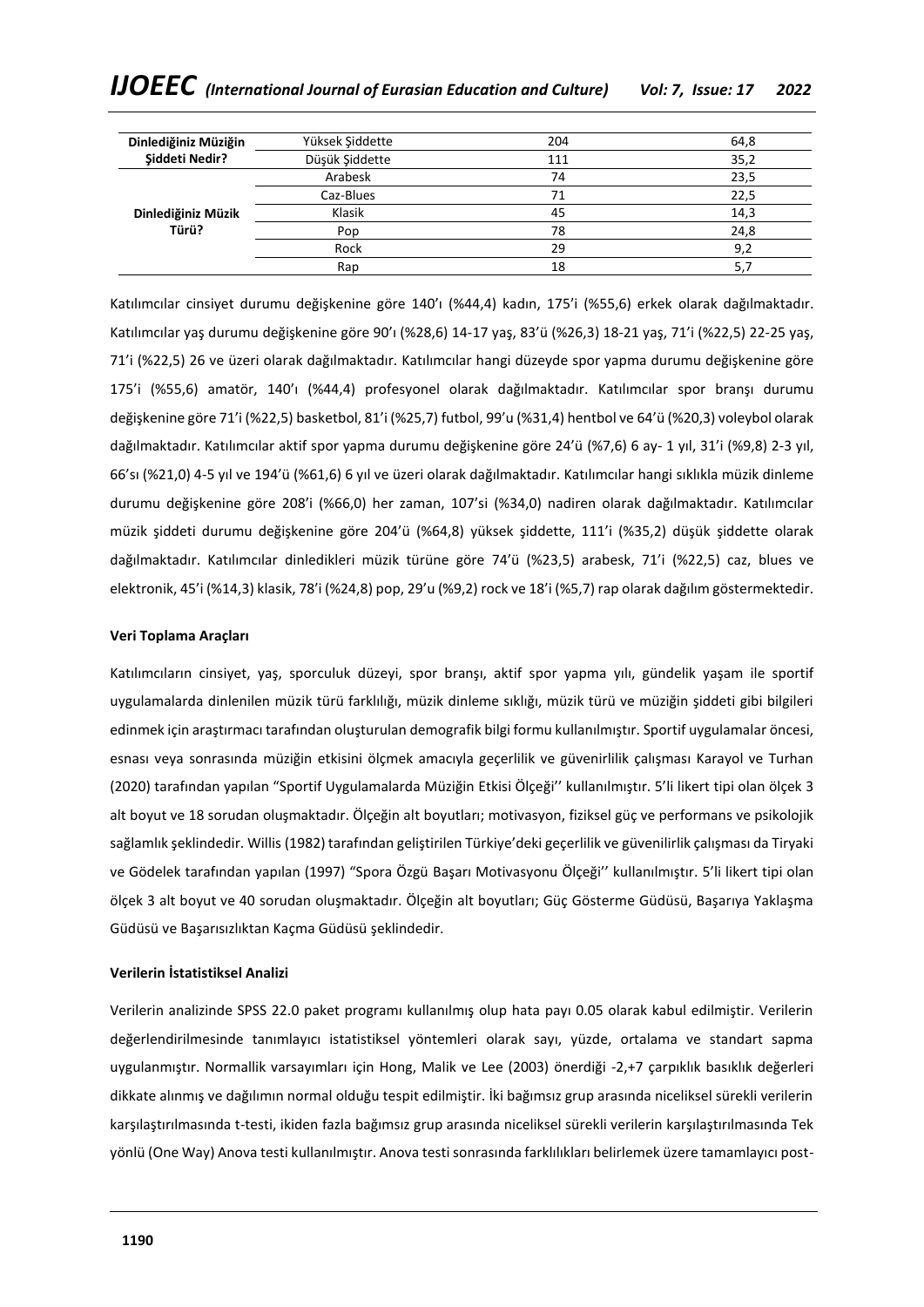hoc analizi olarak Tukey testi kullanılmıştır. Araştırmanın sürekli değişkenleri arasındaki ilişkiyi belirlemek için ise pearson momentler çarpımı korelasyon analizi kullanılmıştır.

# **BULGULAR**

Bu bölümde, çalışmadan elde edilen sonuçlar ve bu sonuçların istatistiksel analizleri aşağıdaki tablolarda sunulmaktadır.

| Tablo 2. Araştırma Kapsamında Kullanılan Ölçek Alt Boyutlarına İlişkin Ortalama, Standart Sapma, Çarpıklık ve |
|---------------------------------------------------------------------------------------------------------------|
| Basıklık Değerleri                                                                                            |

| Ölcekler     | Alt Boyutlar                    | N   | $\bar{\mathbf{v}}$ | Ss      | Carpıklık | <b>Basıklık</b> |
|--------------|---------------------------------|-----|--------------------|---------|-----------|-----------------|
|              | Motivasyon                      | 315 | 20.9683            | 3.61511 | $-1.193$  | 2,255           |
| <b>SUMEÖ</b> | Fiziksel Güc ve Performans      | 315 | 23,6444            | 4.81974 | $-598$    | ,060            |
|              | Psikolojik Sağlamlık            | 315 | 28.1111            | 5,13484 | -,718     | 794             |
|              | Güç Gösterme Güdüsü             | 315 | 40.4159            | 6.69455 | .297      | 749.            |
| <b>SÖBMÖ</b> | Başarıya Yaklaşma Güdüşü        | 315 | 64,5937            | 7.73938 | -264      | 1,305           |
|              | Basarısızlıktan Kaçma<br>Güdüsü | 315 | 35,8889            | 7.62687 | .294      | $-.403$         |

**SUMEÖ=** Sportif Uygulamalarda Müziğin Etkisi Ölçeği / **SÖBMÖ=** Spora Özgü Başarı Motivasyonu Ölçeği

Tablo 2. incelendiğinde araştırma kapsamında alınan ölçeklere ilişkin çarpıklık basıklık değerlerinin Hong, Malik ve Lee (2003) belirttiği -2, +7 arasında olduğu ve dağılımın normal olduğu görülmüştür.

**Tablo 3.** Katılımcıların Cinsiyet Değişkenine Göre Sportif Uygulamalarda Müziğin Etkisi ve Spora Özgü Başarı Motivasyonu Ölçeğinden Alınan Puanlara İlişkin T-Testi Sonuçları

| Alt Boyutlar               | Cinsiyet | N   | Χ       | Ss      | t       | р   |
|----------------------------|----------|-----|---------|---------|---------|-----|
| Motivasyon                 | Kadın    | 140 | 20.7857 | 3,84742 | $-801$  | 42, |
|                            | Erkek    | 175 | 21,1143 | 3,42213 |         |     |
| Fiziksel Güç Ve Performans | Kadın    | 140 | 23.3643 | 4,87574 | $-923$  | ,35 |
|                            | Erkek    | 175 | 23.8686 | 4.77661 |         |     |
| Psikolojik Sağlamlık       | Kadın    | 140 | 28,1071 | 4,87940 | $-0,12$ | ,99 |
|                            | Erkek    | 175 | 28.1143 | 5,34430 |         |     |
| Güc Gösterme Güdüsü        | Kadın    | 140 | 40.6857 | 6,59964 | .639    | .52 |
|                            | Erkek    | 175 | 40,2000 | 6,78064 |         |     |
|                            | Kadın    | 140 | 64,3714 | 7,59623 |         |     |
| Başarıya Yaklaşma Güdüşü   | Erkek    | 175 | 64.7714 | 7.86921 | $-.455$ | .64 |
| Basarısızlıktan Kaçma      | Kadın    | 140 | 35.4000 | 7,85553 |         |     |
| Güdüsü                     | Erkek    | 175 | 36.2800 | 7.43836 | $-1,01$ | .31 |

\*P<0,05; N (315)

Tablo 3 incelendiğinde katılımcıların cinsiyet değişkenine göre motivasyon, fiziksel güç ve performans, psikolojik sağlamlık, güç gösterme, başarıya yaklaşma güdüsü ve başarısızlıktan kaçma güdüsü alt boyutlarında anlamlı bir farklılık görülmemiştir (p>0,05).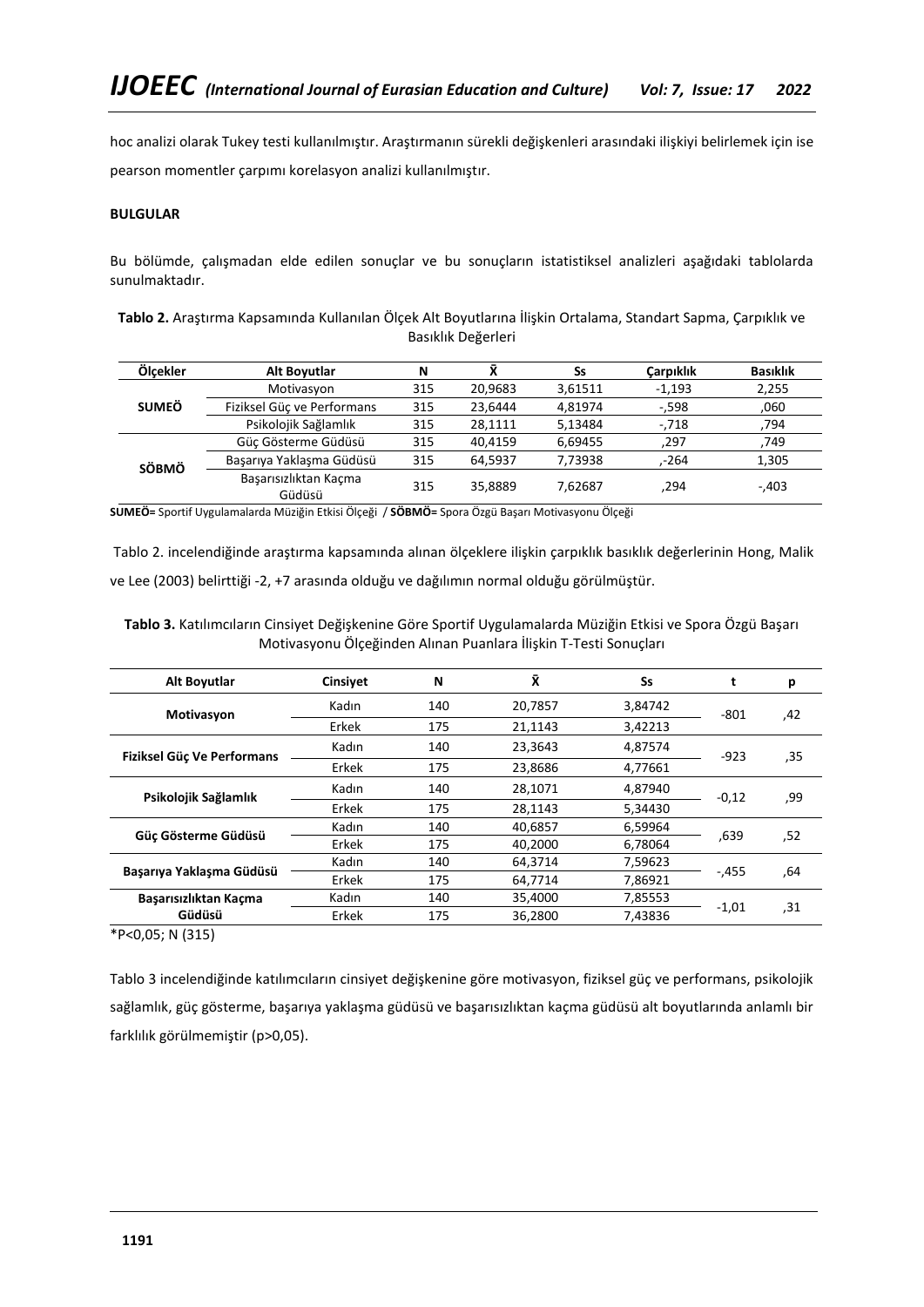| Alt Boyutlar          | Sporculuk Düzeyi | N   | Χī      | Ss      | t       | р      |
|-----------------------|------------------|-----|---------|---------|---------|--------|
|                       | Amatör           | 175 | 20,8171 | 3,28016 |         |        |
| Motivasyon            | Profesyonel      | 140 | 21,1571 | 3,99869 | $-829$  | 40,    |
| Fiziksel Güc ve       | Amatör           | 175 | 23.2514 | 4,34631 |         |        |
| <b>Performans</b>     | Profesyonel      | 140 | 24,1357 | 5,32837 | $-1,62$ | .10    |
| Psikolojik Sağlamlık  | Amatör           | 175 | 27,5314 | 4,91396 | $-2,25$ | .02*   |
|                       | Profesyonel      | 140 | 28,8357 | 5,32756 |         |        |
| Güç Gösterme Güdüsü   | Amatör           | 175 | 40,2743 | 5,86380 | $-.407$ | .67    |
|                       | Profesyonel      | 140 | 40.5929 | 7,62512 |         |        |
| Başarıya Yaklaşma     | Amatör           | 175 | 63.1486 | 7.49718 |         |        |
| Güdüsü                | Profesyonel      | 140 | 66.4000 | 7.68330 | 378-,   | .00*   |
| Başarısızlıktan Kaçma | Amatör           | 175 | 34.9429 | 7,53438 | 248-,   | $,01*$ |
| Güdüsü                | Profesyonel      | 140 | 37,0714 | 7.60314 |         |        |

**Tablo 4.** Katılımcıların Sporculuk Düzeyi Değişkenine Göre Sportif Uygulamalarda Müziğin Etkisi ve Spora Özgü Başarı Motivasyonu Ölçeğinden Alınan Puanlara İlişkin T-Testi Sonuçları

\*P<0,05; N (315)

Tablo-4 incelendiğinde katılımcıların sporculuk düzeyi değişkenine göre motivasyon ve fiziksel güç ve performans ve güç gösterme güdüsü alt boyutlarında anlamlı farklılık saptanmamışken (p>0,05), psikolojik sağlamlık (X̄=28,83, p<0,05), başarıya yaklaşma güdüsü (X̄=66,40, p<0,05) ve başarısızlıktan kaçma güdüsü (X̄=37,07, p<0,05) alt boyutlarında profesyonel sporcular lehine anlamlı bir farklılık saptanmıştır.

**Tablo 5.** Katılımcıların Müzik Dinleme Sıklığı Değişkenine Göre Sportif Uygulamalarda Müziğin Etkisi ve Spora Özgü Başarı Motivasyonu Ölçeğinden Alınan Puanlara İlişkin T-Testi Sonuçları

| <b>Alt Boyutlar</b>        | <b>MDS</b>     | N   | Χī      | Ss      |         | р      |
|----------------------------|----------------|-----|---------|---------|---------|--------|
|                            | Her Zaman      | 207 | 21,6957 | 3,43018 |         | $.00*$ |
| Motivasyon                 | Nadiren        | 108 | 19,5741 | 3,56568 | 5,14    |        |
|                            | Her Zaman      | 207 | 24,4928 | 4,72534 |         | $,01*$ |
| Fiziksel Güç ve Performans | <b>Nadiren</b> | 108 | 22,0185 | 4,59578 | 4,45    |        |
| Psikolojik Sağlamlık       | Her Zaman      | 207 | 29.0531 | 4,87435 | 4,65    | $,00*$ |
|                            | Nadiren        | 108 | 26,3056 | 5,15998 |         |        |
|                            | Her Zaman      | 207 | 40.8647 | 6,50250 |         |        |
| Güc Gösterme Güdüsü        | <b>Nadiren</b> | 108 | 39,5556 | 6,99844 | 1,65    | 10,    |
|                            | Her Zaman      | 207 | 64.8213 | 8,39451 |         |        |
| Basarıya Yaklaşma Güdüsü   | Nadiren        | 108 | 64.1574 | 6.31000 | 0,72    | ,47    |
| Basarısızlıktan Kaçma      | Her Zaman      | 207 | 35,7971 | 7,87877 | $-0,29$ | 76,    |
| Güdüsü                     | Nadiren        | 108 | 36.0648 | 7.15159 |         |        |

\*P<0,05; N (315) **MDS=** Müzik dinleme sıklığı

Tablo-5 incelendiğinde katılımcıların müzik dinleme sıklığı durumu değişkenine göre motivasyon (X̄=21,69, p<0,05), fiziksel güç ve performans (X̄=24,49, p<0,05) ve psikolojik sağlamlık (X̄=29,05, p<0,05) alt boyutlarında 'her zaman' yanıtı lehine anlamlı farklılık görülmüştür. Güç gösterme güdüsü, başarıya yaklaşma güdüsü ve başarısızlıktan kaçma güdüsü alt boyutlarında anlamlı bir fark görülmemiştir (p>0,05).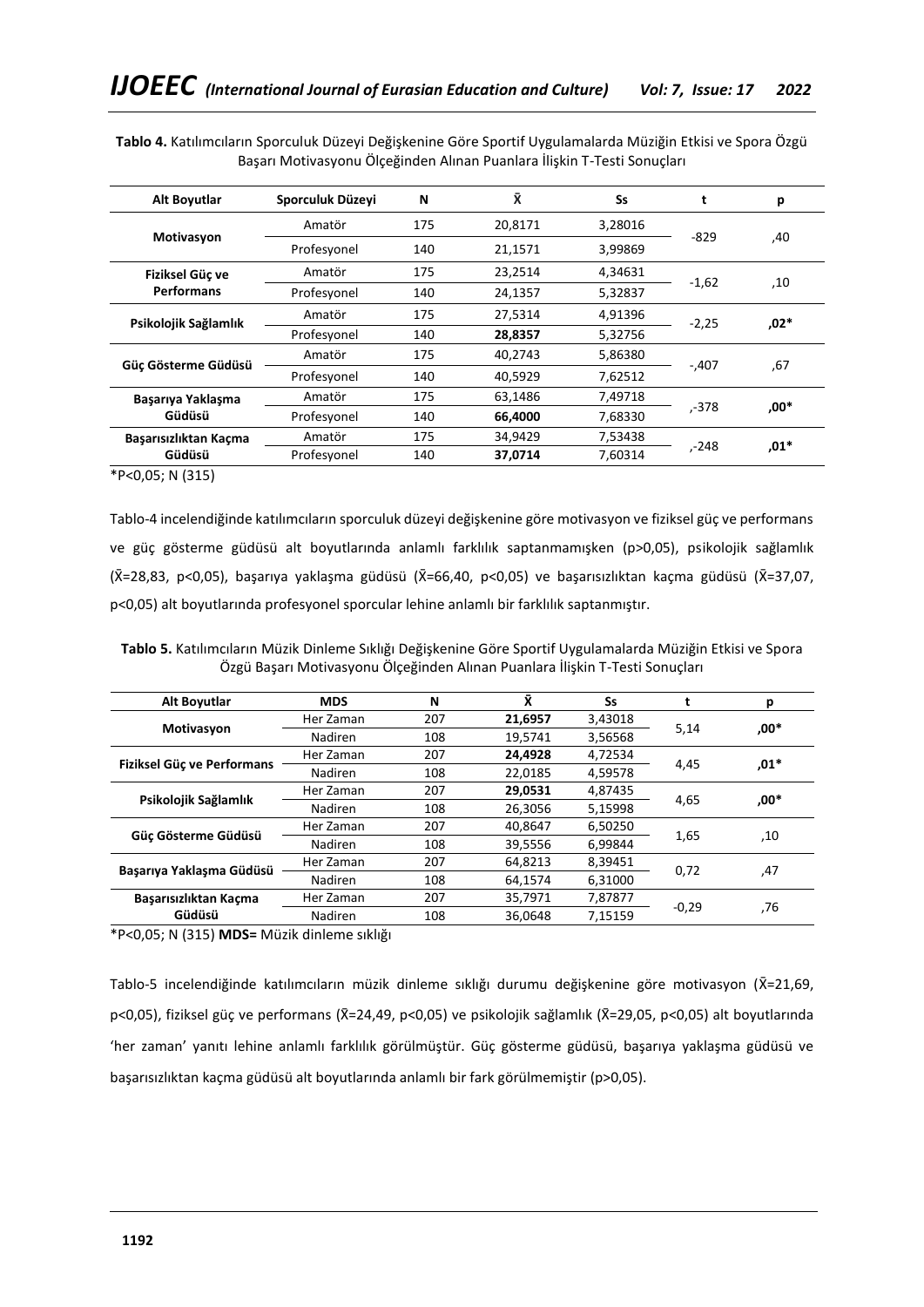| Alt Boyutlar               | Müzik Siddeti   | N   | Х.      | Ss      |         | р      |
|----------------------------|-----------------|-----|---------|---------|---------|--------|
|                            | Yüksek Siddette | 204 | 21,6765 | 3,44746 |         |        |
| Motivasyon                 | Düşük Siddette  | 111 | 19,6667 | 3,56838 | 4,88    | .00*   |
| Fiziksel Güç ve Performans | Yüksek Siddette | 204 | 24,5098 | 4,73587 | 4,44    | $,01*$ |
|                            | Düşük Siddette  | 111 | 22,0541 | 4,58027 |         |        |
| Psikolojik Sağlamlık       | Yüksek Siddette | 204 | 29,0735 | 4,87878 |         | .00*   |
|                            | Düşük Şiddette  | 111 | 26,3423 | 5,14427 | 4,65    |        |
|                            | Yüksek Siddette | 204 | 40.8824 | 6,52135 |         |        |
| Güc Gösterme Güdüsü        | Düşük Siddette  | 111 | 39,5586 | 6,95006 | 1,68    | ,09    |
| Başarıya Yaklaşma          | Yüksek Siddette | 204 | 64,7451 | 8,43426 |         |        |
| Güdüsü                     | Düsük Şiddette  | 111 | 64,3153 | 6,29138 | 0,47    | .63    |
| Basarısızlıktan Kaçma      | Yüksek Siddette | 204 | 35,7255 | 7,88421 |         |        |
| Güdüsü                     | Düşük Siddette  | 111 | 36,1892 | 7,15480 | $-0,51$ | ,60    |
|                            |                 |     |         |         |         |        |

**Tablo 6.** Katılımcıların Müzik Dinleme Şiddeti Değişkenine Göre Sportif Uygulamalarda Müziğin Etkisi ve Spora Özgü Başarı Motivasyonu Ölçeğinden Alınan Puanlara İlişkin T-Testi Sonuçları

\*P<0,05; N (315)

Tablo-6 incelendiğinde katılımcıların müzik şiddeti değişkenine göre motivasyon (X̄=21,67, p<0,05), fiziksel güç ve performans (X̄=24,50, p<0,05) ve psikolojik sağlamlık (X̄=29,07, p<0,05) alt boyutlarında 'yüksek şiddette' yanıtı lehine anlamlı farklılık görülmüştür. Güç gösterme güdüsü, başarıya yaklaşma güdüsü ve başarısızlıktan kaçma güdüsü alt boyutlarında anlamlı bir fark görülmemiştir (p>0,05).

**Tablo 7.** Katılımcıların Yaş Değişkenine Göre Sportif Uygulamalarda Müziğin Etkisi ve Spora Özgü Başarı Motivasyonu Ölçeğinden Alınan Puanlara İlişkin ANOVA Sonuçları

| <b>Alt Boyutlar</b>  | Yaş         | N  | ΧĪ.    | <b>Ss</b> | df         | F    | р    | <b>Tukey</b> |
|----------------------|-------------|----|--------|-----------|------------|------|------|--------------|
|                      | 14-17       | 90 | 20,755 | 4,0925    |            |      |      |              |
|                      | 18-21       | 83 | 21,313 | 2,9793    | 3          |      |      |              |
| Motivasyon           | $22 - 25$   | 71 | 20,774 | 3,4607    | 311        | ,428 | ,73  |              |
|                      | 26 ve Üzeri | 71 | 21,028 | 3,8358    | 314        |      |      |              |
|                      | 14-17       | 90 | 23,044 | 5,1948    |            |      |      |              |
| Fiziksel Güç ve      | 18-21       | 83 | 24,120 | 4,0012    | 3<br>311   |      |      |              |
| <b>Performans</b>    | 22-25       | 71 | 23,760 | 4,7282    | 314        | ,755 | ,52  |              |
|                      | 26 ve Üzeri | 71 | 23,732 | 5,2940    |            |      |      |              |
|                      | 14-17       | 90 | 27,900 | 5,2532    |            |      |      |              |
| Psikolojik Sağlamlık | 18-21       | 83 | 28,180 | 3,9636    | 3          | ,135 |      |              |
|                      | $22 - 25$   | 71 | 28,394 | 5,3890    | 311        |      | ,93  |              |
|                      | 26 ve Üzeri | 71 | 28,014 | 5,9653    | 314        |      |      |              |
|                      | 14-17       | 90 | 39,544 | 5,6532    |            | ,979 | ,40  |              |
| Güç Gösterme         | 18-21       | 83 | 40,253 | 6,0904    | 3          |      |      |              |
| Güdüsü               | $22 - 25$   | 71 | 40,957 | 7,8274    | 311<br>314 |      |      |              |
|                      | 26 ve Üzeri | 71 | 41,169 | 7,3348    |            |      |      |              |
|                      | 14-17       | 90 | 63,355 | 6,2572    |            |      |      |              |
| Başarıya Yaklaşma    | 18-21       | 83 | 64,048 | 8,4042    | 3          |      |      |              |
| Güdüsü               | $22 - 25$   | 71 | 65,507 | 8,8267    | 311<br>314 | 1,91 | ,12  |              |
|                      | 26 ve Üzeri | 71 | 65,887 | 7,3066    |            |      |      |              |
|                      | 14-17       | 90 | 34,933 | 6,8015    |            |      |      |              |
| Başarısızlıktan      | 18-21       | 83 | 34,722 | 7,4446    | 3          |      |      | $1 - 3$      |
| Kaçma Güdüsü         | $22 - 25$   | 71 | 38,619 | 8,1772    | 311        | 4,29 | ,00* | $2 - 3$      |
|                      | 26 ve Üzeri | 71 | 35,732 | 7,6268    | 314        |      |      |              |

**1=**14-17 yaş **2=**18-21 yaş **3=**22-25 yaş **4=** 26 ve üzeri

\*P<0,05; N (315)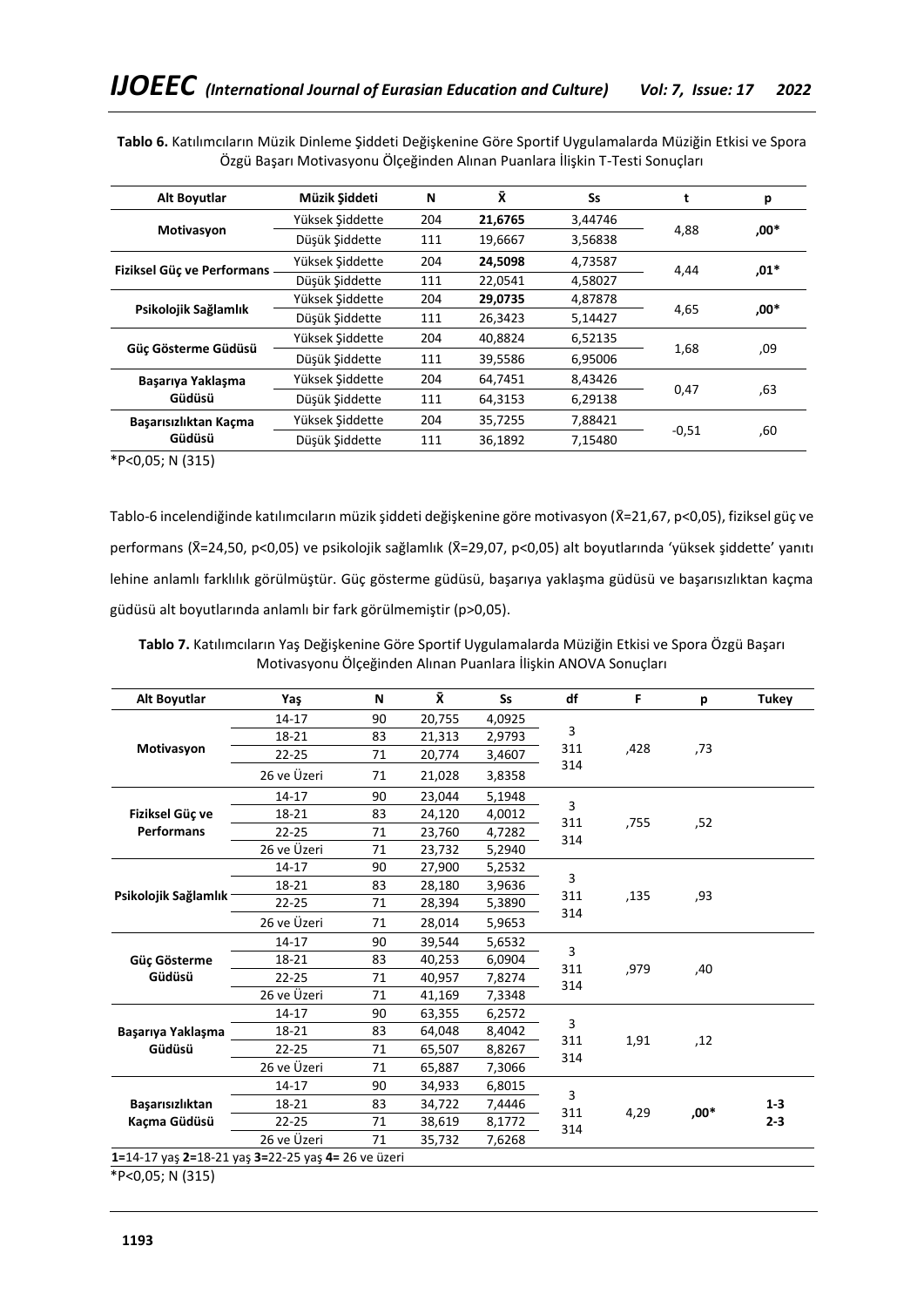Tablo-7 incelendiğinde katılımcıların yaş değişkenine göre motivasyon (*F*(3-314)=,428; *P>*0,05), fiziksel güç ve performans (*F*(3-314)=,755; *P>*0,05) ve psikolojik sağlamlık (*F*(3-314)=,135; *P>*0,05) alt boyutlarında istatistiksel olarak anlamlı bir farklılık göstermediği tespit edilmiştir. Güç gösterme güdüsü (*F*(3-314)=,403; *P>*0,05), ve başarıya yaklaşma güdüsü (*F*(3-314)=1,91; *P>*0,05), alt boyutlarında anlamlı bir farklılık görülmemiştir. Bunlarla birlikte başarısızlıktan kaçma güdüsü alt boyutunda anlamlı bir farklılık görülmüştür (*F*(3-314)=4,29; *P<*0,05). Farkın hangi gruptan kaynaklandığını tespit etmek için post-hoc analizlerinden 'tukey' testi sonucunda, 22-25 yaş grubunun 18-21 yaş grubu ve 14-17 yaş grubuna oranla başarısızlıktan kaçma güdülerinin daha yüksek olduğu tespit edilmiştir.

| <b>Alt Boyutlar</b> | <b>Brans</b> | N  | Χ.     | <b>Ss</b> | df         | F    | p   |
|---------------------|--------------|----|--------|-----------|------------|------|-----|
|                     | Basketbol    | 71 | 20,619 | 4,5367    |            |      |     |
|                     | Futbol       | 81 | 20,728 | 3,9781    | 3          |      |     |
| Motivasyon          | Hentbol      | 99 | 21,414 | 3,1816    | 311<br>314 | ,840 | ,47 |
|                     | Voleybol     | 64 | 20,968 | 2,4297    |            |      |     |
|                     | Basketbol    | 71 | 23,366 | 5,5064    |            |      |     |
| Fiziksel Güc ve     | Futbol       | 81 | 23,074 | 5,1082    | 3<br>311   | 1,09 | ,35 |
| <b>Performans</b>   | Hentbol      | 99 | 24,313 | 4,7694    | 314        |      |     |
|                     | Voleybol     | 64 | 23,640 | 3,5158    |            |      |     |
|                     | Basketbol    | 71 | 28,014 | 5,6681    | 3          |      |     |
| Psikolojik          | Futbol       | 81 | 27,209 | 5,9952    | 311        |      |     |
| Sağlamlık           | Hentbol      | 99 | 28,939 | 4,6528    | 314        | 1,71 | ,16 |
|                     | Voleybol     | 64 | 28,078 | 3,7767    |            |      |     |
|                     | Basketbol    | 71 | 42,084 | 6,7501    |            |      |     |
| Güç Gösterme        | Futbol       | 81 | 40,506 | 6,2312    | 3<br>311   | 2,33 | ,07 |
| Güdüsü              | Hentbol      | 99 | 39,888 | 7,6796    | 314        |      |     |
|                     | Voleybol     | 64 | 39,265 | 5,1739    |            |      |     |
|                     | Basketbol    | 71 | 64,732 | 7,4276    |            |      |     |
| Basarıya Yaklasma   | Futbol       | 81 | 65,148 | 8,8404    | 3<br>311   | ,824 | ,48 |
| Güdüsü              | Hentbol      | 99 | 64,899 | 7,6950    | 314        |      |     |
|                     | Voleybol     | 64 | 63,265 | 6,5978    |            |      |     |
|                     | Basketbol    | 71 | 35,887 | 8,4912    |            |      |     |
| Başarısızlıktan     | Futbol       | 81 | 35,308 | 7,6250    | 3<br>311   | ,923 | ,43 |
| Kaçma Güdüsü        | Hentbol      | 99 | 36,868 | 7,8501    | 314        |      |     |
|                     | Voleybol     | 64 | 35,109 | 6,1285    |            |      |     |

**Tablo 8.** Katılımcıların Spor Branşı Değişkenine Göre Sportif Uygulamalarda Müziğin Etkisi ve Spora Özgü Başarı Motivasyonu Ölçeğinden Alınan Puanlara İlişkin ANOVA Sonuçları

\*P<0,05; N (315)

Tablo-8 incelendiğinde katılımcıların spor branşı değişkenine göre motivasyon (*F*(3-314)=,428; *P>*0,05), fiziksel güç ve performans (*F*(3-314)=,755; *P>*0,05) ve psikolojik sağlamlık (*F*(3-314)=,135; *P>*0,05), güç gösterme güdüsü (*F*(3- 314)=2,33; *P>*0,05), başarıya yaklaşma güdüsü (*F*(3-314)=,824; *P>*0,05) ve başarısızlıktan kaçma güdüsü (*F*(3-314)=,923; *P>*0,05) alt boyutlarında istatistiksel olarak anlamlı bir farklılık göstermediği tespit edilmiştir.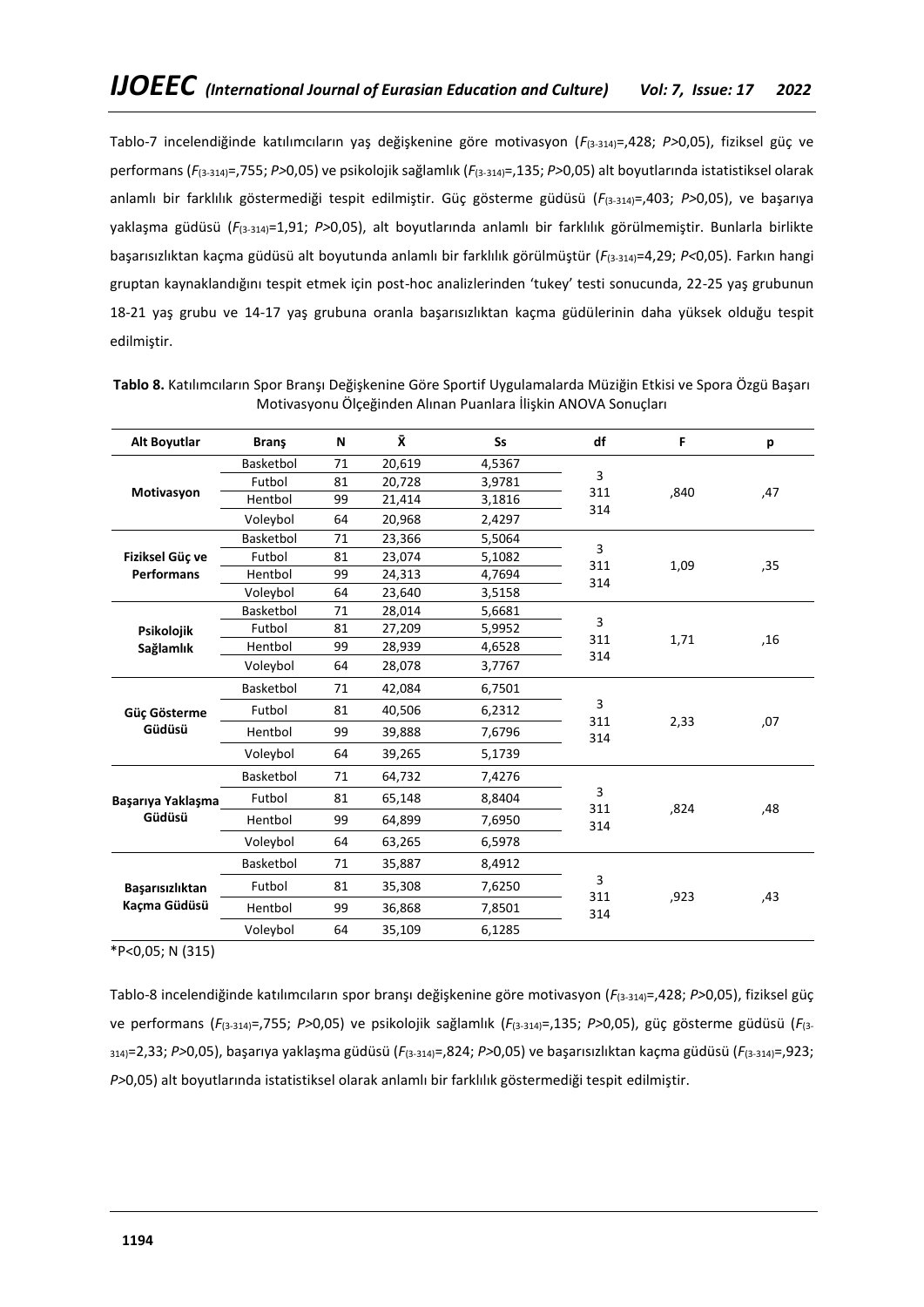| Alt Boyutlar      | <b>Aktif Spor Yapma</b><br>Yılı                    | N   | ΧĪ.    | <b>Ss</b> | df         | F    | p      | <b>Tukey</b> |
|-------------------|----------------------------------------------------|-----|--------|-----------|------------|------|--------|--------------|
|                   | 6 av-1 Yıl                                         | 24  | 21,041 | 2,4223    |            |      |        |              |
|                   | $2-3$ Yıl                                          | 31  | 21,774 | 3,1907    | 3          |      |        |              |
| Motivasyon        | $4-5$ Yıl                                          | 66  | 20,787 | 2,4275    | 311<br>314 | ,598 | ,61    |              |
|                   | 6 Yıl ve Üzeri                                     | 194 | 20,891 | 4,1078    |            |      |        |              |
|                   | 6 Ay-1 Yıl                                         | 24  | 24,791 | 3,3489    | 3          |      |        |              |
| Fiziksel Güç ve   | $2-3$ Yıl                                          | 31  | 24,387 | 4,6236    | 311        | ,839 | 47,    |              |
| <b>Performans</b> | 4-5 Yıl                                            | 66  | 23,424 | 4,2246    | 314        |      |        |              |
|                   | 6 Yıl ve Üzeri                                     | 194 | 23,458 | 5,1787    |            |      |        |              |
|                   | 6 Ay-1 Yıl                                         | 24  | 29,166 | 5,2142    |            |      |        |              |
| Psikolojik        | $2-3$ Yıl                                          | 31  | 28,161 | 5,0865    | 3<br>311   |      |        |              |
| Sağlamlık         | $4-5$ Yıl                                          | 66  | 28,545 | 3,9736    | 314        | ,696 | ,55    |              |
|                   | 6 Yıl ve Üzeri                                     | 194 | 27,824 | 5,4800    |            |      |        |              |
|                   | 6 ay-1 Yıl                                         | 24  | 37,041 | 7,8490    |            |      |        |              |
| Güç Gösterme      | $2-3$ Yıl                                          | 31  | 39,064 | 6,0988    | 3<br>311   | 3,62 | $,01*$ | $1 - 4$      |
| Güdüsü            | $4-5$ Yıl                                          | 66  | 39,893 | 6,6751    | 314        |      |        |              |
|                   | 6 Yıl ve Üzeri                                     | 194 | 41,226 | 6,5054    |            |      |        |              |
|                   | 6 av-1 Yıl                                         | 24  | 64,458 | 7,3246    |            |      |        |              |
| Başarıya          | $2-3$ Yıl                                          | 31  | 64,322 | 7,0445    | 3<br>311   | ,278 |        |              |
| Yaklaşma          | $4-5$ Yıl                                          | 66  | 63,909 | 7,0922    | 314        |      | ,84    |              |
| Güdüsü            | 6 Yıl ve Üzeri                                     | 194 | 64,886 | 8,1328    |            |      |        |              |
|                   | 6 av-1 Yıl                                         | 90  | 34,500 | 7,5814    | 3          |      |        |              |
| Başarısızlıktan   | $2-3$ Yıl                                          | 83  | 36,903 | 7,5646    | 311        | 1,06 | ,36    |              |
| Kacma Güdüsü      | $4-5$ Yıl                                          | 71  | 37,000 | 7,7121    | 314        |      |        |              |
|                   | 6 Yıl ve Üzeri                                     | 71  | 35,520 | 7,6091    |            |      |        |              |
|                   | 1=6 Av-1 Yıl 2=2-3 Yıl 3=4-5 Yıl 4= 6 Yıl ve Üzeri |     |        |           |            |      |        |              |

**Tablo 9.** Katılımcıların Aktif Spor Yapma Yılı Değişkenine Göre Sportif Uygulamalarda Müziğin Etkisi ve Spora Özgü Başarı Motivasyonu Ölçeğinden Alınan Puanlara İlişkin ANOVA Sonuçları

**1=**6 Ay-1 Yıl **2=**2-3 Yıl **3=**4-5 Yıl **4=** 6 Yıl ve Üzeri

\*P<0,05; N (315)

Tablo-9 incelendiğinde katılımcıların aktif spor yapma yılı değişkenine göre motivasyon (*F*(3-314)=,598; *P>*0,05), fiziksel güç ve performans (*F*(3-314)=,839; *P>*0,05) ve psikolojik sağlamlık (*F*(3-314)=,696; *P>*0,05) alt boyutlarında istatistiksel olarak bir anlam bulunmamıştır. Başarıya yaklaşma güdüsü (*F*(3-314)=,278; *P>*0,05) ve başarısızlıktan kaçma güdüsü (*F*(3-314)=1,06; *P>*0,05) alt boyutlarında anlamlı bir fark görülmemişken, güç gösterme güdüsü (*F*(3- 314)=,839; *P<*0,05) alt boyutunda anlamlı bir fak görülmüştür. Farkın hangi gruptan kaynaklandığını tespit etmek için post-hoc analizlerinden 'tukey' testi sonucunda, 6 yıl ve üzeri grubunun 6 ay-1 yıl grubuna oranla güç gösterme güdülerinin daha yüksek olduğu görülmüştür.

**Tablo 10.** Katılımcıların Müzik Türü Değişkenine Göre Sportif Uygulamalarda Müziğin Etkisi ve Spora Özgü Başarı Motivasyonu Ölçeğinden Alınan Puanlara İlişkin ANOVA Sonuçları

| Alt Boyutlar                         | Müzik Türü | N  | Χī     | Ss     | df       |      | р   |
|--------------------------------------|------------|----|--------|--------|----------|------|-----|
|                                      | Arabesk    | 74 | 20,189 | 4,1236 |          |      | ,08 |
|                                      | Caz-Blues  | 71 | 21,154 | 3,7858 |          |      |     |
|                                      | Klasik     | 45 | 21,044 | 3,3707 | 3<br>311 | 1.94 |     |
| Motivasyon                           | Pop        | 78 | 21,500 | 2,9310 | 314      |      |     |
|                                      | Rock       | 29 | 20,103 | 4,1087 |          |      |     |
|                                      | Rap        | 18 | 22,333 | 2,4253 |          |      |     |
| Fiziksel Güç ve<br><b>Performans</b> | Arabesk    | 74 | 22,756 | 5,0172 | 3        |      |     |
|                                      | Caz-Blues  | 71 | 23,746 | 5,1178 | 311      | 1,56 | .16 |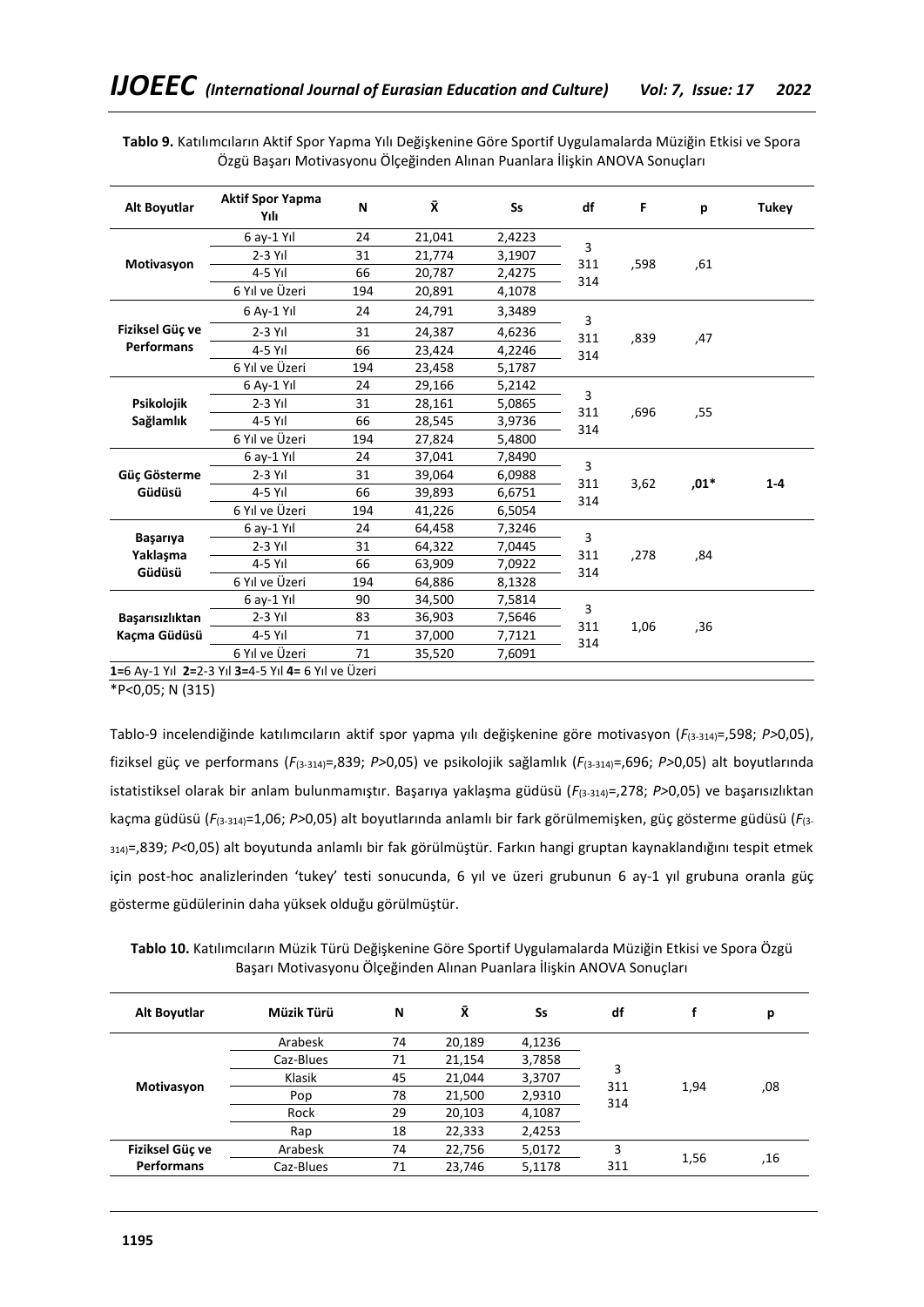|                        | Klasik    | 45 | 24,355 | 4,5083 | 314             |      |      |
|------------------------|-----------|----|--------|--------|-----------------|------|------|
|                        | Pop       | 78 | 24,243 | 4,6575 |                 |      |      |
|                        | Rock      | 29 | 22,310 | 4,9215 |                 |      |      |
|                        | Rap       | 18 | 24,666 | 3,4299 |                 |      |      |
| Psikolojik Sağlamlık   | Arabesk   | 74 | 27,378 | 5,1276 | 3<br>311<br>314 | ,792 | ,55  |
|                        | Caz-Blues | 71 | 28,183 | 5,6978 |                 |      |      |
|                        | Klasik    | 45 | 28,688 | 4,5318 |                 |      |      |
|                        | Pop       | 78 | 28,205 | 5,0922 |                 |      |      |
|                        | Rock      | 29 | 27,689 | 5,6764 |                 |      |      |
|                        | Rap       | 18 | 29,666 | 3,2539 |                 |      |      |
| Güç Gösterme<br>Güdüsü | Arabesk   | 74 | 40,135 | 7,6808 | 3<br>311<br>314 | ,848 | ,516 |
|                        | Caz-Blues | 71 | 40,323 | 5,6411 |                 |      |      |
|                        | Klasik    | 45 | 42,111 | 6,9649 |                 |      |      |
|                        | Pop       | 78 | 40,243 | 6,7654 |                 |      |      |
|                        | Rock      | 29 | 40,241 | 6,8746 |                 |      |      |
|                        | Rap       | 18 | 38,722 | 4,6375 |                 |      |      |
|                        | Arabesk   | 74 | 64,756 | 8,6385 |                 |      |      |
|                        | Caz-Blues | 71 | 64,746 | 7,0482 |                 |      |      |
| Başarıya Yaklaşma      | Klasik    | 45 | 64,622 | 9,1360 | 3               |      | ,890 |
| Güdüsü                 | Pop       | 78 | 64,987 | 6,2011 | 311<br>314      | ,337 |      |
|                        | Rock      | 29 | 63,965 | 7,6086 |                 |      |      |
|                        | Rap       | 18 | 62,555 | 9,4758 |                 |      |      |
|                        | Arabesk   | 74 | 35,973 | 7,4741 |                 |      |      |
|                        | Caz-Blues | 71 | 35,394 | 8,2557 |                 |      |      |
| Başarısızlıktan        | Klasik    | 45 | 36,577 | 9,0641 | 3<br>311        |      |      |
| Kaçma Güdüsü           | Pop       | 78 | 36,089 | 6,6823 | 314             | .167 | ,975 |
|                        | Rock      | 29 | 35,551 | 7,5099 |                 |      |      |
|                        | Rap       | 18 | 35,444 | 6,5728 |                 |      |      |
|                        |           |    |        |        |                 |      |      |

\*P<0,05; N (315)

Tablo-10 incelendiğinde katılımcıların dinledikleri müzik türü değişkenine göre motivasyon (*F*(3-314)=1,94; *P>*0,05), fiziksel güç ve performans (*F*(3-314)=1,56; *P>*0,05), psikolojik sağlamlık (*F*(3-314)=,792; *P>*0,05), güç gösterme güdüsü (*F*(3-314)=,848; *P>*0,05), başarıya yaklaşma güdüsü (*F*(3-314)=,337; *P>*0,05) ve başarısızlıktan kaçma güdüsü (*F*(3- 314)=,167; *P>*0,05) alt boyutlarında istatistiksel olarak bir anlam bulunmamıştır.

**Tablo-11** Katılımcıların Sportif Uygulamalarda Müziğin Etkisi Ölçeği Alt Boyutları ile Spora Özgü Başarı Motivasyonu Ölçeği Alt Boyutları Arasındaki Korelasyon Testi Sonuçları

| Alt Boyutlar (n=315)       |   | Güç Gösterme Güdüsü | Başarıya Yaklaşma<br>Güdüsü | Basarısızlıktan Kaçma Güdüsü |
|----------------------------|---|---------------------|-----------------------------|------------------------------|
|                            |   | .096                | $212**$                     | 107.                         |
| Motivasyon                 |   | .090                | ,000                        | ,057                         |
|                            |   | $,222**$            | $.255***$                   | $.164***$                    |
| Fiziksel Güç ve Performans |   | .000                | ,000                        | ,003                         |
|                            |   | ,220**              | $291**$                     | $.202**$                     |
| Psikolojik Sağlamlık       | D | ,000                | ,000                        | ,000                         |

Tablo-11 incelendiğinde sportif uygulamalarda müziğin etkisi ölçeği alt boyutları ile spora özgü başarı motivasyonu alt boyutları arasında anlamlı ilişki olup olmadığını test etmek amacıyla yapılan pearson korelasyon testi sonucunda, motivasyon ve başarıya yaklaşma güdüsü alt boyutu (r=,212; p<0,05) arasında, düşük düzeyde pozitif yönlü anlamlı ilişki tespit edilmiştir. Elde edilen bu sonuçlara bakıldığında motivasyon arttıkça başarıya yaklaşma güdüsünün artacağı şeklinde yorumlanabilir. Fiziksel güç ve performans alt boyutu ile güç gösterme güdüsü (r=,222; p<0,05), başarıya yaklaşma güdüsü (r=,255; p<0,05) ve başarısızlıktan kaçma güdüsü (r=,164;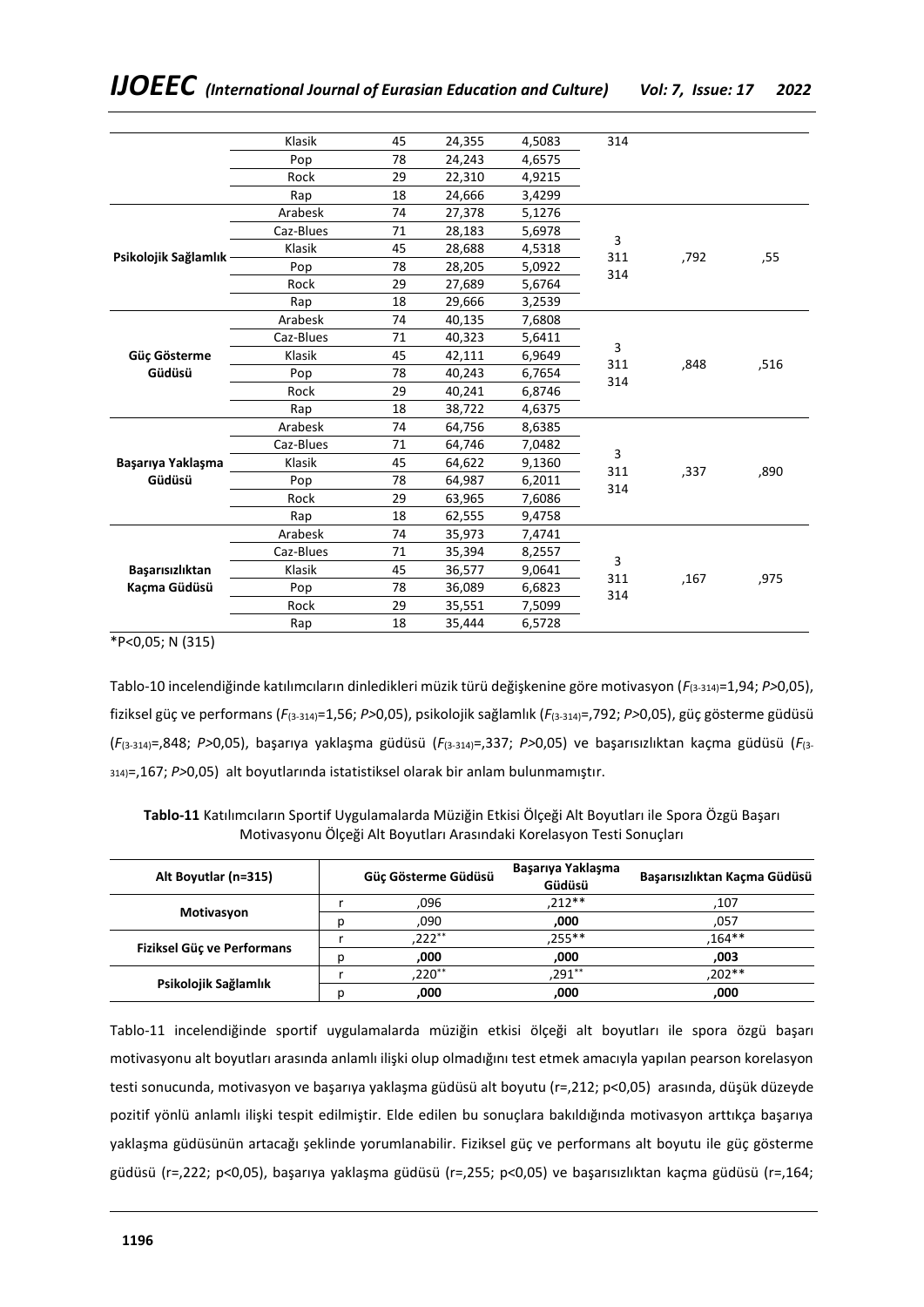p<0,05) alt boyutları arasında, düşük düzeyde pozitif yönlü anlamlı ilişki tespit edilmiştir. Bu sonuca bakıldığında fiziksel güç ve performans arttıkça güç gösterme güdüsü, başarıya yaklaşma güdüsü ve başarısızlıktan kaçma güdüsünün artacağı söylenebilir. Psikolojik sağlamlık alt boyutu ile güç gösterme güdüsü (r=,220; p<0,05), başarıya yaklaşma güdüsü (r=,291; p<0,05) ve başarısızlıktan kaçma güdüsü (r=,202; p<0,05) alt boyutları arasında, düşük düzeyde pozitif yönlü anlamlı ilişki görülmüştür. Bu sonuca bakıldığında psikolojik sağlamlık arttıkça güç gösterme güdüsü, başarıya yaklaşma güdüsü ve başarısızlıktan kaçma güdüsünün artacağı söylenebilir.

### **TARTIŞMA ve SONUÇ**

Araştırmada katılımcıların cinsiyet değişkeni ile motivasyon, fiziksel güç ve performans, psikolojik sağlamlık, güç gösterme, başarıya yaklaşma güdüsü ve başarısızlıktan kaçma güdüsü alt boyutlarında anlamlı bir farklılık görülmemiştir. Benzer şekilde Şık vd. (2019) 'Karate Sporcularının Müzikten Etkilenme ve Akademik Öz Yeterliliklerinin Bazı Demografik Değişkenlere Göre İncelenmesi' adlı makale çalışmalarında cinsiyet değişkenine göre müzikten etkilenim ölçeği puanında anlamlı bir farka rastlamamıştır. Bu durumun sportif uygulamalarda müzik olgusunun cinsiyet fark etmeksizin dinlenildiğine müziğin evrensellik kavramından kaynaklandığı düşünülmektedir. Katılımcıların sporculuk düzeyi değişkeni ile motivasyon ve fiziksel güç ve performans ve güç gösterme güdüsü alt boyutlarında anlamlı farklılık saptanmamışken, psikolojik sağlamlık, başarıya yaklaşma güdüsü ve başarısızlıktan kaçma güdüsü alt boyutlarında profesyonel sporcular lehine anlamlı bir farklılık saptanmıştır. Aslan (2000), 'Türkiye Profesyonel 1. 2. 3. Ligi ve Amatör Takımların Başarı Motivasyonu Farklılıkları ve Sportif Tecrübe Dağılımları' adlı yüksek lisans tezinde profesyonel futbolcuların amatör futbolculara oranla başarıya yaklaşma güdülerinin daha yüksek olduğu sonucuna varılmıştır. Bu durum çalışmayla benzerlik göstererek profesyonel takımların son dönemlerde sporculara yaptıkları yatırımlar, gittikçe artan transfer ücretleri ve yüksek primlerden dolayı teşvik edici faktör olarak kullanılması ve amatör takımların ekonomik olarak bu teşvik edici faktörlerden mahrum kalması, başarıyayaklaşma güdüsünün profesyonel sporcuların amatör sporculara göre yüksek olmasının nedeni olarak düşünülebilir. Bu noktada profesyonel sporcuların amatör sporculara göre odaklanma, konsantrasyon gibi kavramlarda daha başarılı olduğu sonucuna varılabilir. Ayrıca profesyonel sporcuların, amatör sporculara göre sportif uygulamalara ayırdığı zaman diliminin fazla olması müziğe ayrılan zamanı da etkilediğinden profesyonel sporcuların psikolojik sağlamlıklarının yüksek olduğu düşünülmektedir. Katılımcıların müzik dinleme sıklığı değişkenine göre motivasyon, fiziksel güç ve performans ve psikolojik sağlamlık alt boyutlarında 'her zaman' yanıtı lehine anlamlı farklılık görülmüştür. Güç gösterme güdüsü, başarıya yaklaşma güdüsü ve başarısızlıktan kaçma güdüsü alt boyutlarında anlamlı bir fark görülmemiştir. Müziğin, sportif uygulama öncesinde takım sporcuları tarafından sık sık dinlenildiği ve fiziksel ve psikolojik performansı arttırdığı sonucuna ulaşılmıştır. Katılımcıların dinledikleri müzik şiddeti değişkenine göre motivasyon, fiziksel güç ve performans ve psikolojik sağlamlık alt boyutlarında yüksek şiddette yanıtı lehine anlamlı bir fark saptanmıştır. Güç gösterme güdüsü, başarıya yaklaşma güdüsü ve başarısızlıktan kaçma güdüsü alt boyutlarında anlamlı bir farklılık görülmemiştir. Vatansever vd. (2018) tarafından yapılmış olan çalışmada da hızlı ve yavaş tempolu müzik egzersiz performansını pozitif etkilediği ortaya atılmış ve müzik şiddeti değişkeni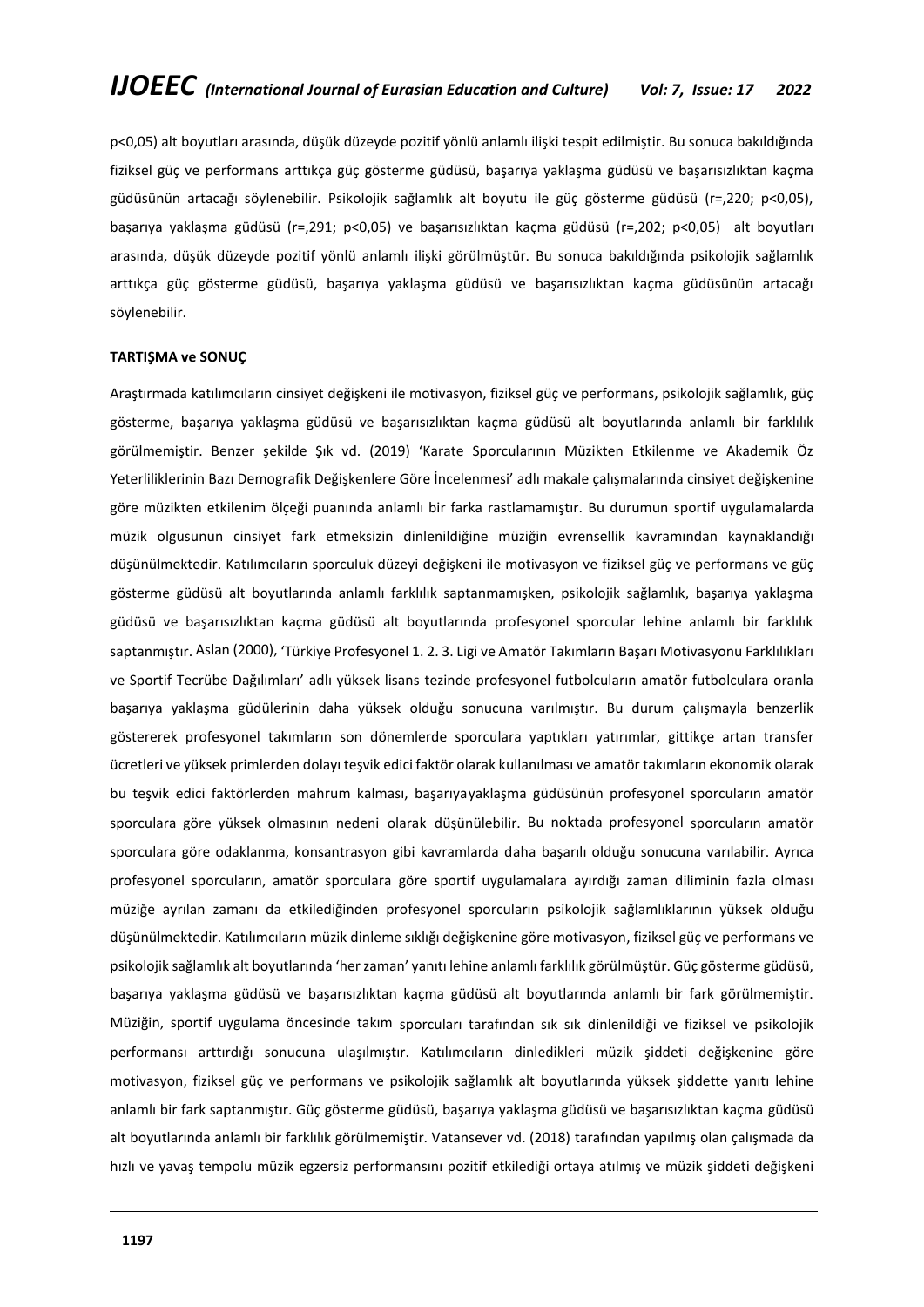açısından paralellik göstermektedir. Bu bağlamda müzik şiddeti faktörünün sportif uygulamalarda ki etkisinin yadsınamaz olduğu görülmektedir. Her ne kadar bu çalışmada katılımcıların takım sporu ile uğraşıyor olsa da yapılacak diğer çalışmalarda bireysel sporlarda dâhil edilerek arasındaki farklılıklar ortaya koyulabilir. Katılımcıların yaş değişkeni ile motivasyon, fiziksel güç ve performans ve psikolojik sağlamlık alt boyutları arasında anlamlı bir fark görülmemiştir. Zıt olarak Şık vd. (2019) çalışmalarında karate sporcularının yaş değişkenine göre müzikten etkilenme durumlarında bir fark bulmuş ve 14-15 yaş grubunun, 10-11 ve 12-13 yaş grubundaki sporculara oranla müzikten daha yüksek düzeyde etkilendiklerini ortaya atmışlardır. Ortaya çıkan bu sonucun çocukluk ve ilk ergenlik dönemleri ile ilişkili olduğu düşünülerek yapılan bu çalışmada ise sadece 18-30 yaş genç yetişkin dönemi kapsamasısebebiyle farklı sonuçlar ortaya koyduğu düşünülebilir. Güç gösterme güdüsü ve başarıya yaklaşma güdüsü alt boyutları arasında anlamlı bir farklılık saptanmamışken, başarısızlıktan kaçma güdüsü alt boyutunda anlamlı farklılık saptanmıştır. Bu farklılığın 22-25 yaş grubunun başarısızlıktan kaçma güdüsü, 18-21 ve 14-17 yaş grubuna oranla daha yüksek olduğu görülmüştür. Özgün vd. (2017), 'Hentbolcuların Spora Özgü Başarı Motivasyonu ve Mutluluk Düzeyleri Arasındaki İlişkinin İncelenmesi' adlı çalışmada yaş değişkeni ile başarısızlıktan kaçma güdüsü arasında düşük düzeyde negatif ilişki saptamıştır. Hentbol sporcularının yaşı arttıkça başarısızlıktan kaçma güdüleri azalmakta veya yaş azaldıkça başarısızlıktan kaçma güdülerinin de arttığı sonucuna ulaşılmıştır. Yapılan bu çalışmada ise yaş değişkeninin takım sporlarında başarısızlıktan kaçma güdüleri puanı azalarak zıtlık göstermektedir. Sonraki yapılacak çalışmalarda farklı takım sporları ile ilgili çalışmalar yapılarak aradaki farklılıkların sebepleri ortaya konabilir. Katılımcıların spor branşı değişkeni ile motivasyon, fiziksel güç ve performans, psikolojik sağlamlık, güç gösterme güdüsü, başarıya yaklaşma güdüsü ve başarısızlıktan kaçma güdüsü alt boyutları arasında anlamlı bir fark görülmemiştir. Çakmakçı (2021) 'Savunma Sporları ile İlgilenen Sporcularda Başarı Motivasyonu' adlı yüksek lisans tez çalışmasında' bireysel branşlar (Judo, Karate ve Taekwondo) ile güç gösterme güdüsü, başarıya yaklaşma güdüsü ve başarısızlıktan kaçma güdüsü alt boyutlarında anlamlı bir fark rastlanmamıştır. Her takım sporu kendi içinde farklı dinamikleri içermektedir. Sporcu, antrenör, klüp yönetimi, finansal farklılık, tesis, marka değeri, sosyal medya kullanımı ve taraftar gücü vb. başarısızlıktan kaçma güdüsünü etkileyen faktörler olarak sıralanabilir. Katılımcıların aktif spor yapma yılı değişkeni ile motivasyon, fiziksel güç ve performans ve psikolojik dayanıklılık alt boyutları arasında anlamlı bir farklılık görülmemiştir. Bu durum katılımcıların aktif spor yapma yılı değişkeni ile de paralellik gösterdiği görülmüştür. Katılımcıların yaş ve aktif spor yapma yılı verilerinin birbirine yakın sınırlılıklarda bulunması bu durumu açıklar niteliktedir. Başarıya yaklaşma güdüsü ve başarısızlıktan kaçmagüdüsü alt boyutları arasında anlamlı bir fark görülmemişken, güç gösterme güdüsü alt boyutu ile arasında anlamlı bir fark görülmüştür. 6 yıl ve üzeri spor yapan takımsporcularının güç gösterme güdüsü, 6 ay- 1 yıl spor yapan takım sporcularına göre daha yüksek bulunmuştur. Turhan (2009) 'Profesyonel Futbolcularda Depresyon Düzeyi, Anksiyete Düzeyi ve Kişilik Özellikleri ile Sporda Başarı Motivasyonu Arasındaki İlişkinin İncelenmesi' isimli yüksek lisans tez çalışmasında futbol oynama süresi arttıkça güç gösterme güdüsü de artmaktadır sonucuna ulaşmıştır. Bu durum sporcuların kişisel özgüven, takım arkadaşları ile uyum ve tecrübe düzeyleri ile doğrudan etkili olması ile açıklanabilir. Katılımcıların dinledikleri müzik türü değişkeni ile motivasyon, fiziksel güç ve performans ve psikolojik dayanıklılık alt boyutları arasında anlamlı bir farklılık görülmemiştir. Katılımcıların dinledikleri müzik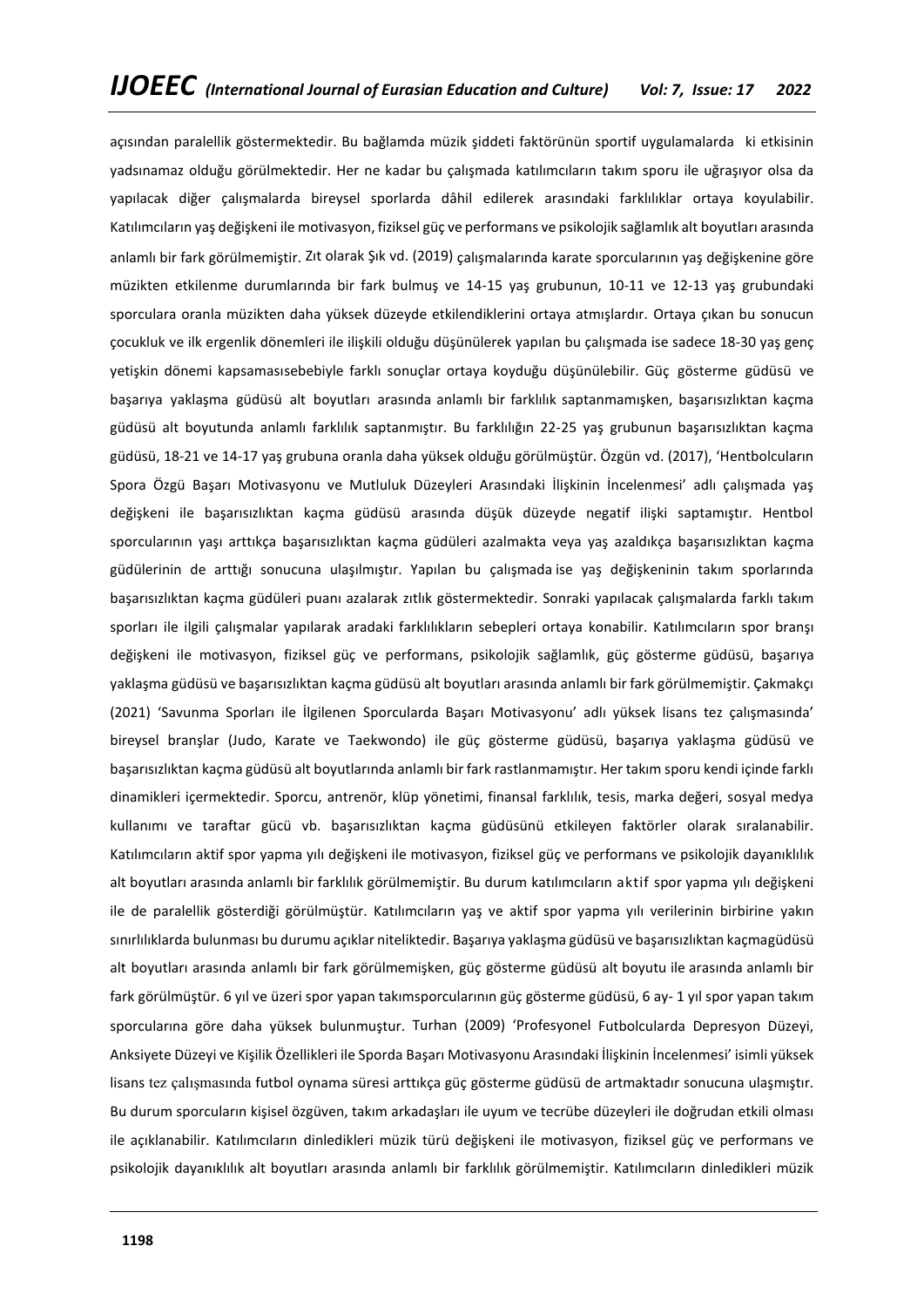türü değişkeni ile motivasyon, fiziksel güç ve performans, psikolojik dayanıklılık, güç gösterme güdüsü, başarıya yaklaşma güdüsü ve başarısızlıktankaçma güdüsü alt boyutları arasında anlamlı bir farklılık görülmemiştir. Kartal ve Ergin (2018) ise yaptıkları çalışmada farklı tempoda dinlenilen müziklerin aerobik ve anaerobik performansa etkisini incelemişler ve istatistiksel olarak bir etki görülmemesine rağmen, aerobik ve anaerobik performanslarının arttığı görülmüştür. Literatür çalışmalarına bakıldığında sporcuların kendi tercih ettikleri müzikleri dinlemelerinin fiziksel ve psikolojik performans açısından büyük öneme sahip olduğu düşünülmektedir. Yapılan bu çalışmada ise katılımcıların dinledikleri müzik türlerini her ne kadar kendileri tercih etse de bundan sonra yapılacak çalışmalarda müzik türü yönlendirmeleri ile birlikte aradaki farklılıkların nelerden kaynaklandığının ortaya çıkacağı düşünülmektedir. Sportif uygulamalarda müziğin etkisi ölçeği alt boyutları ile spora özgü başarı motivasyonu ölçeği alt boyutları arasındaki ilişkiye bakıldığında motivasyon arttıkça başarıya yaklaşma güdüsünün artacağı, fiziksel güç ve performans arttıkça güç gösterme güdüsü, başarıya yaklaşma güdüsü ve başarısızlıktan kaçma güdüsünün artacağı, aynı şekilde psikolojik sağlamlık arttıkça güç gösterme güdüsü, başarıya yaklaşma güdüsü ve başarısızlıktan kaçma güdüsünün artacağı sonuçlarına ulaşılmıştır. Sonuç olarak ölçeklerin alt boyutları arasındaki ilişkilere bakıldığında birbiriyle direkt bağlantılı oldukları, herhangi bir boyutun puanında meydana gelen azalmalar diğer boyutlara negatif yönde etkilediği, arttan puanlarda ise pozitif ilişkiler ortaya çıktığı görülmektedir.

# **ÖNERİLER**

-Sonraki yapılacak çalışmalarda müziğin spor üzerinde açıkça görülen performans ve fizyolojik etkilerinin yanı sıra psikososyal etki durumlarının da ortaya konulması ile bu alandaki çalışmaların uzun vadede daha çok güçleneceğini ve etkili olacağı düşünülmektedir. Böylelikle müzik ve spor bağlamında psikososyal alanda çalışmak isteyen araştırmacılara farklı bir perspektiften bakış açısı sunacağı düşünülmektedir.

- Takım sporcularının yanı sıra bireysel sporlarla ilgilenen sporcular üzerine araştırmalar yapılabilir.
- Sportif uygulama esnası veya sonrasını baz alarak farklı araştırma grupları ile çalışılabilir.

# **ETİK METNİ**

Bu makalede dergi yazım kurallarına, yayın ilkelerine, araştırma ve yayın etiği kurallarına, dergi etik kurallarına uyulmuştur. Makale ile ilgili doğabilecek her türlü ihlallerde sorumluluk yazarlara aittir. Bu makale yüksek lisans tezinden üretilmiştir. Ayrıca çalışma için Muş Alparslan Üniversitesi Spor Bilimleri Fakültesi Dekanlığının 30.06.2020-E.7336 numaralı evrak tarih ve sayılı yazısı ile Etik Kurulundan onay alınmıştır.

**Yazar(lar)ın katkı oranı:** Bu çalışmada, birinci yazarın katkı oranı %60, ikinci yazarın katkı oranı %40' tır.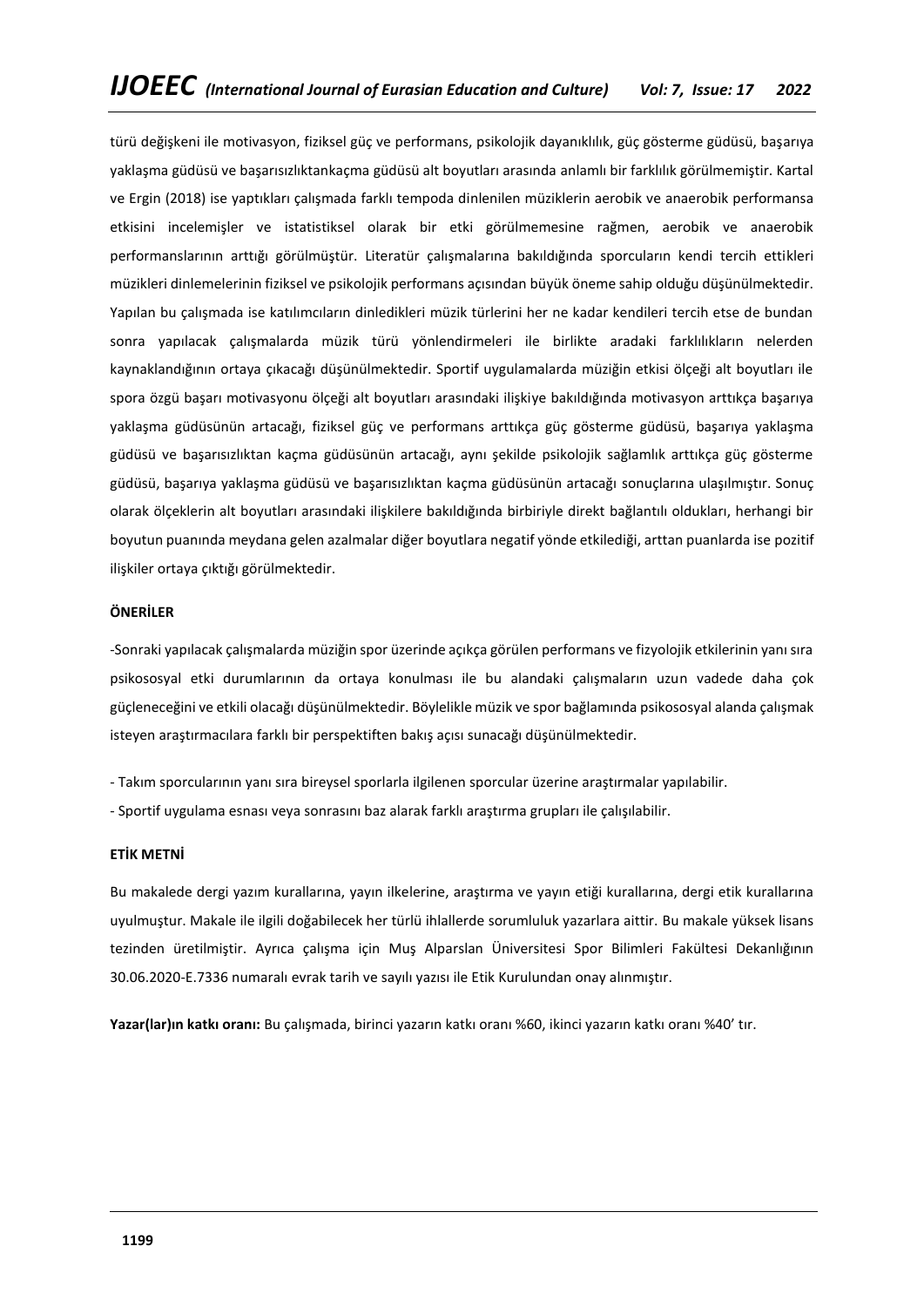#### **KAYNAKÇA**

- Arı, Ç., Ulun, C., Yarayan, Y. E., Dursun, M., Mutlu, T. & Üstün, Ü. D. (2020). Mindfulness, healthy life skills and life satisfaction in varsity athletes and university students. *Progress in Nutrition*, *22*(2), 1-8.
- Aslan, A. (2000). *Türkiye Profesyonel 1. 2. 3. Ligi ve Amatör Takımların Başarı Motivasyonu Farklılıkları ve Sportif Tecrübe Dağılımları*. [Yüksek Lisans tezi]. Gazi Üniversitesi.
- Aydın, A. (2001). *İstanbul*, Alfa Yayınları.
- Creswell, J. W., & J. D. Creswell (2017). *Research Design: Qualitative, Quantitative, and Mixed Methods Approaches*. Sage Publications.
- Çakmakçı, G. (2021). *Savunma Sporları ile İlgilenen Sporcularda Başarı Motivasyonu.* [Yüksek Lisans tezi]. Recep Tayyip Erdoğan Üniversitesi.
- Eliakim, M., Meckel, Y., Gotlieb, R., Nemet, D., & Eliakim, A. (2012). Motivational music and repeated sprint ability in junior basketball players. *Acta Kinesiologiae Universitatis Tartuensis*, *18*, 29-38.
- Eroğlu, E. & Ersoy, A. (2019). Beden eğitimi ve spor yüksekokulu öğrencilerinin bazı değişkenlere göre öğrenilmiş güçlülük düzeylerinin incelenmesi. *Uluslararası Multidisipliner Akademik Araştırmalar Dergisi*, *6*(2), 68-75.
- Eroğlu, S. Y., & Acet, M. (2017). İşitme Engelli Öğrencilerin Spor Yapma Değişkenine Göre Sosyal Görünüş Kaygısı ile Yaşam Kalitesi Düzeylerinin İncelenmesi. *Türkiye Klinikleri Spor Bilimleri*, *9*(2).
- Fraenkel, J. R., N. E. Wallen ve Hyun, H. H. (2012). *How to Design and EvaluateResearch in Education*. New York: McGraw-Hill.
- Hong, S., Malik, M. L., & Lee, M. K. (2003). Testing configural, metric, scalar, and latent mean invariance across genders in sociotropy and autonomy using a non-Western sample. *Educational and Psychological Measurement*, *63*(4), 636-654.
- Hutchinson, C., Sherman, T., Davis, L., Cawthon D., Reeder. B. L., & Tenenbaum, G. (2011). The influence of asynchronous motivational music on asupramaximal exercise bout. *International Journal of Sport Psychology*. *42*(2), 135-148.
- Karageorghis, C. I., & Terry, P. C. (1997). The psychophysical effects of music in sport and exercise: A review. *Journal of Sport Behavior*, *20*(1), 54.
- Karageorghis, C., & Priest, D. L. (2008). Music in sport and exercise: An update on research and application. The Sport Journal, 11(3).
- Karayol, M., & Turhan, M. O. (2020). Impact of Music in Sportive Activities Scale (IMSAS): Validity and reliability assessment. *African Educational Research Journal*, *8*(2), 297-304. https://doi.org/10.30918/AERJ.82.20.071
- Kartal, A. & Ergin, E. (2018).Dinlenilen Farklı Tempo Müziklerin Futbolcularda Aerobik ve Anaerobik Performansa Etkisinin İncelenmesi. *Spormetre Dergisi*, *16*(3), 149-157. DOI: 10.1501/Sporm\_0000000383
- Koç, H., T. Curtseit & H. Mamak, (2011). Submaksimal Efor Sırasında Farklı Tip Müziğin Bazı Fizyolojik Parametreler Üzerine Etkisi. *Selçuk Üniversitesi Beden Eğitimi ve Spor Bilimleri Dergisi*, *13*(2), 211-215.